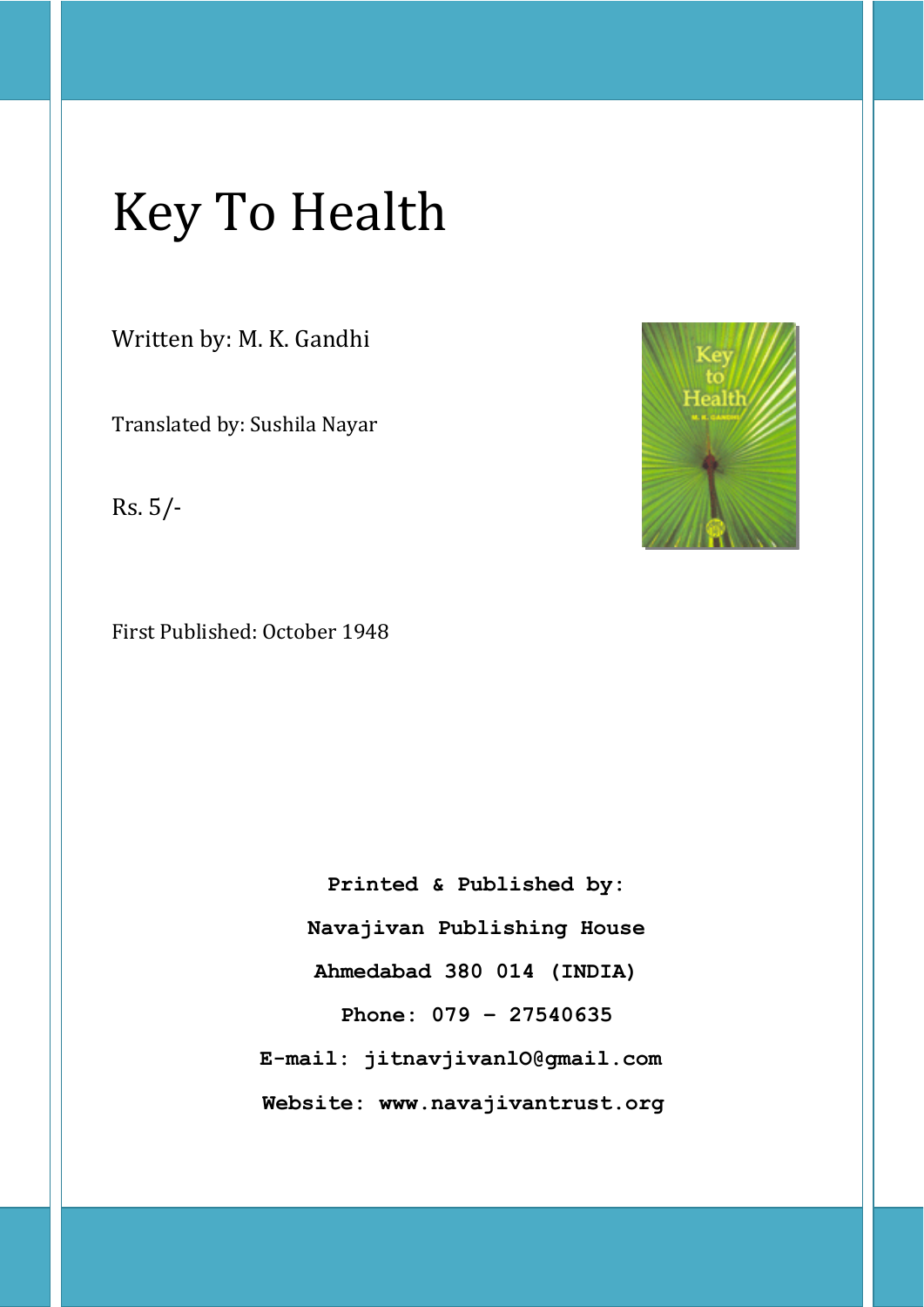#### **PREFACE**

For the benefit of the readers of the *Indian Opinion* (South Africa), I wrote a few articles under the heading *Guide to Health* in or about the year 1906. These were later published in book form. I found that it was known to the Indian public. But copies were not available in India. The late Swami Akhandanand asked for my permission to publish an Indian edition. The enterprise proved very popular. The book was translated into several Indian languages. An English translation also appeared. This reached the West, and was translated in several European languages. The result was that the book became the most popular of all my writings. I have never been able to understand the reason for this popularity. I had written those articles casually, and I did not attach much importance to them. But perhaps the reason for the popularity is to be sought in the fact that I have looked upon the problem of health from the orthodox methods adopted by doctors and *vaidyas*. Whether my presumption is correct or not, many friends have been pressing me to publish a new edition, putting forth my views to date. I have never been able to revise the original. I have never had the time for it. The present enforced rest offers me such an opportunity and I am taking advantage of it. I have not even got the original with me. The experience of so many years cannot but have left its mark upon my thought. But those who have read the original book will notice that there is no fundamental difference between my ideas of today and those of 1906. But my mind is responsive. Therefore, whatever change the reader may find will, I hope, be in the nature of a progress.

I am giving a new name: *Key to Health*. Anyone who observes the rules of health mentioned in this book will find that he has got in it a real key to unlock the gates leading him to health. He will not need to knock at the doors of doctors or *vaidyas* from day to day.

Aga Khan Palace,

Yeravda, 27-8-'42 M. K. Gandhi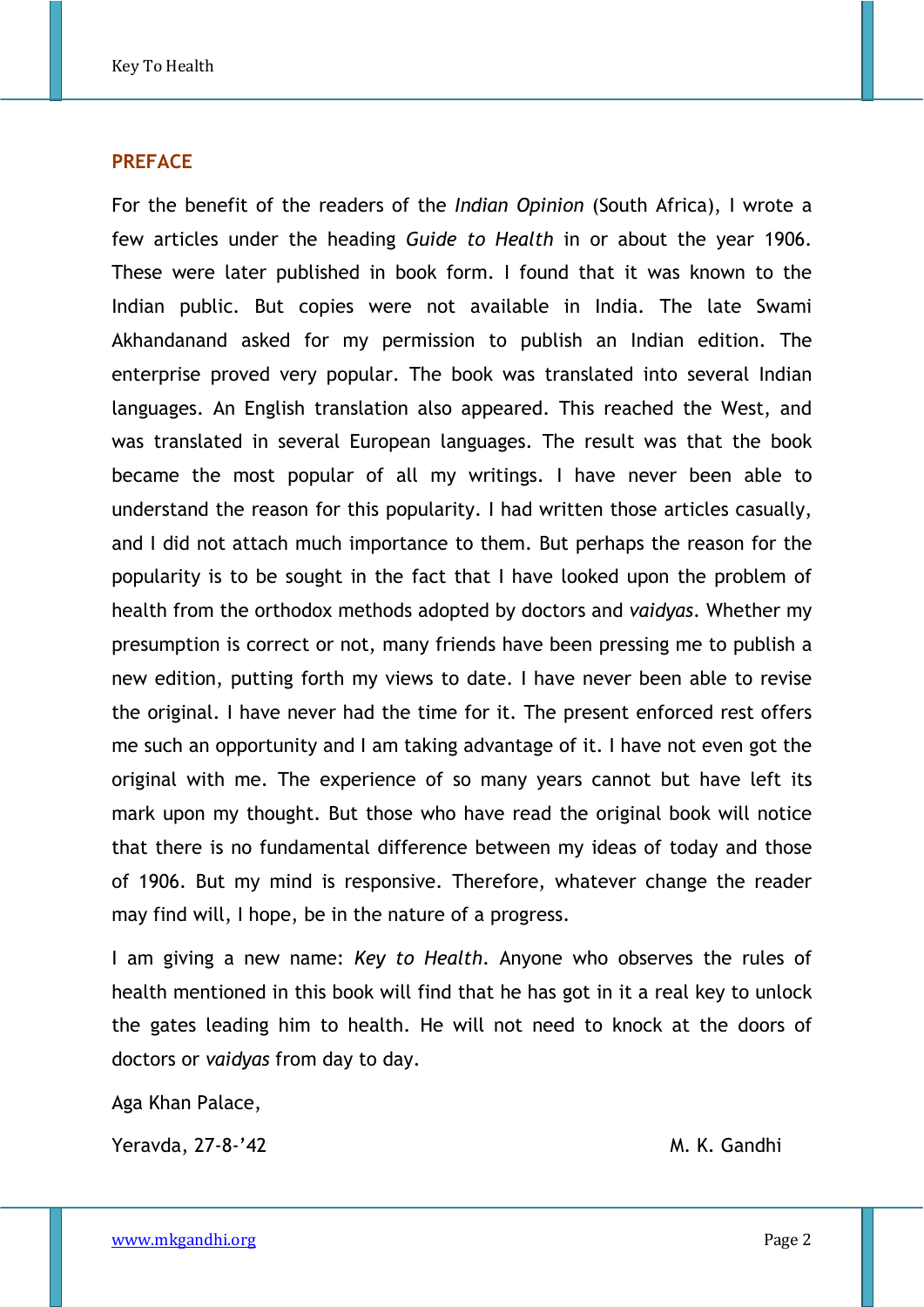**PART I**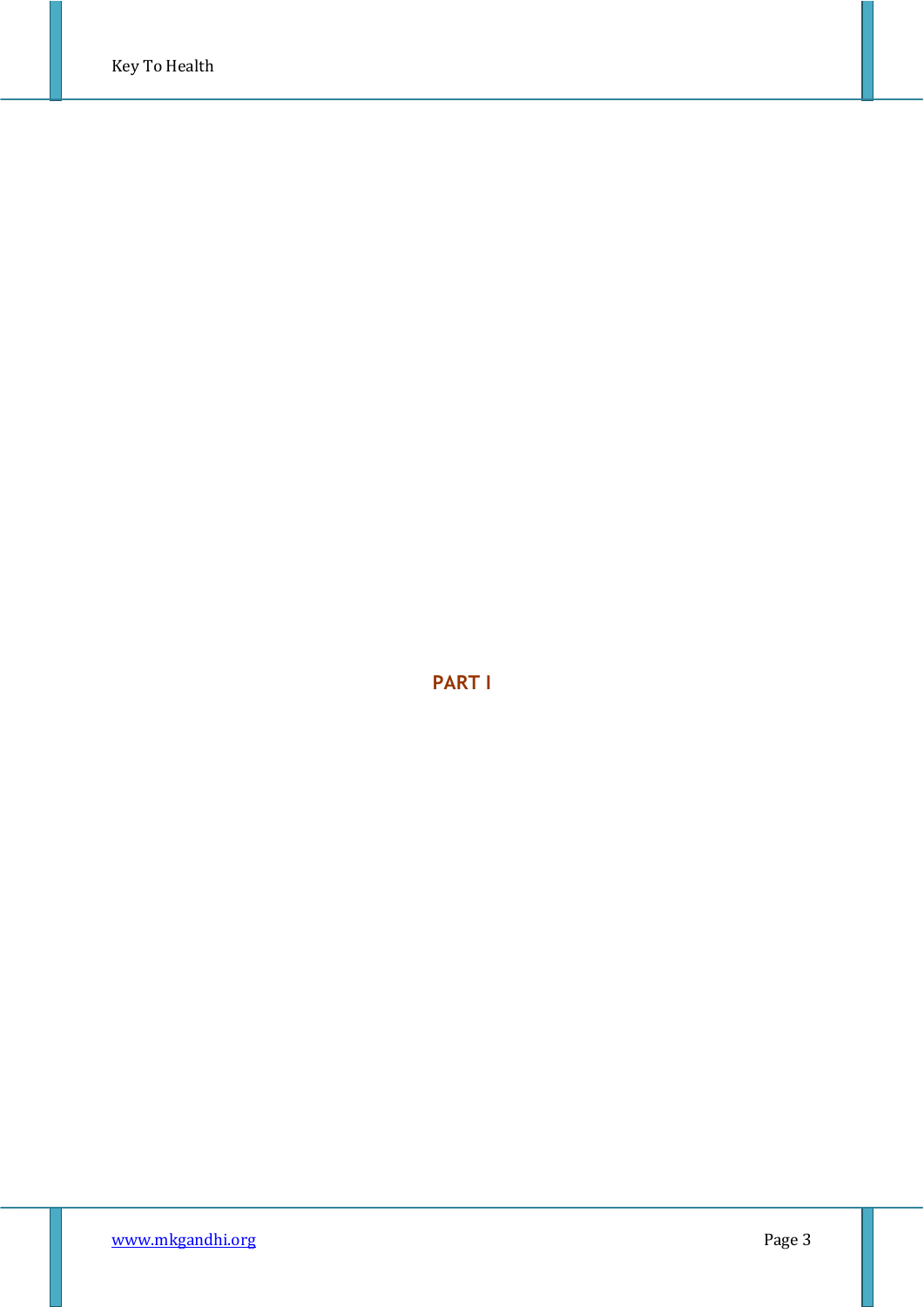## **01. THE HUMAN BODY**

It is necessary to understand the meaning of the word health, before entering upon a description of the human body. In health, means body ease. He is a healthy man whose body is free from all disease; he carries on his normal activities without fatigue. Such a man should be able with ease to walk ten to twelve miles a day, and perform ordinary physical labour without getting tired He can digest ordinary simple food. His mind and his senses are in a state of harmony and poise. This definition does not include prize fighters and such like. A man with extraordinary physical strength is not necessarily healthy. He has merely developed his musculature, possibly at the expense of something else.

It is necessary to have enough knowledge of the human body which is expected to attain the above standard of health.

God alone knows what kind of education was prevalent in ancient times. Research workers on the subject may be able to tell us something, but only something, about it. But all of us have some experience of modern education in this country. It has no relation with our everyday life. Thus, it leaves us almost utterly ignorant about our own body. Our knowledge of our own village and our fields shares a similar fate. We are taught on the other hand, much about thing that have no bearing on our daily life. I do not mean to say that such knowledge is of no use. But everything has its own place. We must first know enough of our own body, our own house, our village and its surroundings, the crop that grow there and its history before going on to anything else. General knowledge broad-based on this primary knowledge, alone can enrich our life.

The human body is composed of what the ancient philosophers have described as the five elements. These are earth, water, vacancy, light and air.

All human activity is carried on by means of the mind aided by the ten senses. These are the five senses of action, i.e. hands, feet, mouth, anus and the genitals, and the five senses of perception, i.e. the nose, of taste through the tongue, of seeing through the eyes and of hearing through the ears. Thinking is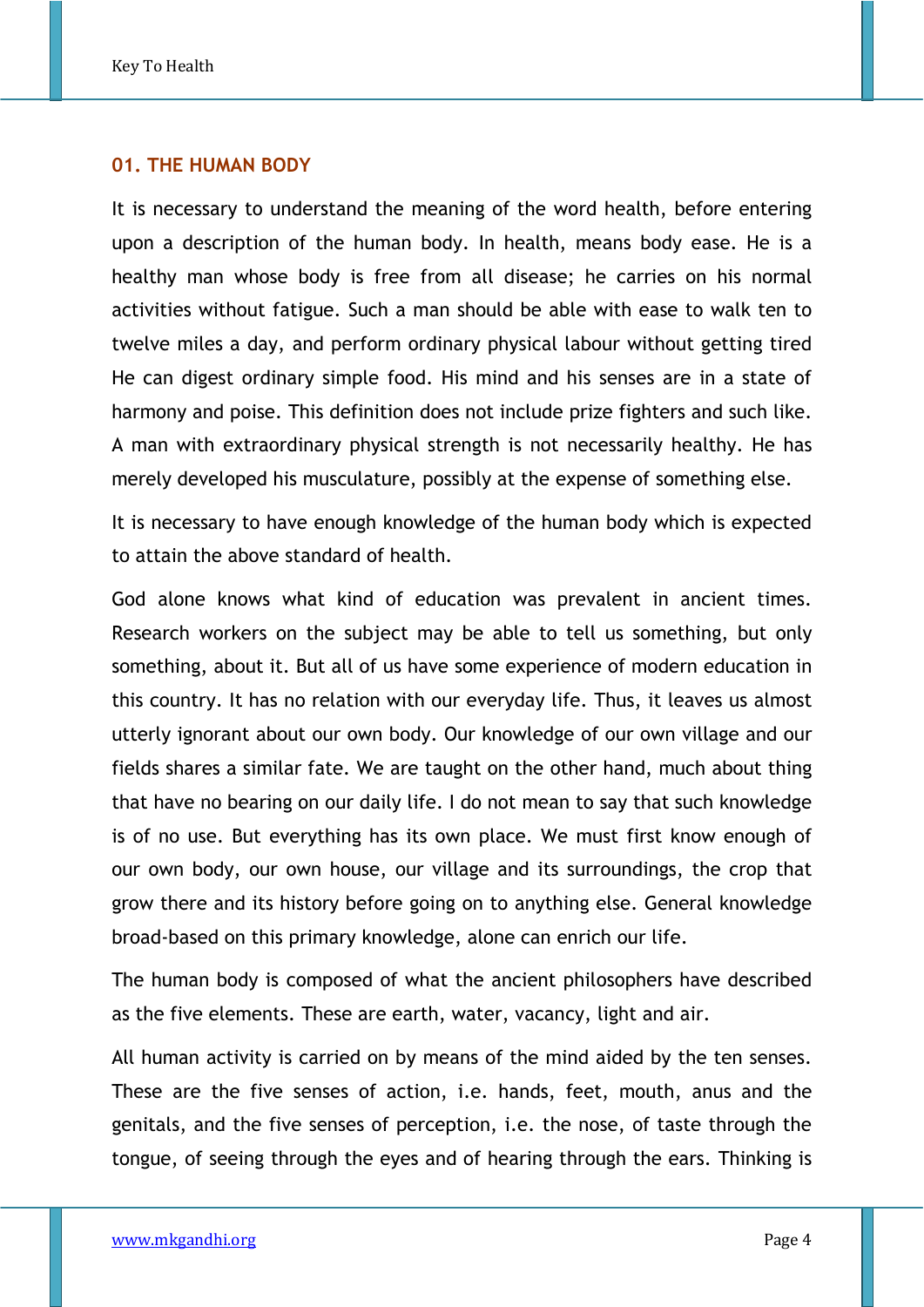the function of the mind and some people have called the eleventh sense. In health all the senses and the mind act in perfect co-ordination.

The inner working of the human machine is wonderful. The human body is the universe in miniature. That which cannot be found in the body is not found in the universe. Hence the philosopher's formula, that the universe within reflects the universe without. It follows there- fore that our knowledge of our body could be perfect we would know the universe. But even the very best of doctors and hakims and maids have not been able to acquire it. It will not presumptuous for a layman to aspire to it. No one has yet discovered an instrument which can give us any information about the human mind. Scientists have given attractive description of the activities going on within and without the body, but no one can say what sets the wheel going. Who can explain the why and wherefore of death or foretell its time? In short, after infinite reading and writing, after infinite experience, man has come to know how little he knows.

A happy working of the human machine depends upon the harmonious activity of the various component parts. If all these work in an orderly manner, the machine runs smoothly. If even one of the essential part is out of order, it comes to a stop. For instance, if the digestion is out of order, the whole body becomes slack. Therefore, he who takes indigestion and constipation lightly does not know the a-b-c of the rules of health. These two are the root cause of the innumerable aliments.

The question that demands our attention next is: what is the use of human body? Everything in the world can be used and abused. This applies to the body also. We abuse it when we use it for selfish purposes, for self-indulgence or in order to harm another. It is put to its right use if we exercise self-restraint and dedicate our self to the service of the whole world. The human soul is the part of the universal spirit of God. When all our activities is directed towards the realization of this link, the body becomes a temple worthy for the spirit to live in.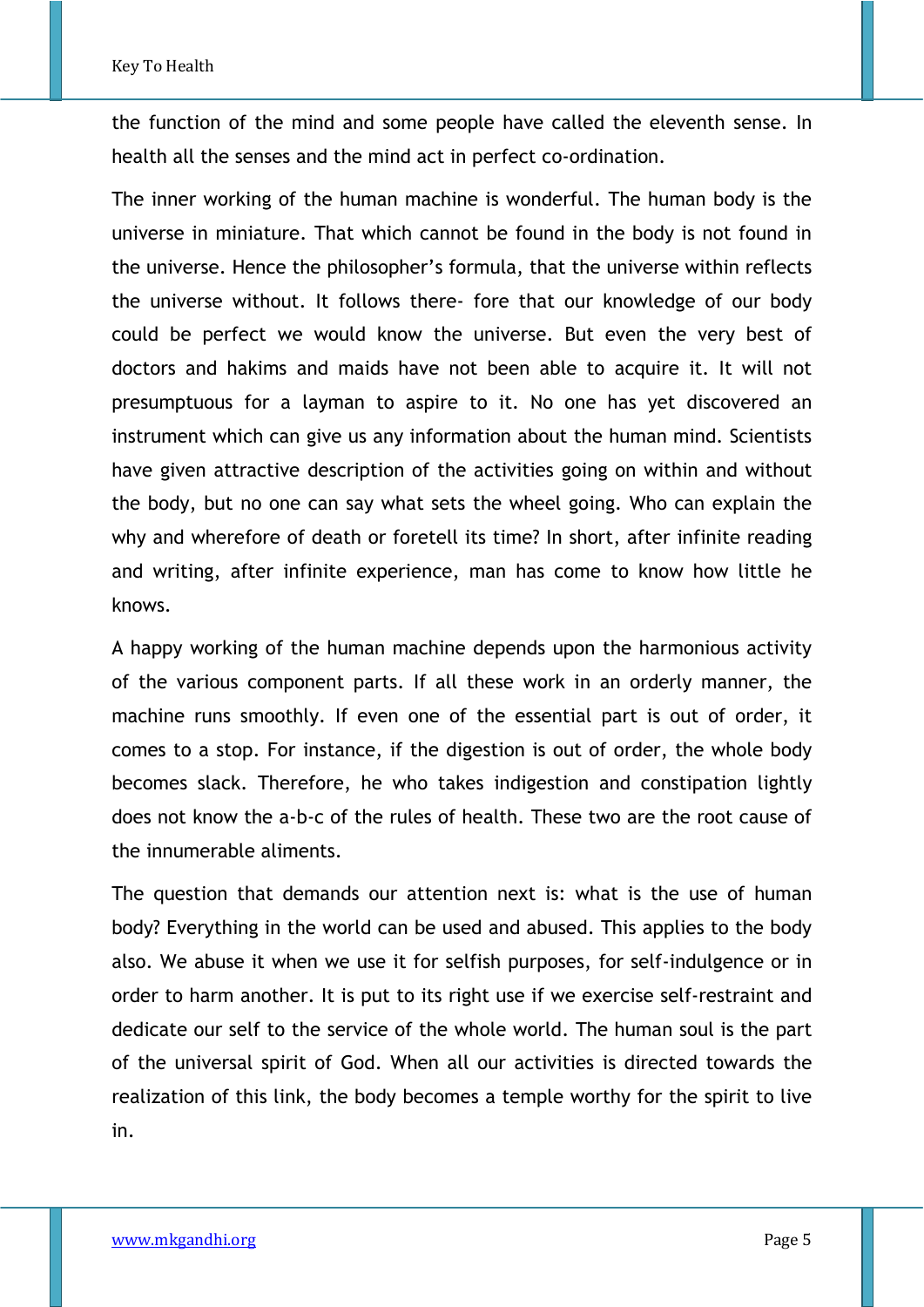The body has been described as a mine of dirt. Looked at in its proper perspective, there is no exaggeration in this statement. If the body was nothing else but this, there could be no point in talking such pains to look after it. But if this so-called mine of dirt can be put to its proper use, it became our first duty to cleanse it and keep it in a fit condition. The mines of precious stones and gold also have the look of ordinary earth on the surface. The knowledge that there are gold and precious stones underneath, induces men to spread millions and engage scientific brains in order to get at what lies in those mines. Similarly, we cannot take too much pain over keeping in a fit condition the temple of the spirit-the human body.

Man came into the world in order to pay off the debt owed by him to it, that is to say, in order to serve God and His creation. Keeping this point of view in front of him, man acts as a guardian of his body. It becomes his duty to take such care of his body as to enable it to practice the idea of serving to the best of its ability.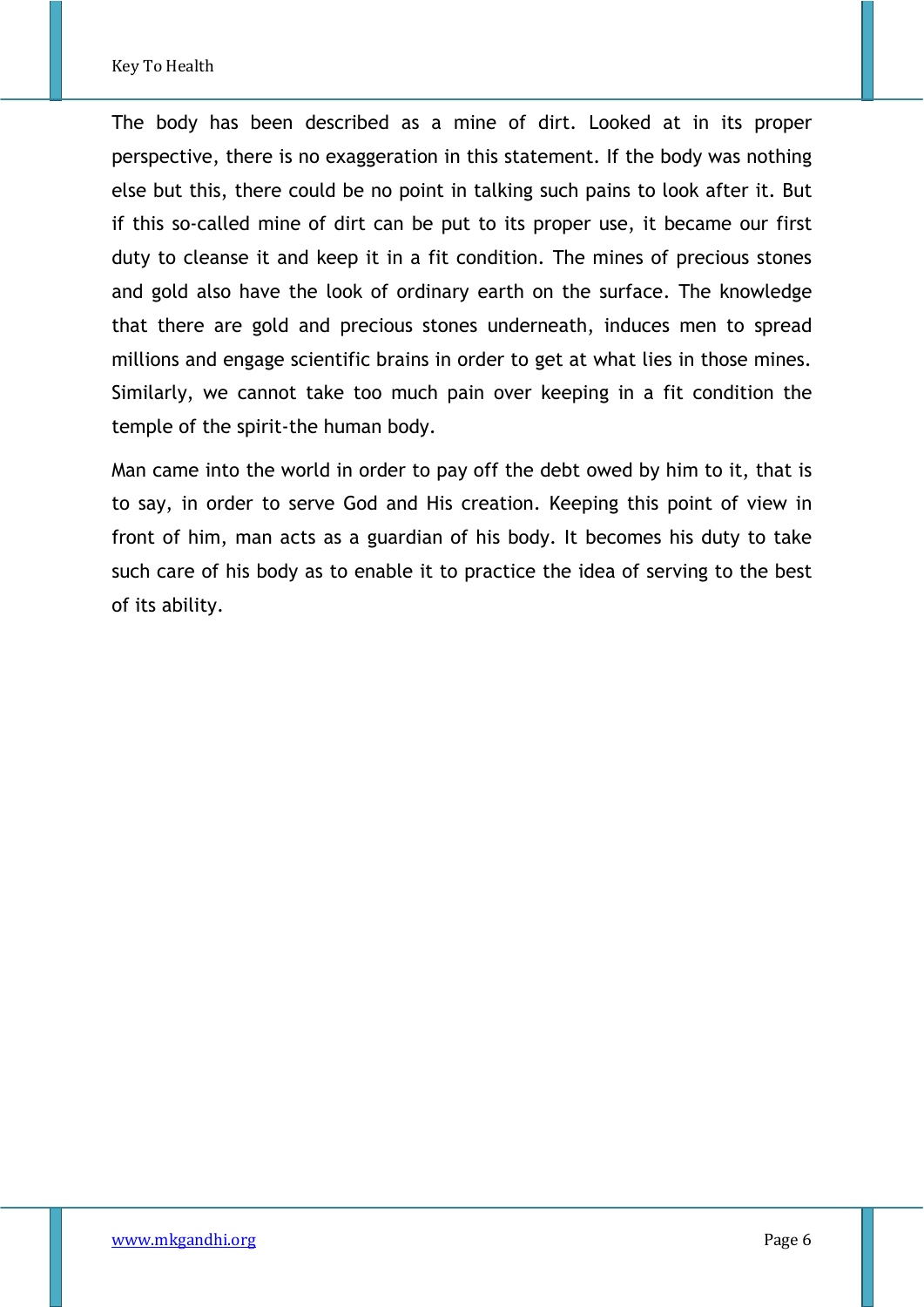## **02. AIR**

No one can live without air as one can without water for a few days and without food much longer. Therefore, nature has surrounded us with air on all sides so that we can get it without any effort.

We take in air through our nose into our lungs. The lungs act as a sort of bellows. The atmospheric air which we breath in has a life-giving substance - a gas known as oxygen. The air that we breath out contains poisonous gases. These can kill us if they are not immediately allowed to spread out and get diluted by the atmospheric air. Hence the necessity of proper ventilation.

The air comes into close contacts with blood in the lungs and purifies it. Many people do not know the act of breathing. This defect prevents an adequate purification of their blood. Some people breath through their mouth instead of their nose. This is a bad habit. Nature has so designed the nose that it acts as a sort of filter for the ingoing air and also warms it. In mouth breathers the atmospheric air reaches the lungs without the preliminary filtration or warming. It follows therefore that those who do not know how to breathe should take breathing exercises. They are as easy to learn as are useful. I do not wish to go into a discussion of the various *asanas* or postures. I do not mean to say that these are not important or useful. But I do wish to emphasize that a well-regulated life outweighs the advantage of studying elaborate postures that ensure breathing through the nose and free chest expansion is enough for our purposes.

If we keep the mouth tightly close, the breathing would have to be carried out by the nose. Just as we wash our mouth every morning, the nose should be also be cleaned. Clean water, cold or lukewarm water is the best agent for this purpose. It should be taken in a cup in the palm of the hand and draw up through the nostrils. It is possible to draw the water up through one nostril, the other remains closed, and expel in through the other by opening it and closing the former. The process should be carried out gently so as to avoid discomfort.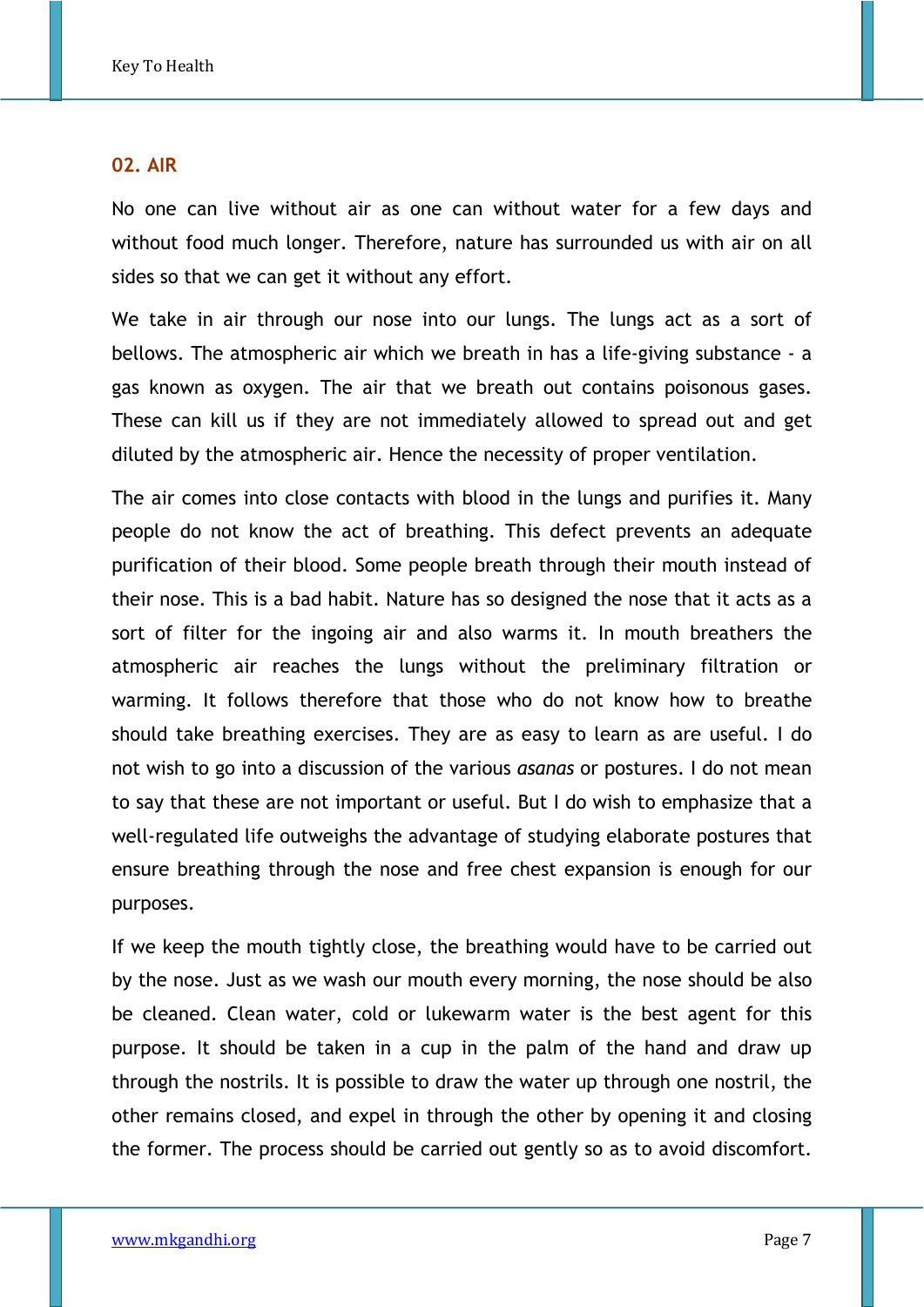In order to cleanse the back portion of the nose known as nasopharynx, water should be brought out by the mouth or even swallowed.

We must see that the air that we breath in is fresh. It is good to cultivate a habit of sleeping in the open under the star. The fear of catching a chill could be dismissed from the mind. Cold can be kept out by plenty of covering. This covering should not extend beyond the neck. If cold is felt on the head, it can be covered with separate piece of cloth. The opening of the respiratory passage - the nose - should never be covered up.

The day clothes should be changed for loose night clothes before retiring. As a matter of fact no clothes are necessary at night when one sleeps covered with a sheet. Tight-fitting clothes should be avoided even during day.

The atmospheric air around us is not always pure, neither it is the same in every country. The choice of the country does not always lie in our hands but the choice of a suitable house in a suitable locality does rest with us till some extent. The general rule should be to live in a locality which is not too congested and insist upon the house being well lighted and well-ventilated.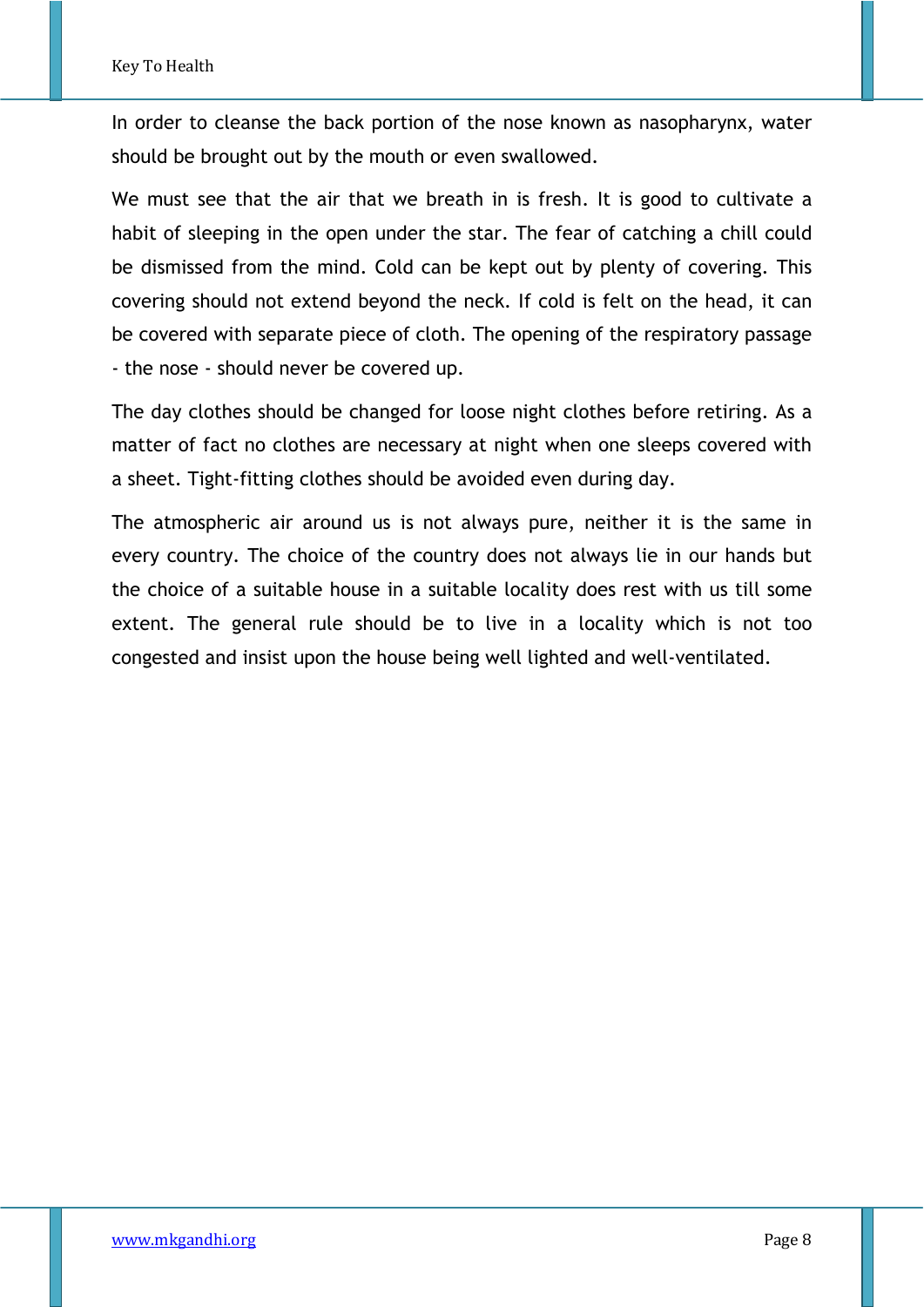## **03. WATER**

Next to air, water is the necessity of life. We cannot live without it for more than a few days, just as without air we cannot live for more than a few minutes. Therefore, as in the case of the air, nature has provided us with ample amount of water. Man cannot live on barren land where there is no vast tracts of desert land lie utterly uninhabited.

In order to keep healthy, everyone should take 5lbs. of water or other liquid food in 24 hours. Drinking water must be pure. In many places it is difficult to get pure water. There is always risk in drinking well water. The water of shallow wells, and even deep wells with stair- case leading down to the water level, should be considered absolutely unfit for drinking purposes. The difficulty is that the appearance and even the taste of water are no guide to its purity. Water which appears perfectly harmless to look at and to taste, can act as poison. The own custom of not drinking from an unknown well or from a stranger's house is worth copying.

In Bengal almost every house has a kachcha tank attached to it. As a rule the water of these is unfit for drinking purpose. River water is also frequently not fit for drinking, particularly where the river is used for navigation or where it passes by a big city and receives its drainage and sewage water.

In spite of what I have said, I know there are millions of people who had to drink what I have described as impure water. But that does not mean that their example is worth of being copied. Nature has provided us with sufficient reserves of vitality. But for that, man would have long ago disappeared from the face of the earth because of his own mistake and transgressions of the rules of health.

Here we are concerned merely with the role of water with regards of health. Whenever we are doubtful about the purity of water, it should be boiled before drinking. In practice it amounts to this that everyone should carry his drinking water with him. Many orthodox Hindus in India do not drink water whilst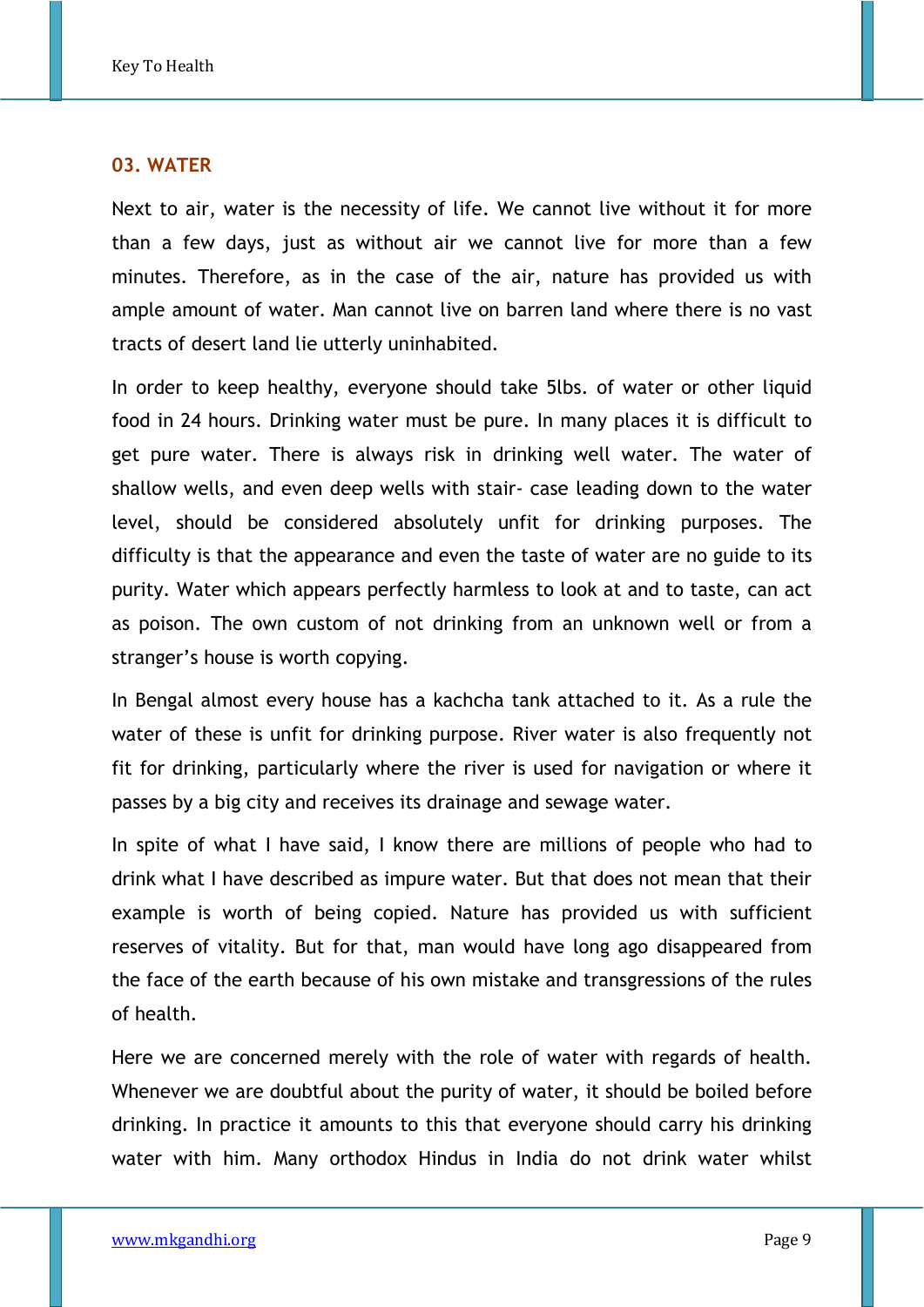traveling on account of religious prejudices. Surely, the enlightened can do for the sake of health. What the unenlightened do in the name of religion!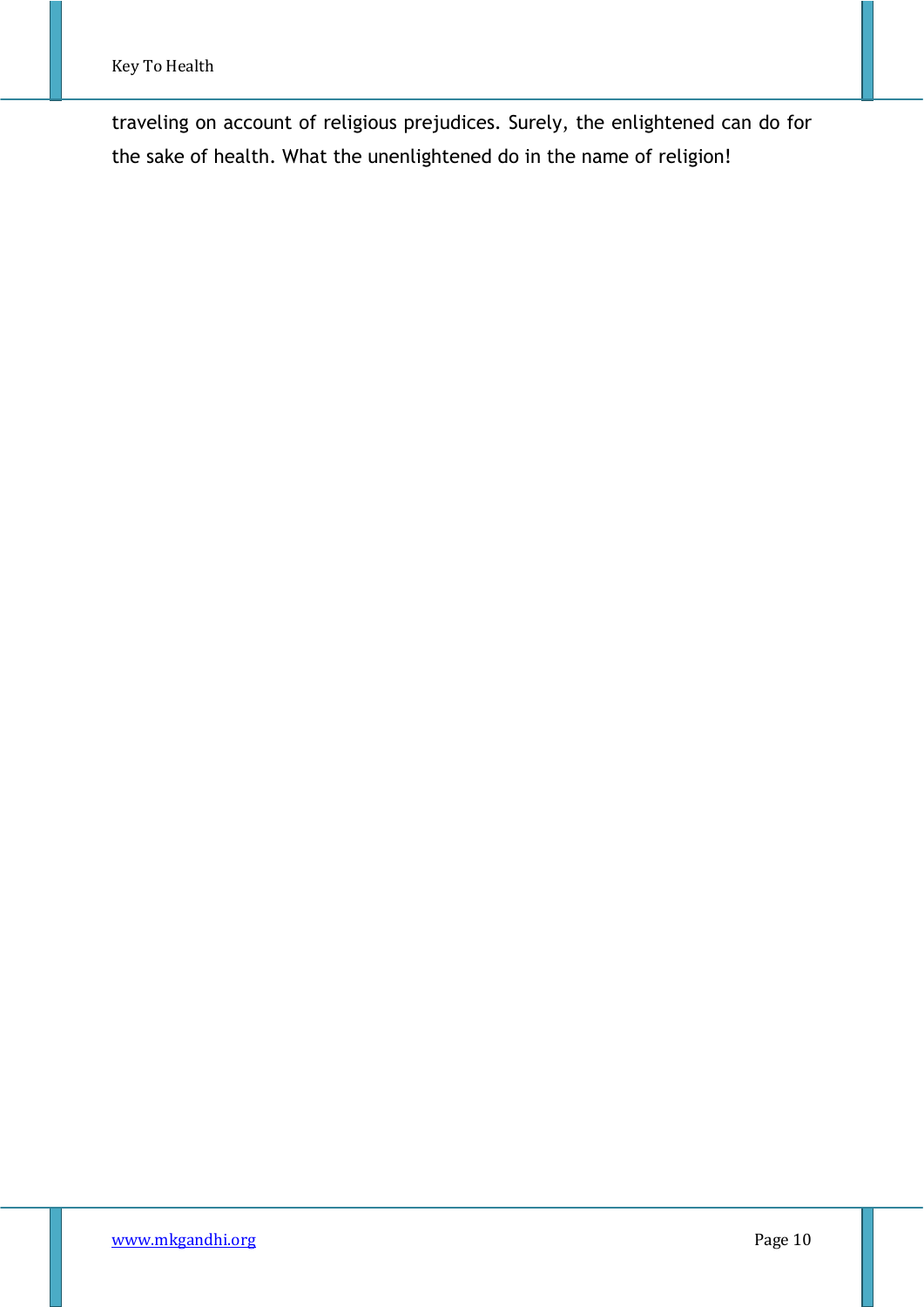#### **04. FOOD**

Whilst it is true that man cannot live without air and water, the thing that nourishes the body is food. Hence the saying, food is life.

Food can be divided into three categories: vegetarian, flesh and mixed. Flesh food includes fowl and fish. Milk is an animal product and cannot be any means is included in a strictly vegetarian diet. It serves the purpose of meat to a very large extent. In medical language it is classified as animal food. A layman does not consider milk to be a animal food. On the other hand eggs are regarded by the layman as a flesh food. In reality, they are not. Nowadays sterile eggs are also produced. The hen is not allowed to see the cock and yet it lays eggs. A sterile egg never evolves into a chick. Therefore, he who can take milk should have no objection to take sterile eggs.

Medical opinion is mostly in favor of a mixed diet, although there is a growing school, which is strongly of the opinion that anatomical and physiological evidence is in favor of man being a vegetarian. His teeth, his stomach, intestines etc., seem to improve that nature has meant to man to be a vegetarian.

Vegetarian diet besides grains, pulses, edible roots, tubers and leaves, includes fruits, both fresh and dry. Dry fruits include nuts like almonds, pistachio, walnut etc.

I have always been favour of pure vegetarian diet. But experience has taught me that in order to be perfectly fit, vegetarian diet must include milk and milkproducts such as curd, butter, ghee, etc. This significant departure from my original idea. I excluded milk from my diet for six years. At that time, I felt none the worse for the denial. But in year 1917, as a result of my ignorance, I was laid down with severe dysentery. I was reduced to a skeleton, but I stubbornly refused to take any medicine and with equal stubbornness refused to take milk or buttermilk. But I could not build up my body and pick up sufficient strength to leave the bed. I had taken a vow of not taking milk. A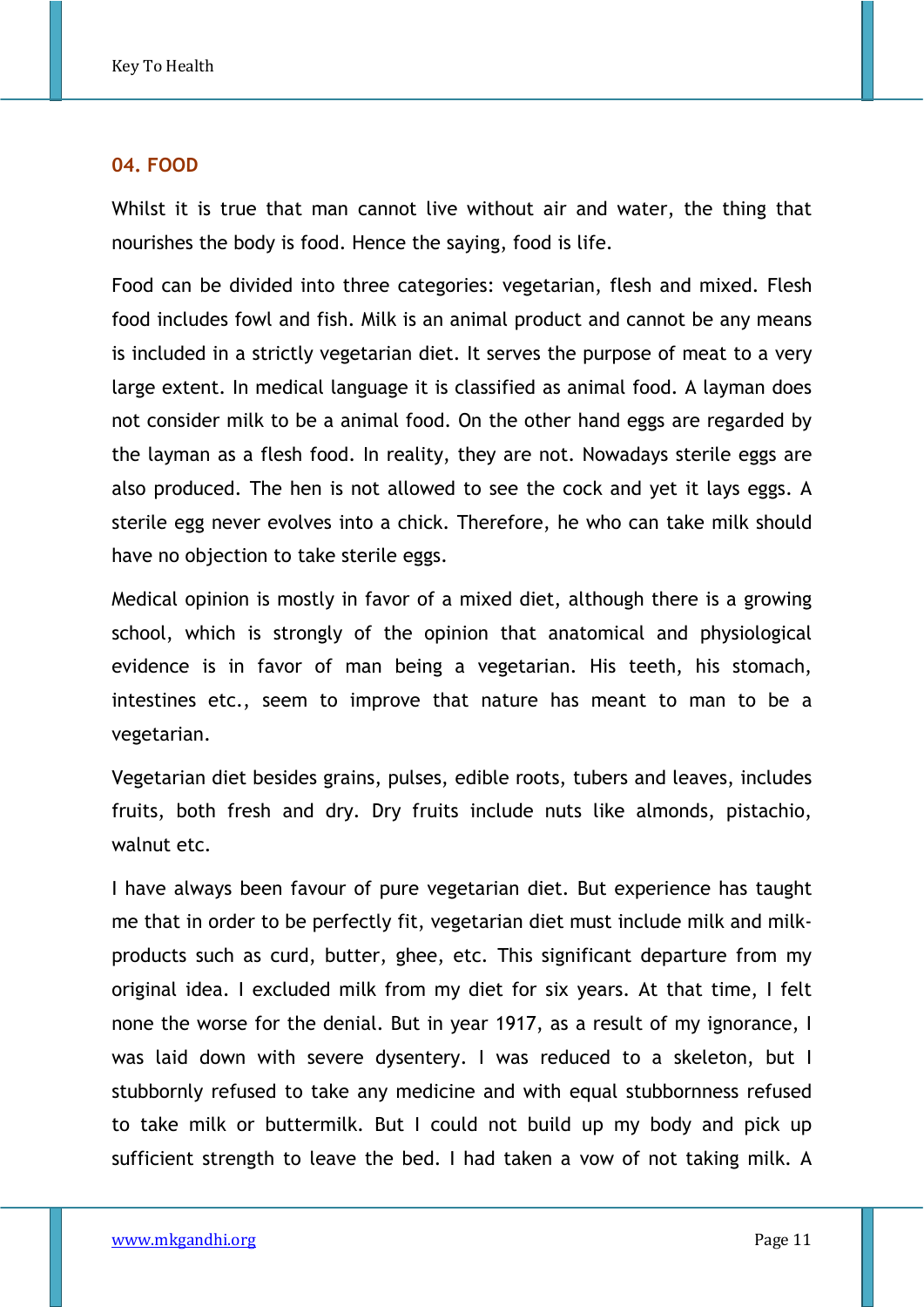medical friend suggested that at the time of taking a vow, I could have in my mind only the milk of cow and buffalo; why would the vow prevent me from taking goat's milk? My wife supported him and I yielded. Really speaking, for one who has given up milk, though at the time of taking the vow only the cow and the buffalo were in mind, milk should be taboo. All animal milks have practically the same composition, though the pro- portion of the components varies in each case. So I may be said to have kept merely the letter, not the spirit, of the vow. But that as it may, goat's milk was produced immediately and I drank it. It seemed to bring me new life. I picked up rapidly and was soon able to leave the bed. On account of this and several similar experiences, I have been forced to admit the necessity of adding milk to the strict vegetarian diet. But I am convinced that in the vast vegetable kingdom there must be some kind, which, while supplying those necessary substances which we derive from milk and meat, is free from their drawbacks, ethical and other.

In my opinion there a definite drawbacks in taking milk or meat. In order to get meat we have to kill. And we are certainly not entitled to any other milk except the mother's milk in our infancy. Over and above the moral drawback, there are others, purely from the point of view of health. Both milk and meat bring with them the defects of the animal from which they are derived. Domesticated cattle are hardly ever perfectly healthy. Just like man, cattle suffer from innumerable diseases. Several of these are over-looked even when the cattle are subjected to periodical medical examinations. Besides, medical examination of all the cattle in India seem to be an impossible feat, at any rate for the present. I am conducting a dairy at the Sevagram Ashram. I can easily get help from medical friends. Yet I cannot say with certainty that all the cattle in the Sevagram Dairy are healthy. On a contrary, a cow that had been considered to be healthy by everybody was found to be suffering from tuberculosis. Before this diagnosis was made, the milk of that cow had been used regularly in the Ashram. The Ashram also takes milk from the farmers in the neighborhood. Their cattle had not been medically examined. It is difficult to determine whether a particular specimen of milk is safe for consumption or not. We have to rest content with as much safety as boiling of the milk can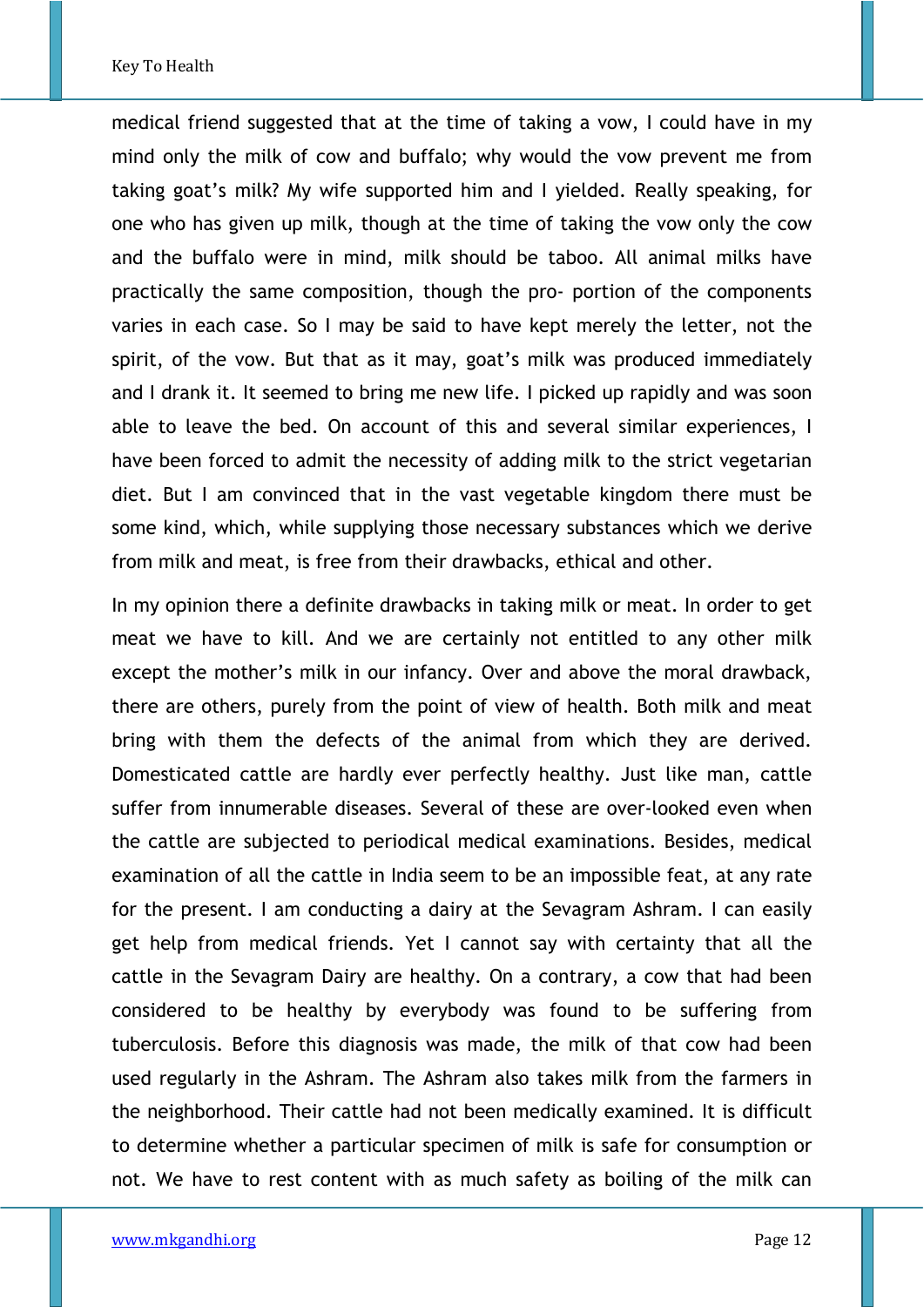assure us of. If the Ashram cannot boast of fool-proof medical examination of its cattle, and be certain of the safety of its dairy products, the situation elsewhere is not likely to be much better. What applies to the milch cattle applies to a much greater extent to the animals slaughtered for meat. As a general rule, man just depends upon luck to escape from such risks. He does not seem to worry much about his health. He considers himself to be quite safe in his medical fortress in the shape of doctors, voids and hakims. His main worry and concern is how to get wealth and positive in society. This worry overshadows all the rest. Therefore, so long as some selfless scientist does not, as a result of patient research work, discover a vegetable substitute for milk and meat, man will do on taking meat and milk.

Now let us consider mixed diet. Man requires food which supply tissue building substances to provide for the growth and daily wear and tear of the body. It should also contain something which can supply energy, fat, certain salts and roughage to help the excretion of waste matter. Tissue building substances are known as proteins. They are obtained from milk, meat, eggs, pulses and nuts. The protein contained in milk and meat, in other words, the animal protein being more digestible and assimilable, are much valuable than vegetable proteins. Milk is superior to meat. The medicos tell us that in cases when meat cannot be digested, milk is digested quite easily. For vegetarians milk being the only source of animal proteins, is a very important article of diet. The proteins in raw eggs are considered to be the most easily digestible of all proteins.

But everybody cannot afford to drink milk. And milk is not available in all places. I would like to mention here a very important fact with regards to milk. Contrary to the popular belief, skimmed milk is a very valuable article of diet. There are times when it proves even more useful than whole milk. The chief function of milk is to supply animal proteins for tissue building andtissue repair. Skimming while it partially removes the fats, does not affect the proteins at all. Moreover, the available skimming instrument cannot remove all the fats from milk. Neither there is any likelihood of such an instrument being constructed.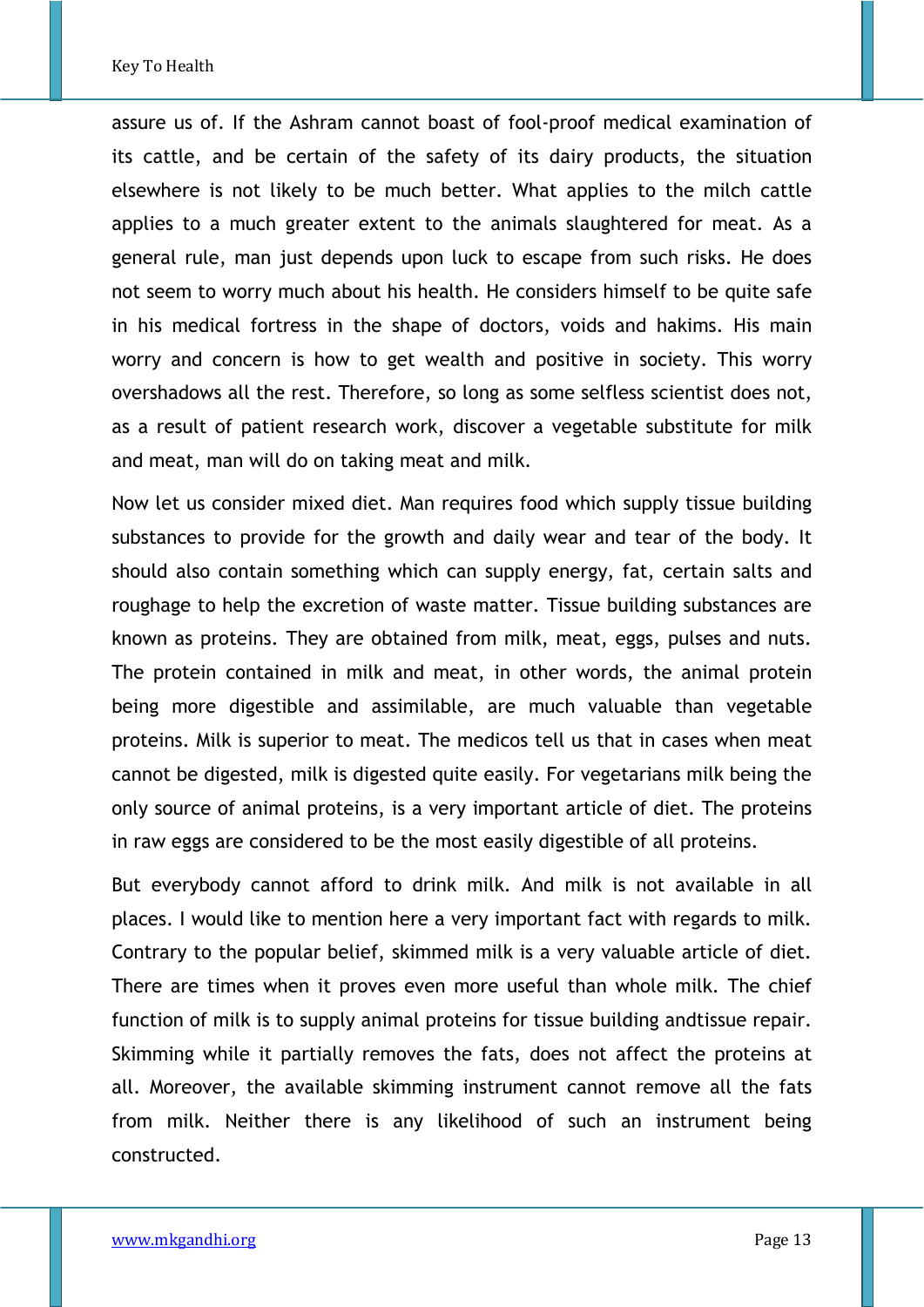The body requires other things besides milk, whole or skimmed. I give the second place to cereals-wheat, rice, jowar, bajra etc. These are used as the staple diet. Different cereals are used to staple in different provinces in India. In many places, more than one kind of cereals are eaten at the same time, for instance, small quantities of wheat, bajra and rice are often served together. This mixture is not necessary for the nourishment of the body. It makes it difficult to regulate the quantity of food intake, and puts an extra strain upon digestion. As all these varieties supply starch mainly, it is better to take one only, at a time. Wheat may well be described a king among the cereals. If we glance at the world map, we find that wheat occupies the first place. From the point of view of health, if we can get wheat, rice and other cereals become unnecessary. If wheat is not available and jowar, etc. cannot be taken on account of dislike or difficulty in digesting them, rice has to be resorted to.

The cereals should be properly cleansed, ground on a grinding stone, and the resulting flour used as it is. Sieving of the flour should be avoided. It is likely to remove the bhusi or the per carp which is a rich source of salt and vitamins, both of which are most valuable form the point of view of nutrition. The pericarp also supplies roughage, which helps the action of the bowels. Rice grain being very delicate, nature has provided it with an outer covering or epicure. This is not edible. In order to remove this inedible portion, rice has to be pounded. Pounding should be just sufficient to remove the epicarp or the outer skin of the rice grain. But machine pounding not only removes the outer skin, but also polishes the rice by removing its pericarp. The explanation of the popularity of polished rice lies in the fact that polishing helps preservation. The pericarp is very sweet and unless it is removed, rice is easily attracted by certain organ- isms. Polished rice and wheat without its pericarp, supply us with almost pure starch. Important constituents of the cereals are lost with the removal of their pericarp. The pericarp of the rice is sold as rice polishings. This and the pericarp of wheat can be cooked and eaten by themselves. The can be also made into chapattis or cakes. It is possible that rice chapattis may be more easily digestible than whole rice and in this form a lesser quantity may result in full satisfaction.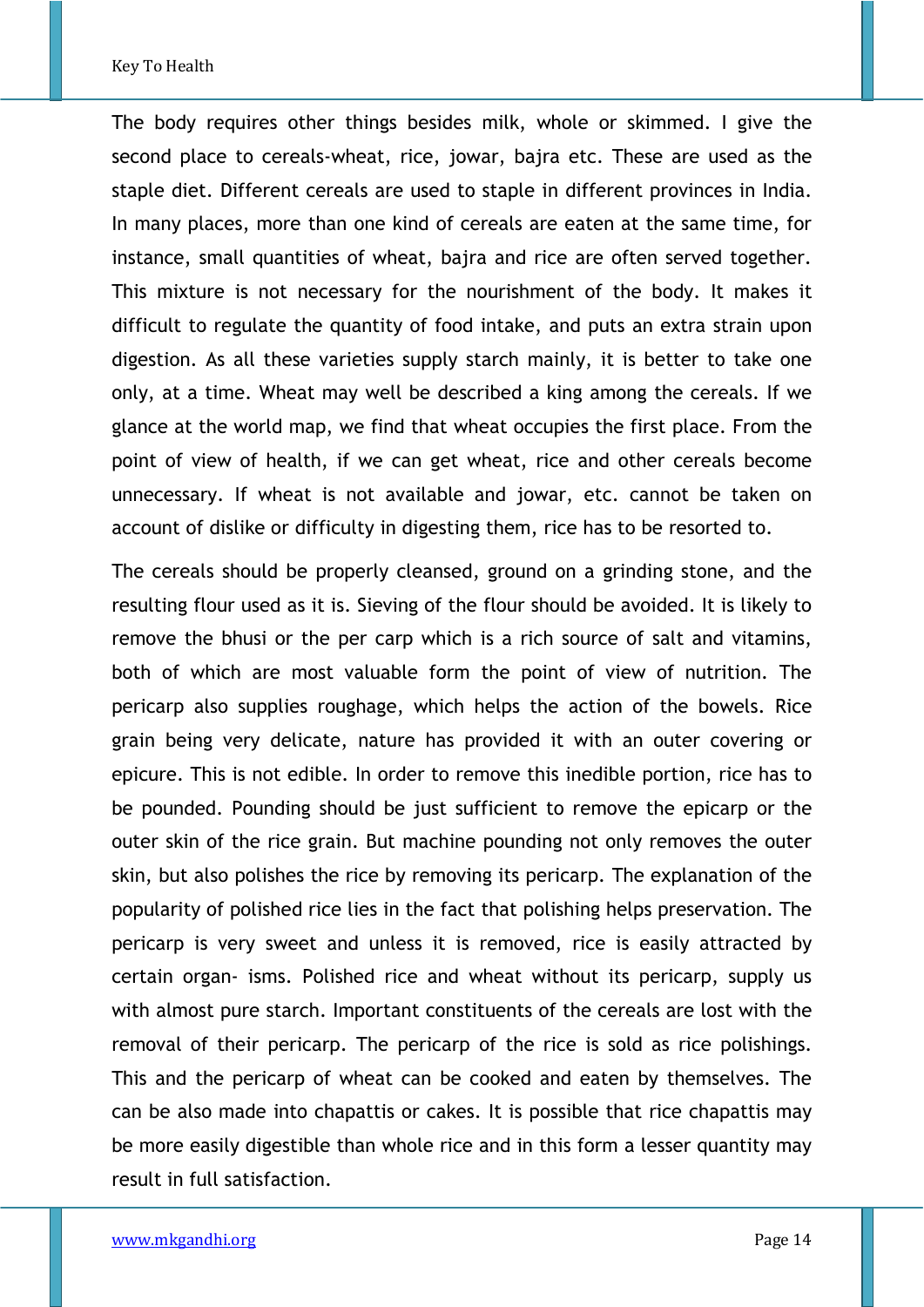We are in the habit of dipping each morsel of chapati in vegetable or dal gravy before eating. The result is that most people swallow their food without proper mastication. Mastication is an important step in the process of digestion, especially that of starch. Digestion of starch begins on its coming into contact with saliva in the mouth. Mastication ensures a thorough mixing of food with saliva. Therefore, starchy food should be eaten in a relatively dry form, which results in a greater flow of saliva and also necessitates their thorough mastication.

After the starch supplying cereals come the protein supplying pulses-beans, lentils etc.

Almost everybody seems to think that pulses are essential constituent of diet. Even meat eaters should have pulses. It is easy to understand that those who have to do hard manual work and who cannot afford to drink milk, cannot do without pulses. But I can say without any hesitation whatsoever that those who follow sedentary occupations as for instance, clerks, business men, doctors and those who are not to poor to buy milk, do not require pulses. Pulses are generally considered to be difficult to digest and are eaten in a much smaller quantity than cereals. Out of variety of pulses, peas, gram and haricot beans are considered to be the most and mung (green grams) and masoor (lentils) the least difficult to digest.

Vegetables and fruits should come third on our list. One would expect them to be cheap and easily available in India. But it is not so. They are generally considered to be delicacies meant for the city people. In the villages fresh vegetable are a rarity, and in most places fruits are also not available. This shortage of greens and fruits is a slur on the administration of India. The villagers can grow plenty of green vegetables if they wish to. The question of fruits cannot be solved so easily. The land legislature is bad from the villager's standpoint. But I am transgressing.

Among fresh vegetables, a fare amount of leafy vegetables must be taken every day. I do not include potatoes, sweet potatoes, saran etc, which supply starch mainly, among vegetables. They should be put down in same category as starch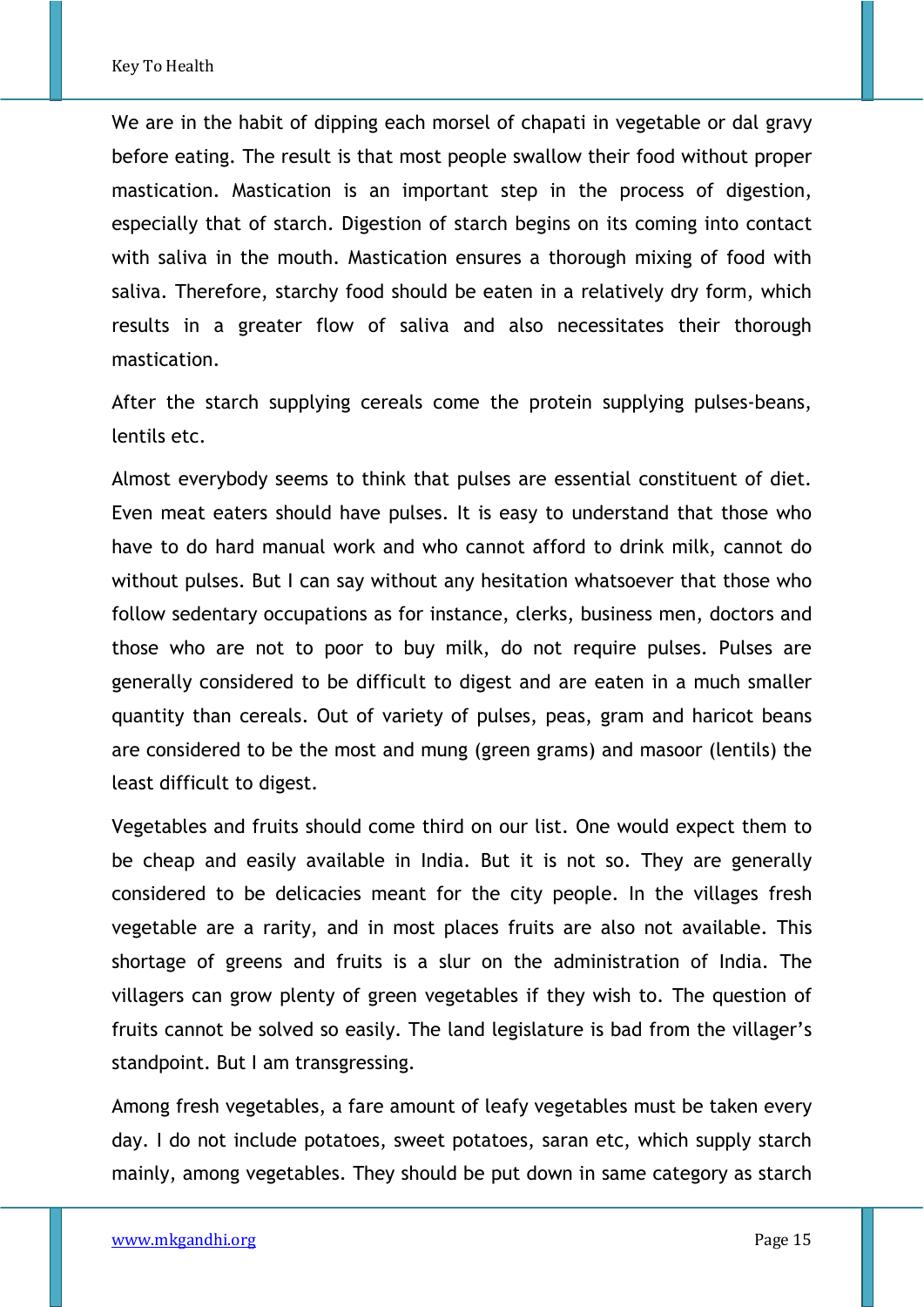supplying cereals. A fair helping of ordinary fresh vegetables is advisable. Certain varieties such as cucumber, tomatoes, mustard and cress and other tender leaves need not be cooked. They should be washed properly and eaten in raw in small quantities.

As for fruits, our daily diet should include available fruits of the season, e.g. mangoes, grapes etc. should all be used in their season. The best time for taking fruits is in early morning. A breakfast of fruits and milk should give full satisfaction. Those who take an early lunch may have a breakfast of fruits only. Banana is a good fruit. But as it is very rich in starch, it takes the place of bread. Milk and banana make a perfect meal.

A certain amount of fat is also necessary. This can be had in the form of ghee or oil. If ghee can be had, oil becomes unnecessary. It is difficult to digest and is not so nourishing as pure ghee. An ounce and half of ghee per head per day, should be considered ample to supply the needs of the body. Whole milk is also a source of ghee. Those who cannot afford it should take enough oil to supply the need for fat. Among oils, sweet oil, coconut oil, and ground nut oil should be given preference. Oil must be fresh. If available, it is better to use handpressed oil. Oil and ghee sold in the bazaar are generally quiet useless. It is a matter of great sorrow and shame. But so long as honesty has not become an integral part of business morals, whether through legislation or through education, the individual will have to procure the pure article with patience and diligence. One should never be satisfied to take what one can get, irrespective of its quality. It is far better to do with ghee oil altogether than to eat rancid oil and adulterated ghee. As in the case of fats, a certain amount of sugar is also necessary. Although sweet fruits supply plenty of sugar, there is no harm in taking one to one and half ounces of sugar, brown or white in a day. If one cannot get sweet fruits sugar may become a necessity. But the undue prominence given to sweet things towards nowadays is wrong. City folk eat too much of sweet things. Milk puddings, milk sweets and sweets of other kinds are consumed in large quantities. They are all unnecessary and are harmful except when taken in very small quantity. It may be said without any fear of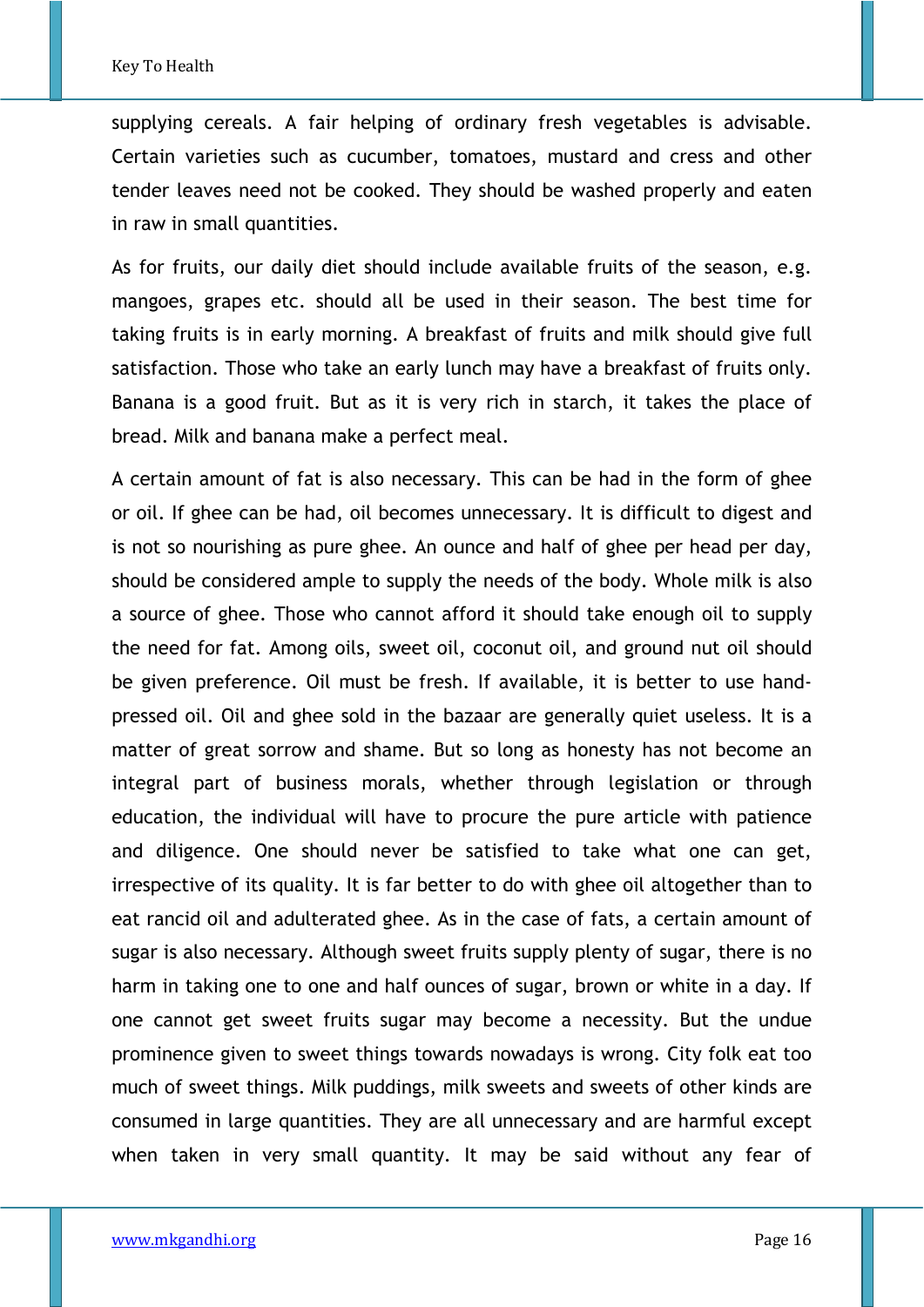exaggeration that the partake of sweet meals and other delicacies, in a country where the millions do not get an ordinary full meal, is equivalent to robbery.

What applies to sweets, applies with equal force to ghee and oil. There is no need to eat food fried in ghee or oil. To use ghee in making puris and laddus is thoughtless extravagancy. Those who are not used to such food cannot eat these things at all. Those who do eat them I have often seen fall ill. Taste is acquired, not born with us. All the delicacies of the world cannot equal the relish, that hunger gives to food. A hungry man will eat a dry piece of bread with the greatest relish, whereas one who is not hungry will refuse the best of sweetmeats.

Now let us consider how often and how much should one eat. Food should be taken as a matter of duty even as a medicine to sustain the body, never for the satisfaction of the palate. Thus, pleasurable feeling comes from satisfaction of real hunger. Therefore, we can say that relish is dependent upon hunger and not outside it. Because of our wrong habits and artificial way of living, very few people know what their system requires. Our parents who bring us into this world do not, as a rule, cultivate self-control. Their habits and their way of living influence the children to a certain extent. The mother's food during pregnancy is bound to affect the child. After that during childhood, the mother pampers the child with all sorts of tasty foods. She gives the child a little bit out of whatever she herself may be eating and the child's digestive system gets a wrong training from its infancy. Habits once formed are difficult to shed. There are very few who succeed in getting rid of them. But when the realization comes to man that he is his own bodyguard, and his body has been dedicated to service, he desires to learn law of keeping his body in a fit condition and tries hard to follow them.

We have now reached a point when we can lay down the amount of various foods required by a man of sedentary habits, which most men and women who read this pages, are: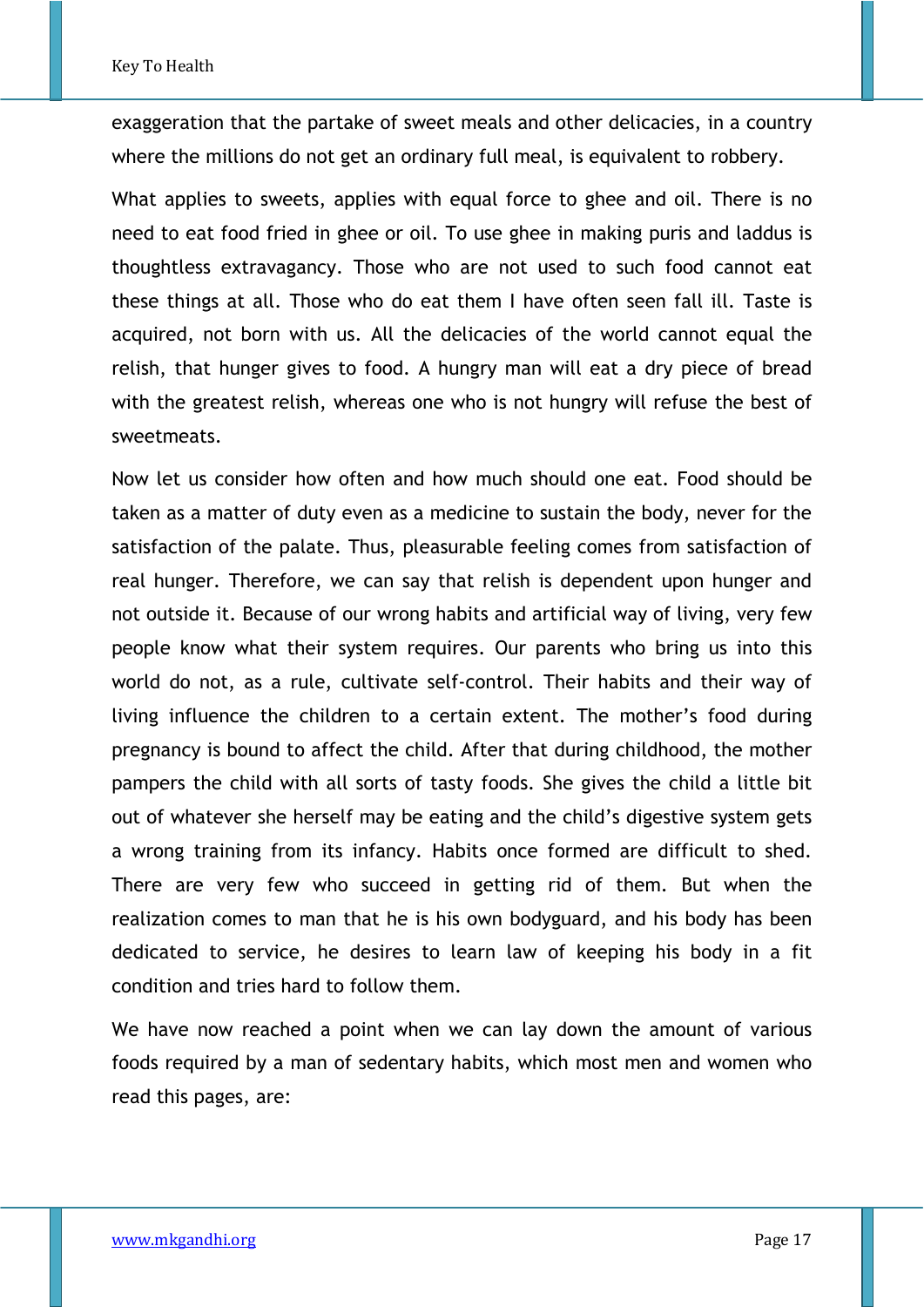| Cow's milk                  | $2$ lbs.   |
|-----------------------------|------------|
| Cereals                     |            |
| (wheat, rice, bajra in all) | 6 oz.      |
| Vegetable leafy             | 3 oz.      |
| Vegetable others            | 5 oz.      |
| Vegetables raw              | 1 oz.      |
| Ghee                        | $11/2$ oz. |
| or Butter                   | 2 oz.      |
| <b>Gur White Sugar</b>      | 1 1/2 oz.  |

Fresh fruits according to one's taste and purse. In any case it is good to take two sour limes a day. The juice should be squeezed and taken with vegetables or in water, cold or hot. All these weights are of raw stuff. I have not put down the amount of salt. It should be added afterwards according to taste.

Now, how often should one eat? Many people take two meals a day. The general rule is to take three meals: breakfast early in the morning and before going out to work, dinner at midday and supper in the evening or late. There is no necessity to have more than three meals. In cities some people keep on nibbling from time to time. This habit is harmful. The digestive apparatus requires rest.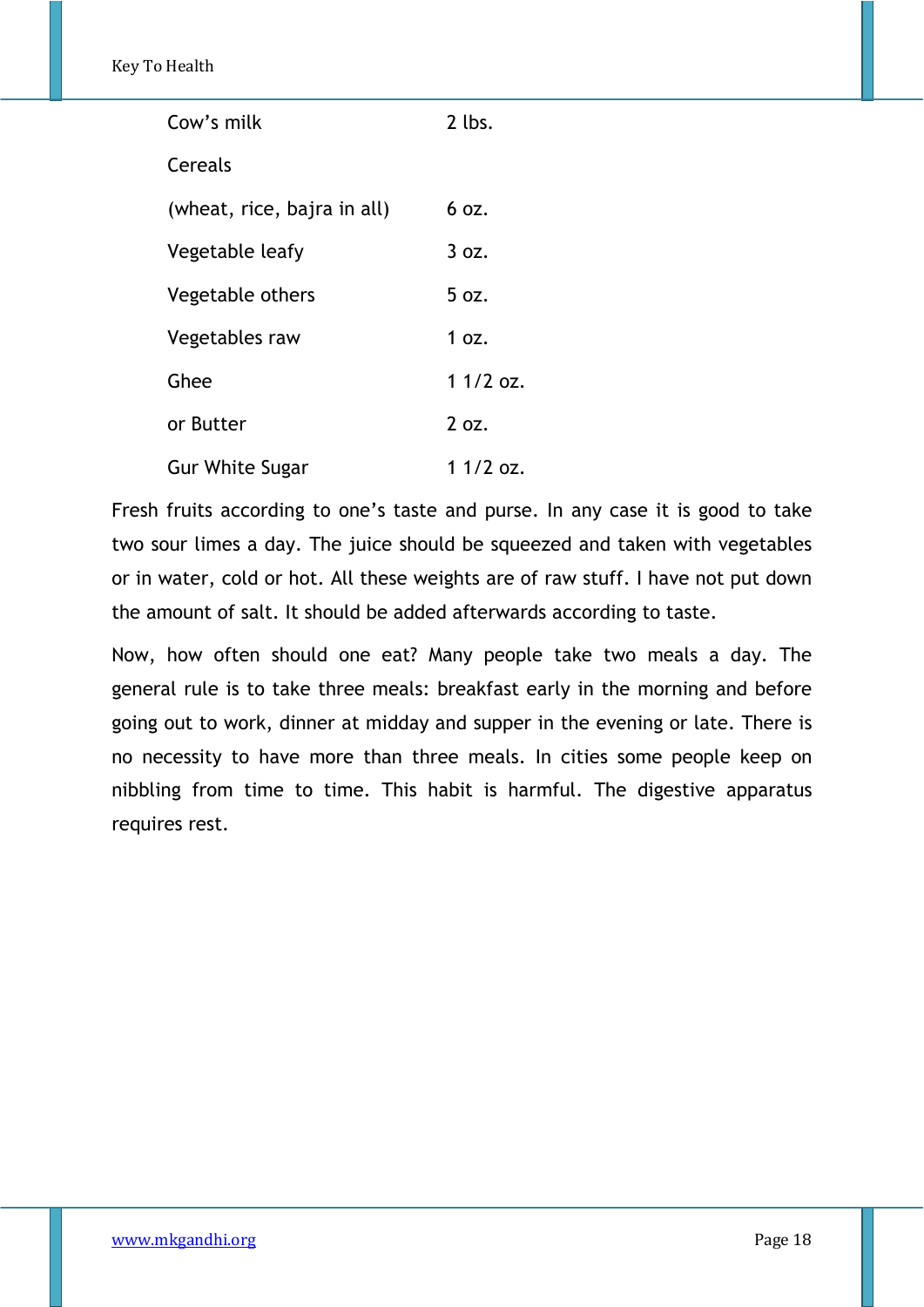#### **05. CONDIMENTS**

I have not said anything about condiments in the last chapter. Common salt may be rightly counted as the king among condiments. Many people cannot eat their food without it. The body requires certain salts and common sat is one of them. These salts occur naturally in the various foodstuffs but when food is cooked in an unscientific way, e.g., throwing away water in which rice, potatoes, other vegetables have been boiled, the supply becomes inadequate. The deficiency then has to be made up by a separate addition of salt. As common salt is one of the most essential salts for the body, I have said in the last chapter that it might be supplemented in small quantities.

But several condiments are not required by the body as a general rule, e.g., chilies fresh or dry, pepper, turmeric, coriander, caraway, mustard, methi, asafetida, etc. These are taken just for the satisfaction of the palate. My opinion, based on my personal experience of fifty years, is that not one of them is needed to keep perfectly healthy. Those whose digestion has become very feeble might take these things as medicine for a certain length of time, if considered necessary. But one should make it a point to avoid their use for the satisfaction of the palate. All condiments, even salt, destroy the natural flavor of the foodstuff much more than after the addition of salt or other condiments. That is why I have said that salt should be taken when necessary as an adjunct. As for chilies, they burn the mouth and irritate the stomach. Those who are not in a habit of taking chilies cannot bear them in the beginning. I have seen several cases of sore mouth caused by the taking of chilies. I know of one case who was very fond of chilies, and an excessive use resulted in his premature death. The Negro in south Africa will not touch condiments. He cannot bear the color of turmeric in his food. In the same way, Englishmen also do not readily take to our condiments.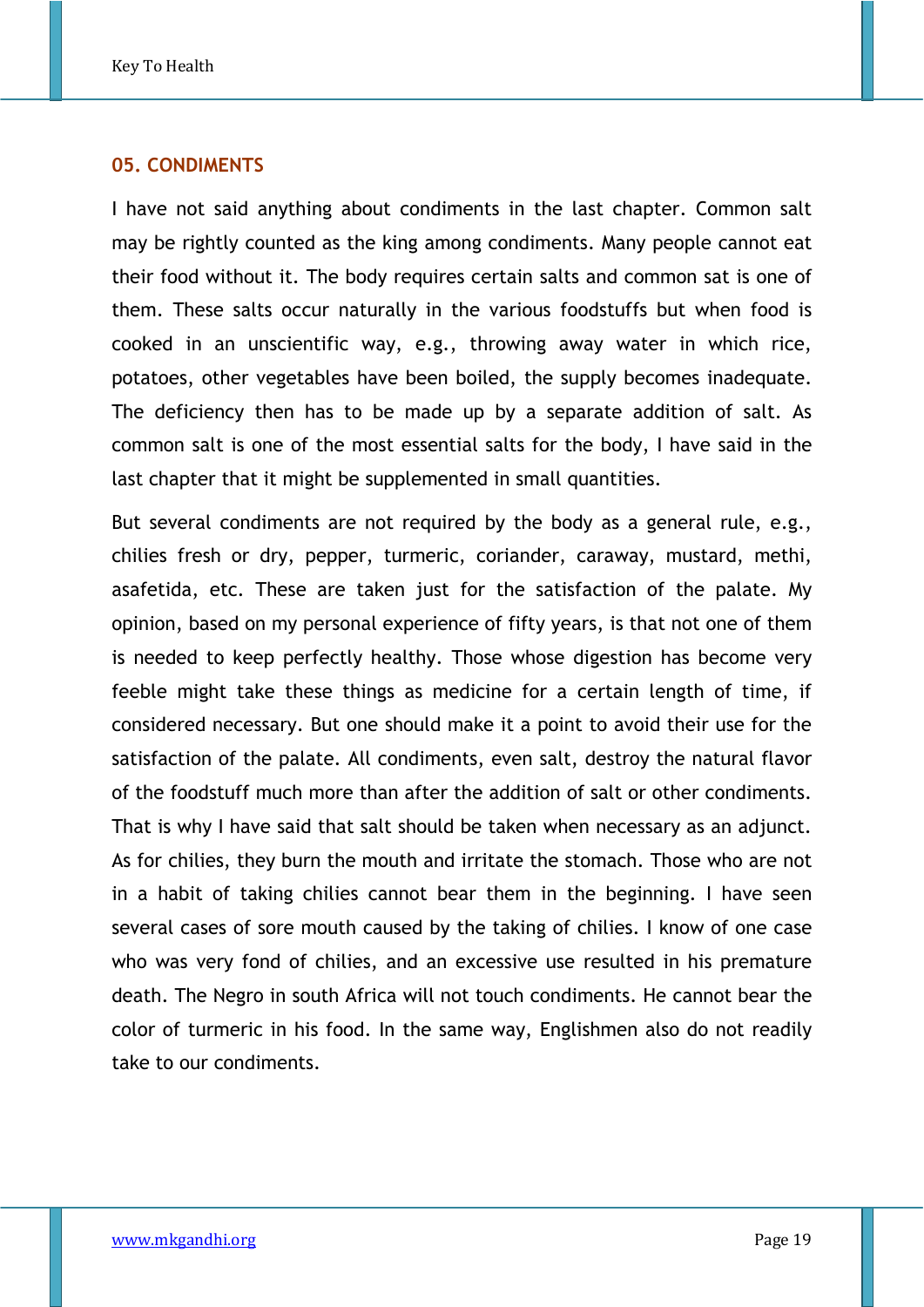## **06. TEA, COFFEE AND COCOA**

None of these is required by the body. The use of tea is said to have originated in China. It has a special use in that country. As a rule one cannot rely on the purity of drinking water in China and therefore it must be boiled before use to ensure safety. Some clever Chinaman discovered a grass called tea which when added to boiled water in a very small quantity gave it a golden color. The color did not appear unless the water was really boiled. Thus the grass became an infallible test for seeing when a given quantity of water was boiled. The way, the test is used, is to put the tea leaves in a strainer. If the water was boiled it will assume a golden color. Another quality of tea leaves is said to be that they impart a delicate flavor to the water.

Tea prepared as above is harmless. But the tea that is generally prepared and taken has not only nothing to recommend it, it is actually harmful. The leaves contain tannin which is harmful to the body. Tannin is generally used in the tanneries to harden leather. When taken internally it produces a similar effect upon the mucous lining of the stomach and intestine. This impairs digestion and cause dyspepsia. It is said that in England innumerable women suffer from various ailments on account of their habit of drinking tea which contains tannin. Habitual tea drinkers begin to feel restless if they do not get their cup at the usual time. In my opinion, the usefulness of tea, if any, consists in the fact that it supplies a warm sweet drink which contains some milk. The same purpose may well be served by taking boiled hot water mixed with a little milk and sugar.

What I have said about tea applies more or less to coffee also. There is a popular saying about coffee in Hindustani which say, "Coffee allays cough and relieves flatulence, but it impairs physical and sexual vigor and making of blood watery, so that there are three disadvantages against its two advantages." I do not know how far the saying is justified.

I hold similar opinion with regard to cocoa. Those whose digestion works normally, do not require the help of tea, coffee or cocoa. A healthy man can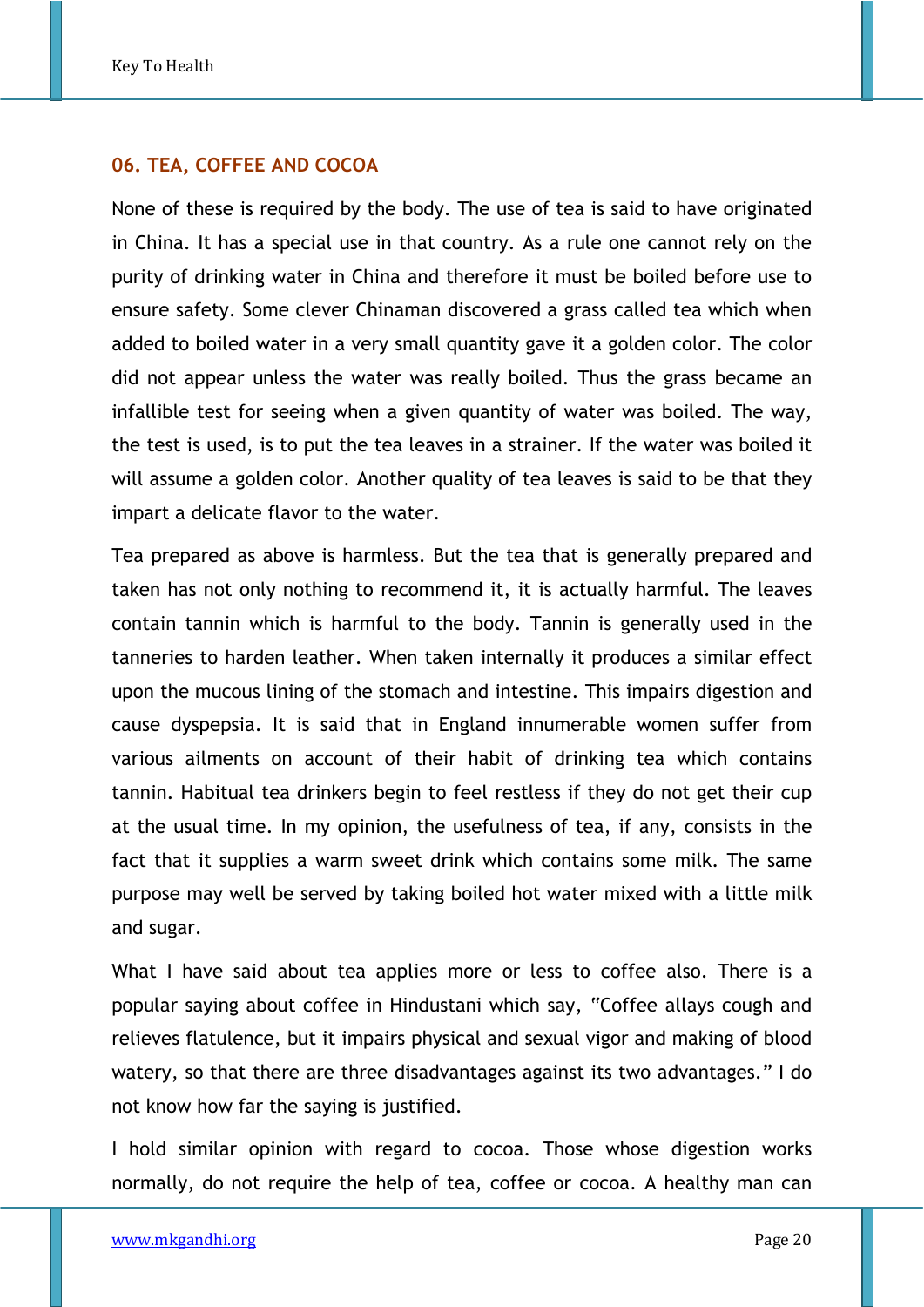get all the satisfaction that he needs out of ordinary food. I have freely partaken of all the three. I used to suffer from one aliment or another while I was using them. By giving them up I have lost nothing, and have benefited a good deal. I can get the same satisfaction from a clear vegetable soup that I used to derive from tea etc. Hot water, honey and lemon make a healthy nourishing drink, which can well substitute tea or coffee.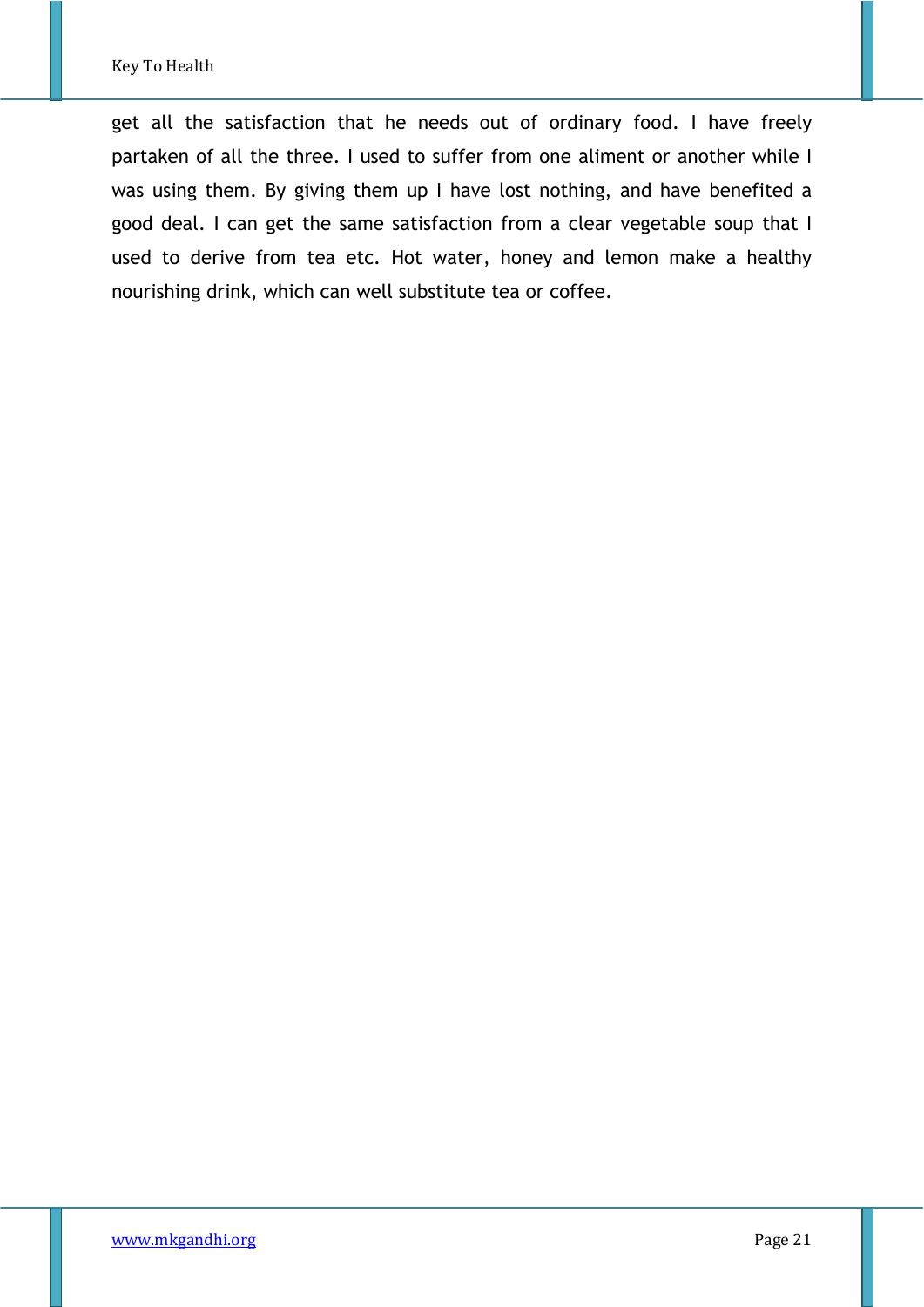## **07. INTOXICANTS**

The intoxicants used in India might be taken as the following: alcohol, bhang, ganja, tobacco and opium. Alcohol or liquor include the country made liquor and arak, besides the large quantity of liquor imported from foreign countries. All these should be strictly prohibited. Alcohol makes a man forget himself and while its effects last, he becomes utterly incapable of doing anything useful. Those who take a drinking, ruin themselves and ruin their people. They lose all sense of decency and propriety.

There is a school who favour limited and regulated consumption of alcohol and believe it to be useful. I have not found any weight in their argument. Even if we accept their view for a moment, we have still to face the fact that innumerable human beings cannot be kept under discipline. Therefore it becomes our duty to prohibit alcoholic drinks even if it were only for the sake of this vast majority.

Parsis have strongly supported the use of tadi. They say that although tadi is an intoxicant it is also a food and even helps to digest other foodstuffs. I have carefully examined this argument and have read a fair account of literature pertaining to this subject. But I have been a witness of the terrible straits to which tadi reduces the poor and therefore I have come to the conclusion that it can have no place in man's food.

The advantages, attributed to tadi, are all available from other foodstuffs. Tadi is made out of khanjur juice. Fresh khanjur juice is not an intoxicant. It is known as nira in Hindustani and many people have been cured of their constipation as a result of drinking nira. I have taken it myself though it did not act as a laxative with me. I found that it had the same food value as sugarcane juice. If one drinks a glass of nira in the morning instead of drinking tea, etc., he should not need anything for breakfast. As in the case of sugarcane juice, palm juice can be boiled to make jaggery. Khanjuri is a veriety of palm tree. Several verities of palm grow sponta- neously in our country. All of them yield drinkable juice. As nira gets fermented very quickly, it has to be used up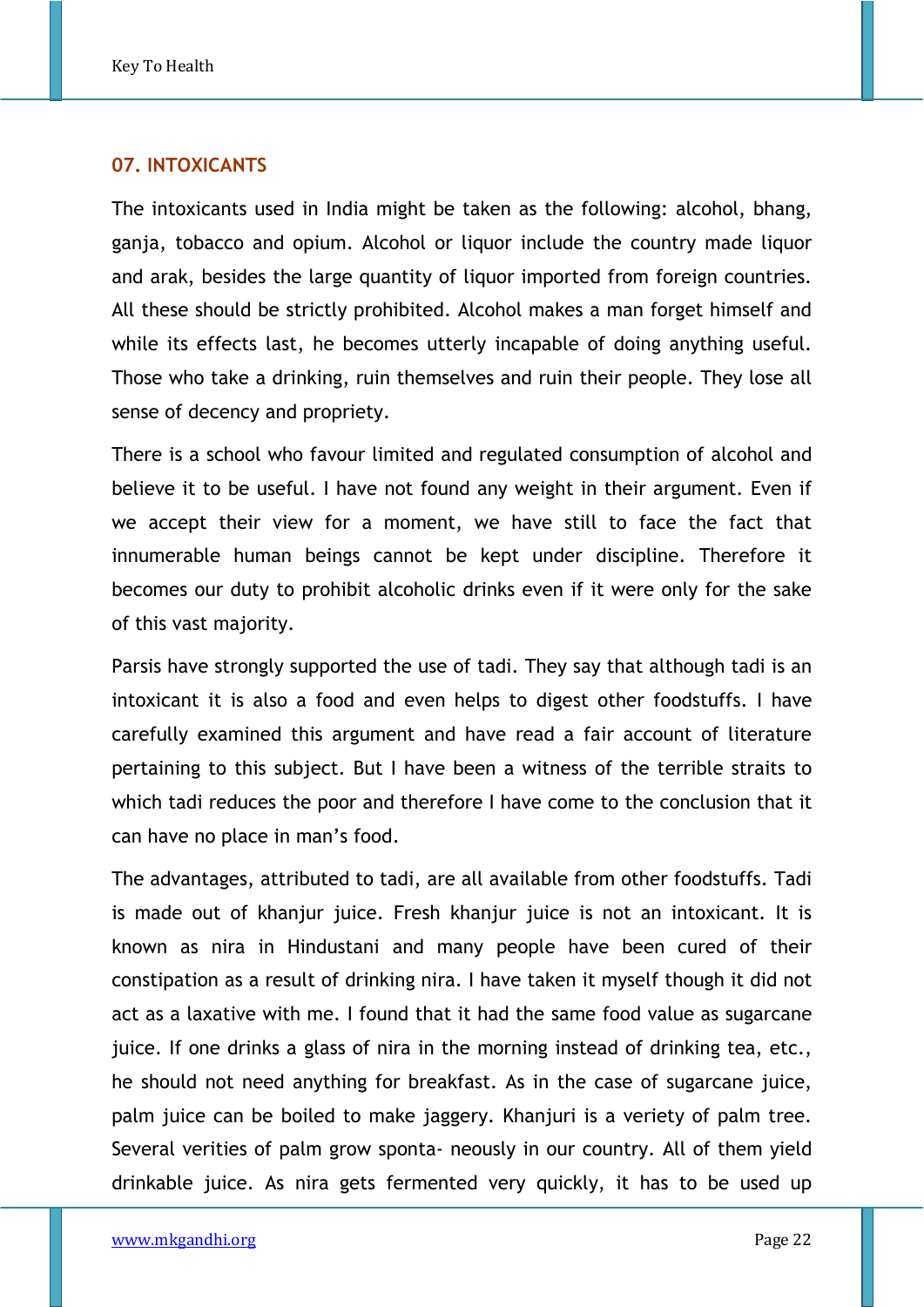immediately and therefore on the spot. Since this condition is difficult to fulfill except to a limited extent, in practice, the best use of nira is to convert it into palm jaggery. Palm jaggery can well replace sugar-cane jaggery. In fact some people prefer it to the latter. One advantage of palm jaggery over sugar-cane jaggery is that it is less sweet and therefore one can eat more of it. The All Indian Village Association has done a great deal to popularize palm jaggery, but much remains to be done. If the palms that are used for making tadi are used for making jaggery, India will never lack sugar and the poor will be able to get good jaggery for very little money. Palm jaggery can be converted into molasses and refined sugar. But the jaggery is much more useful than refined sugar. The salts present in the jaggery are lost in the process of refining. Just as refined what flour and polished rice lose some of their nutritive value because of the loss of the pericarp, refined sugar also loses some of the nutritive value of the jaggery. One may generalize that all foodstuff are richer if taken in their natural state as far as possible.

Taking of tadi I naturally began to talk of nira and from that I went on to the topic of jaggery. But let us return to liquor for the moment.

None of the public workers perhaps have the same bitter experience of the evils of the drinking as I have had. In South Africa, most of the Indians going there as indentured labourers were addicted to drinking. The law there did not in my time permit Indians to take liquor to their houses except under a medical certificate. They could go to the drinking booths and drink as much as they liked. Even the women had fallen victims to this evil habit. I have seen them in the most pathetic condition. One who has seen those scenes near the public bars will never support drinking.

African Negroes were not given to drinking originally. Liquor may be said to have simply ruined them. Large numbers of Negro labourers are seen to waste all their earnings in drinking so that their lives become devoid of any grace.

And what about Englishmen? I have seen respectable Englishmen falling in the gutter under the effect of alcohol. There is no exaggeration in this statement. During the war many English- men had to leave the Transvaal. Some of them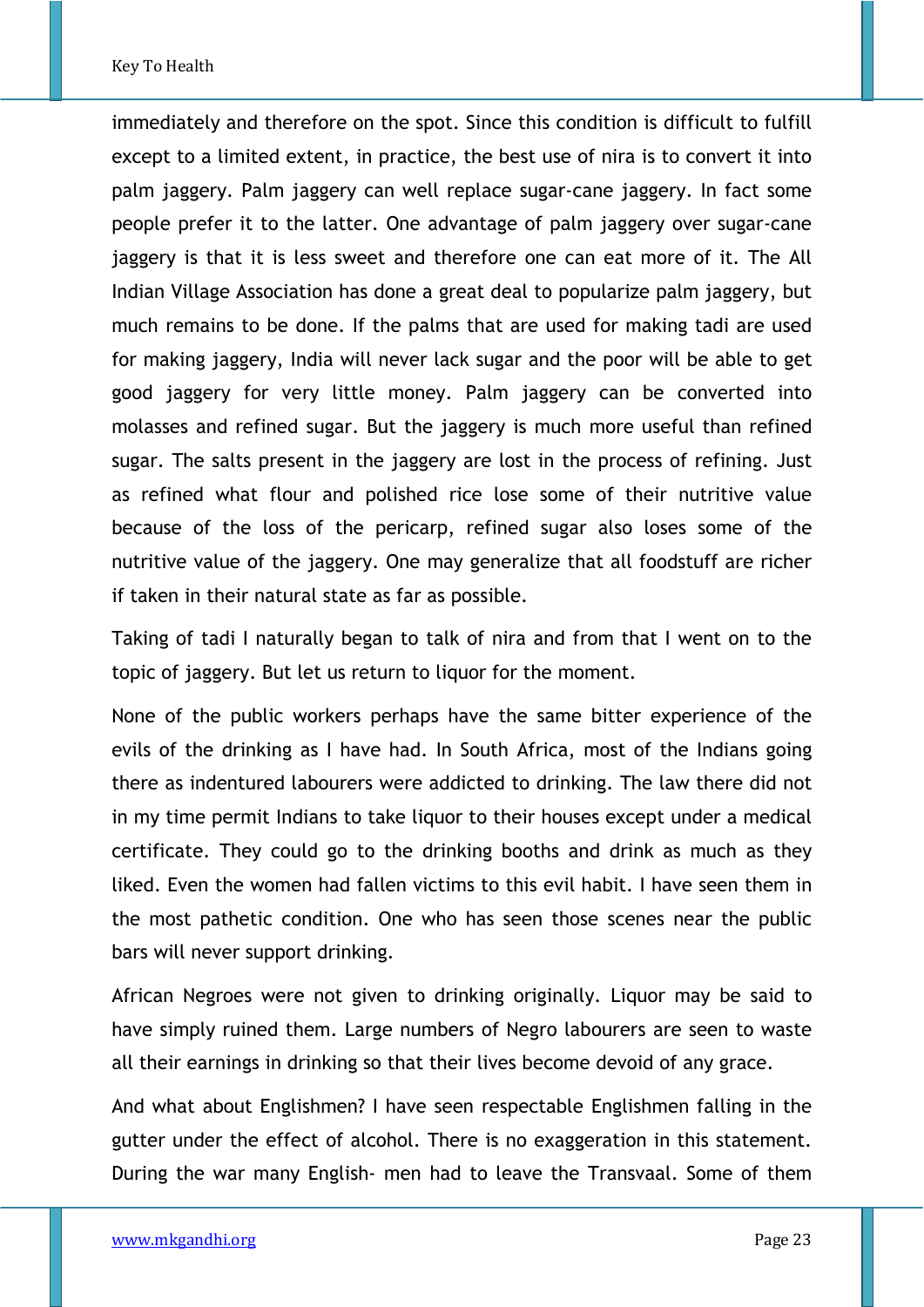were taken in my home. One of them was an engineer and a good man in every way, when not under the effects of alcohol. He was a theosophist. Unfortunately , he was addicted to drink and lost all control over himself when he was drunk. He tried hard to give up the habit, but as far as I know he never succeeded.

On my return from South Africa to India I had a similar painful experience of the evils of drink. Several Princes have been and are being ruined by liquor. What applies to them applies more or less to many a rich youth. The condition of labour as a result of taking alcohol is also pitiable. That, as a result of such bitter experience, I have become a staunch opponent of alcohol, will not surprise the readers.

In a nut shell, alcohol one physically, morally, intellectually and economically.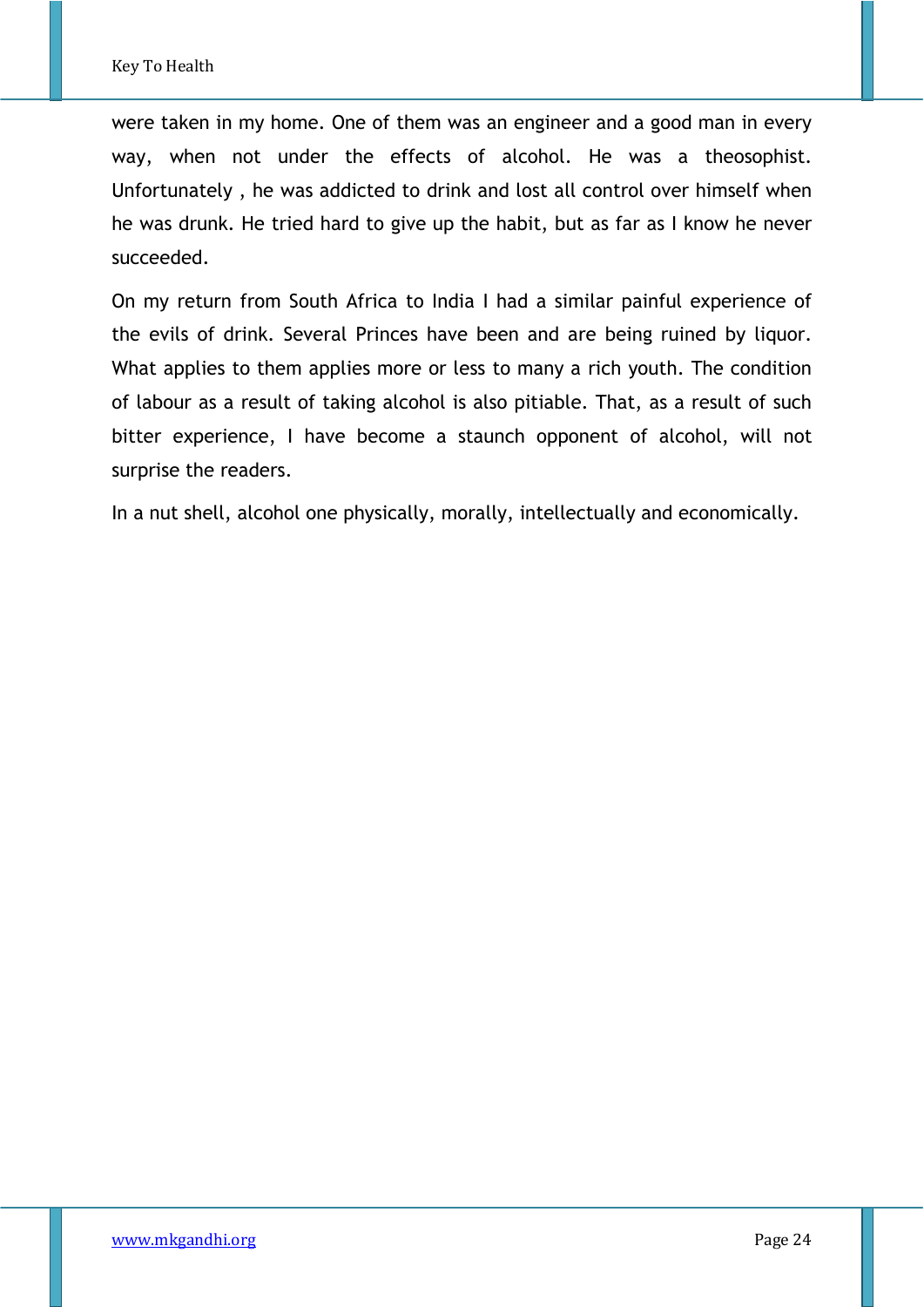## **08. OPIUM**

The criticism leveled against alcohol applies equally to opium, although the two are very different in their action. Under the effect of alcohol a person becomes a rowdy, whereas opium the addict dull and lazy. He becomes even drowsy and incapable of doing anything useful. The evil effect of alcohol strikes the eyes every day, but those of opium are not so glaring. Anyone wishing to see its devastating effect should go to Assam or Orissa. Thousands have fallen victim of this intoxicant, in those provinces. They give one the impression on living on the verge of death.

But China is said to have suffered the most from the evils of opium. The Chinese possess a better physique than the Indians. But Chinese addicted to opium look miserable and more dead than alive. An opium addict will stoop to anything in order to procure his dose of opium.

Several years ago, what is known as Opium War took place between China and Great Britain. China did not wish to buy opium from India. But the English wanted to impose it on China. India was also to blame in that several Indians had taken opium contacts in India. The trade paid well and the treasury received crore of rupees as opium revenue. This was obviously an immoral trade and yet it went on flourishing. Finally, as a result of a mighty agitation in England, it was stopped. A thing of this type, which simply ruin people, should not be tolerated for a single minute.

After having had my say on opium as an intoxicant, I must admit that its place in Material Medic is incontestable. It is impossible to do without this drug medical agents. But that can be no reason for using it as a intoxicant. Opium is a well-known poison and its use as an intoxicant should be strictly prohibited.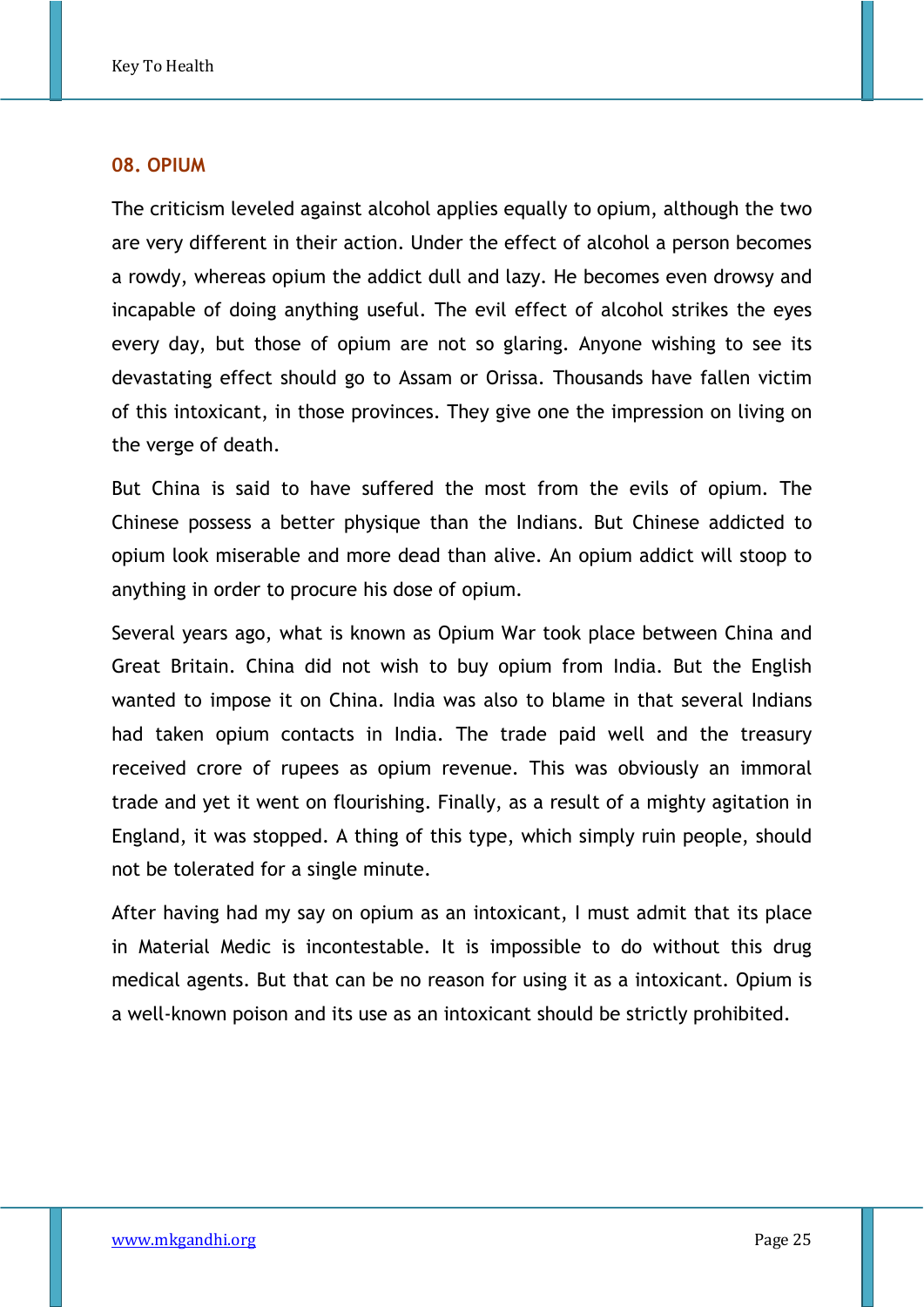## **09. TOBACCO**

Tobacco have simply worked havoc among mankind. Once caught in its tangle, it is rare to find anyone get out again. The use of tobacco is prevalent all over the world in one form or another. Tolstoy has called it the worst of all intoxicants. This verdict of that great man should command our attention and respect. He had freely indulged in the use of tobacco and alcohol in his early days and was familiar with the harmful effects of both. I must admit, however, that in spite of this, I cannot talk about the evils of tobacco with the same authority knowledge as in the case of opium and alcohol. But I can certainly say that I am not aware of a single advantage occurring from the use of tobacco. Smoking is an expensive habit. I know of an Englishman who used to spend five pounds, i.e., seventy-five rupees on tobacco every month. His monthly earning was twenty-five pounds, so that he smoked away one fifth of his monthly income.

Tobacco smokers become callous and careless of others' feeling. Non-smokers generally cannot bear the smell of tobacco smoke, but one often comes across people in railway train and tramways who just go on smoking, heedless of feeling of their neighbors. Smoking causes salivation and most smokers have no hesitation in spitting anywhere.

Tobacco smokers' mouth emits a foul smell. Probably tobacco kills the finer feelings and perhaps it is to this end that men take to smoking. There is no doubt that tobacco is an intoxicant and while under its effects one forgets one's worries and misfortunes. One of Tolstoy's character had to do a ghastly deed. Tolstoy's makes him drink liquor at first. The man was to murder someone. In spite of the effects of liquor, he hesitated to do so. Lost in thought he lights a cigar and begin to smoke. As he watches the smoke curling up he exclaimed, "what a coward I am! When it my duty to commit this murder, why should I hesitate to do so? Get up, go ahead, and do your job." Thus his wavering mind finally decided to commit it. I know, this argument is not very convincing. All smokers are not bad men. I know that millions of smokers seem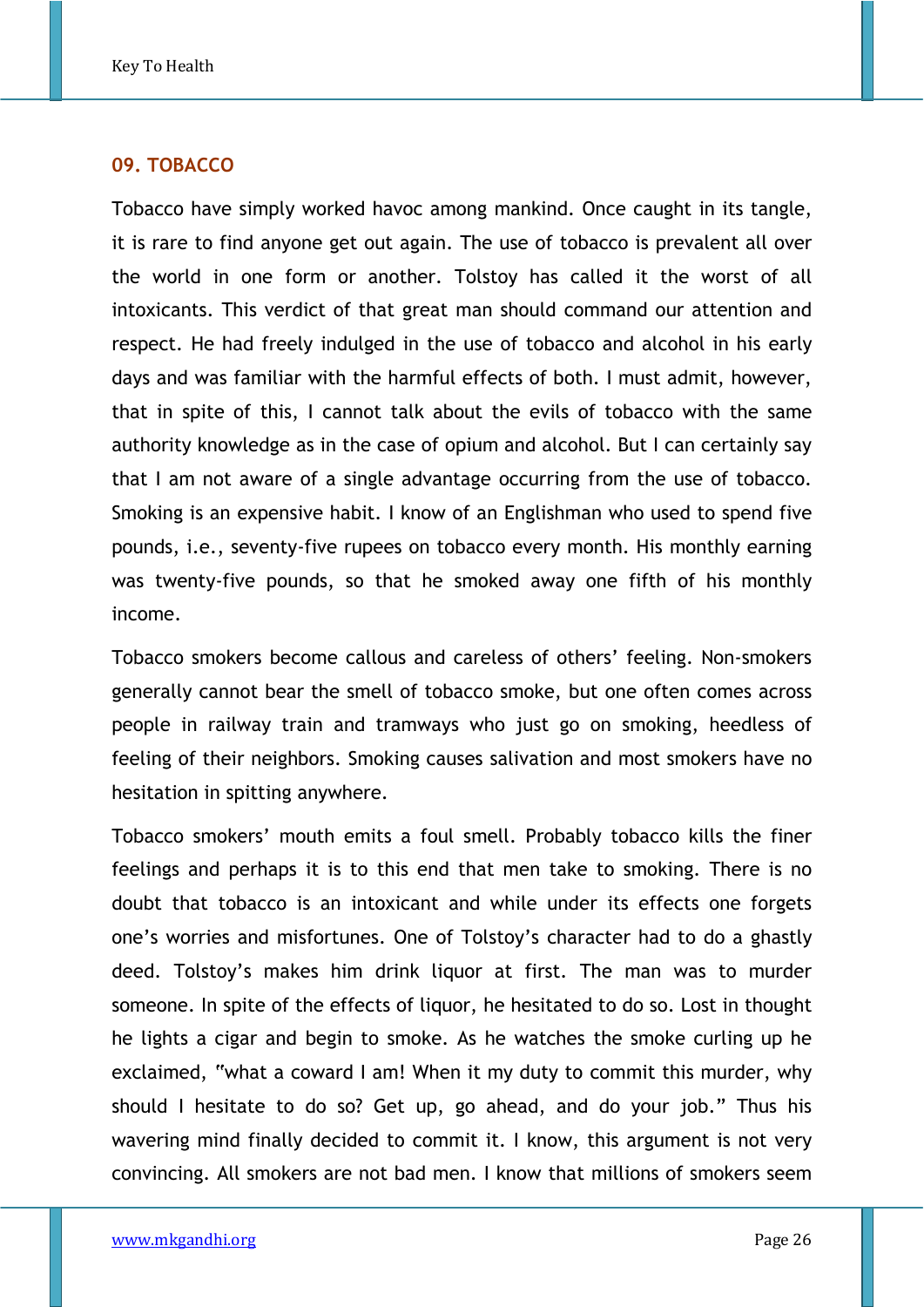to live ordinary straightforward lives. All the same the thoughtful should ponder above quotation. What Tolstoy perhaps means is that smoker keep on committing minor crimes which generally pass unnoticed.

In India people use tobacco for smoking, snuffing and also for chewing. Some believe that snuff produces a benefit effect, and they use it under the advise of vaids and hakims. I think that it is not necessary. A healthy man should never have such requirements.

As for chewing tobacco, it is the dirtiest of all the three ways in which tobacco is used. I have always maintained that its uselessness is a mere figment of the imagination. I have found no reasons to change my opinion. There is a popular saying in Gujarati which says, all the three are equally guilty: the smoker fills his house with smoke, the chewer dirties every corner and the snuffer his clothes.

Tobacco sheers, if they are sensible, keep a spittoon at hand. But the vast majority spit on the floor, in the corners and on the wall unabashed. The smoker fills his house with smoke and runs the rash of it catching fire, and he takes snuff soils his clothes. If there are any who keep handkerchief and thus save their clothes from soiling, they are exception that prove the general rule. Lovers of health, if they are slaves to any of these evil habit, will resolutely get out of the slavery. Several people are addicted to one, two or all the three of these habits.

They do not appear loathsome to them. But if we think over it calmly, there is nothing becoming about blowing of smoke or keeping the mouth stuffed with tobacco and pan practically the whole day long or opening a snuffbox and taking snuff every now and then. All the three are most dirty habits.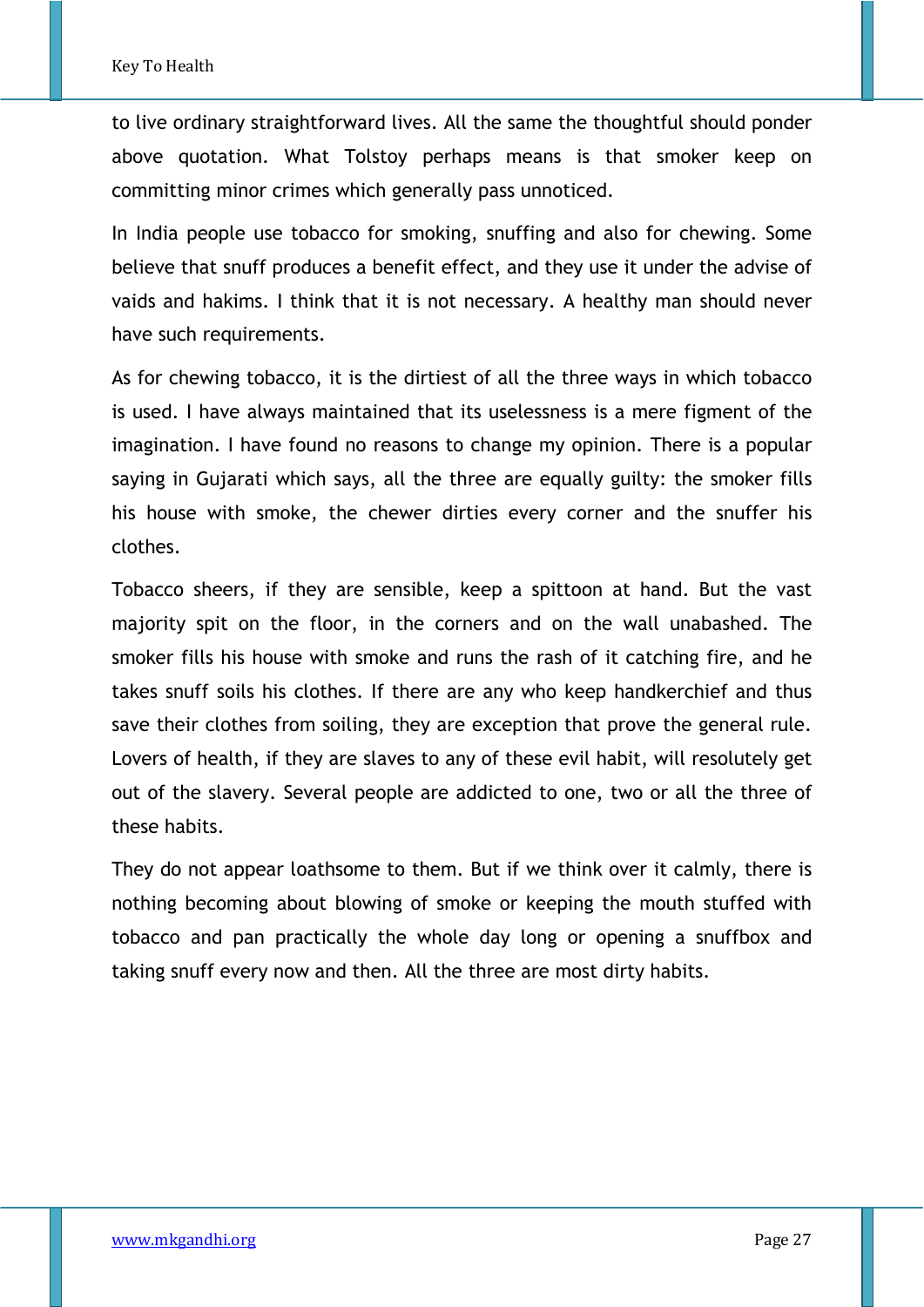## **10. BRAHMACHARYA**

Brahmacharya literally means that mode of life which lead to the realization of God. That realization is impossible without practicing self-restraint. Selfrestraint means restraint of all the senses. But ordinarily brahmacharya is understood to mean control of sexual organs and prevention of seminal discharge through complete control over the sexual instinct and the sexual organs. This becomes natural for the man who exercises self-restraint all round. It is only when observance of brahmacharya becomes natural to one that he or she derives the greatest benefit from it. Such a person should be free from anger and kindhearted passion. The so called brahmacharis, that one generally comes across, behaves as if their one occupation in life was the display of bad temper.

One notices that these people disregard the ordinary rules of brahmacharya and merely aim at and expect to prevent seminal discharges. They fail to achieve their object. Some of them become almost insane while others betray a sickly appearance. They are unable to prevent the discharge and if they succeed in restraining themselves from sexual intercourse, they think that they have attained all that was needed. Now mere abstention from sexual intercourse cannot be termed brahmacharya. So long as the desire for intercourse is there, one cannot be said to have attained brahmacharya. Only he who has burnt away sexual desire in it's entirely may be said to have attained control over his sexual organs. The absence of seminal discharges is a straightforward result of brahmacharya, but is not all. There is something very striking about a fullfledged brahmachari. His speech, his thought, and his action, all bespeak possession of vital force.

Such a brahmachari do not flee from the company of women. He may not hanker after it nor may he avoid it even when it means rendering of necessary survive. For him the distinction between men and women almost disappears. No one should distort my words and use them as an argument in favor of licentiousness. What I mean to say is that, a man whose sexual desire has been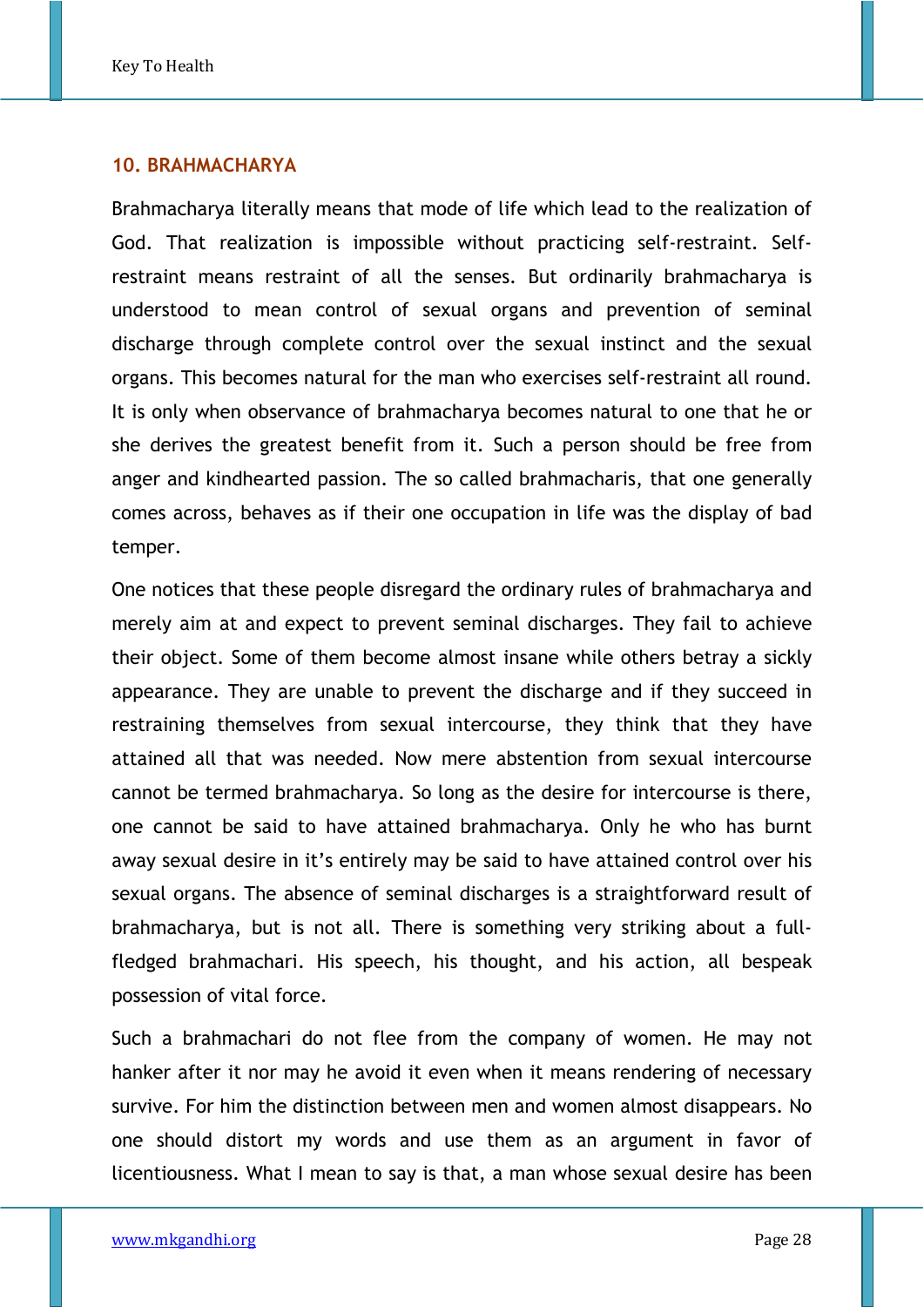burnt up ceases to make a distinction between men and women. It must be so. His conception of beauty alters. He will not look at the external form. He or she whose character is beautiful will be beautiful in his eyes. Therefore, the sight of women called beautiful will not ruffle or exited him. Even his sexual organs will begin to look different. In other words, such a man has so controlled his sexual instinct that he never gets erections. He does not become impotent for lack of the necessary secretions of sexual glands. But these secretions in his case are sublimated into a vital force pervading his whole being. It is said that an important man is not free form sexual desire. Some of my correspondents belonging to this group tell me that they desire erection but they fail to get it and yet have seminal discharges. Such men have either become impotent or are on the way to become so for loss of the necessary secretions. This is a pitiable state. But the cultivated impotency of the man, whose sexual desire has been burnt up and whose sexual secretion are being converted into vital force, is wholly different. It is to be desired by everybody. It is true that such a brahmachari is rare to find.

I took the vow of brahmacharya in 1906. In other words, my efforts to become a perfect brahmachari started 36 years ago. I cannot say I have attained the full brahmacharya of my definition, but in my opinion I have made substantial progress towards it. If God wills it, I might attain even perfection in this life. Anyway, there is no relaxation of efforts nor is there any despondence in me. I do not consider 36 years too long a period for effort. The richer the prize, the richer the effort must be. Meanwhile, my ideas regarding the necessity for brahmacharya have become stronger. Some of my experiments have not reached a stage when they might be placed before the public with advantage. I hope to do so some day if they succeed to my satisfaction. Success might make the attainment of brahmacharya comparatively easier.

But the brahmacharya on which I wish to lay emphasis in this chapter is limited to the conservation of sexual secretions. The glorious fruit of perfect brahmacharya is not to be had from the observance of this limited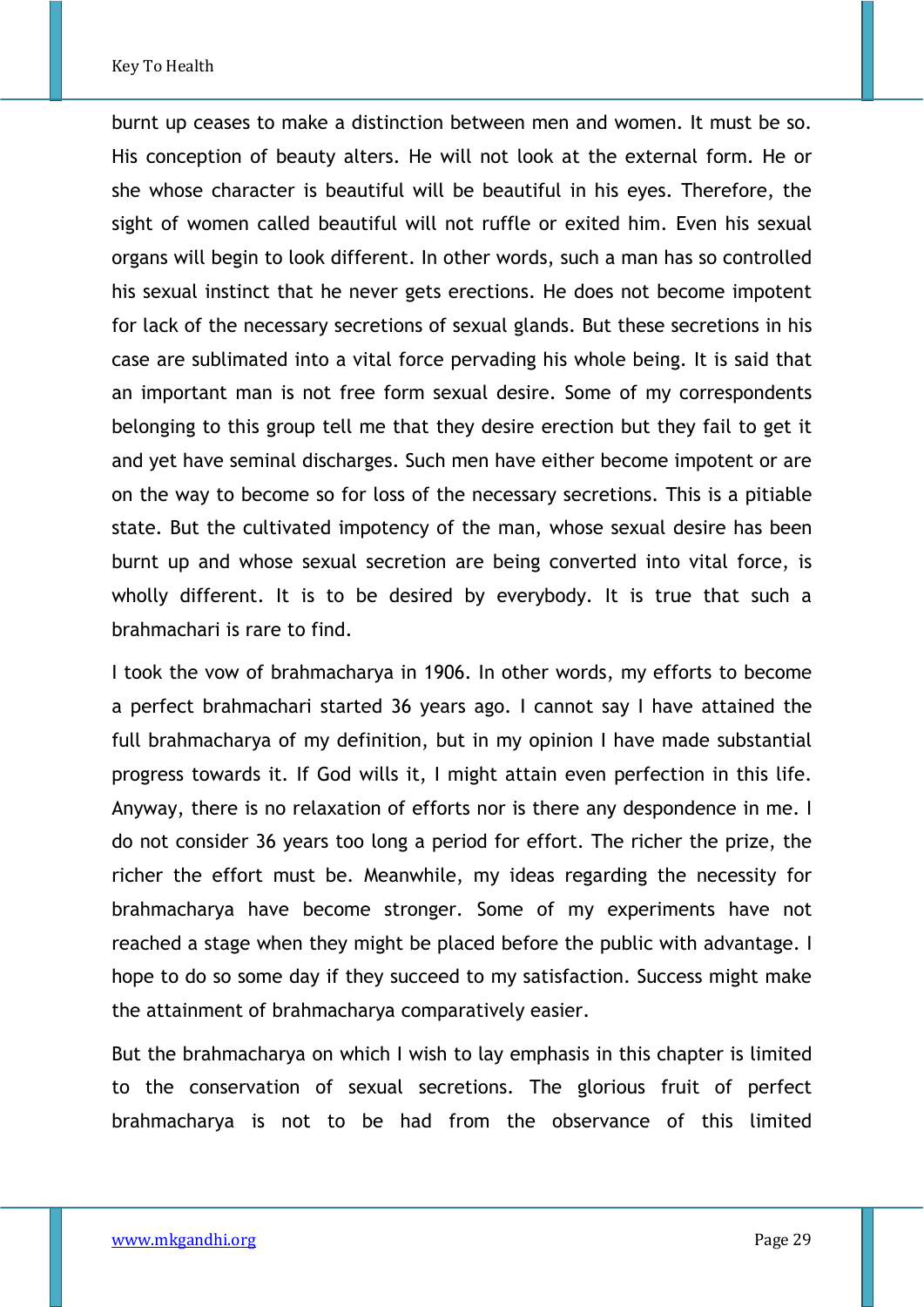brahmacharya. But no one can reach perfect brahmacharya without reaching the limited variety.

And maintenance of perfect health should be considered almost an utter impossibility without the brahmacharya leading to the conservation of the sexual secretions. To countenance wastage of a secretion which has the power of creating another human being is, to say the least, an indication of gross ignorance. A firm grasp of the fact that semen is meant to be used only for procreation and not for self-indulgence, leaves no room whatsoever for indulging in animal passion. Assimilation of the knowledge that the vital fluid is never meant for waste should restrain men and women from becoming crazy over sexual intercourse. Marriage will then come to have a different significance and the way it is treated at present will appear disgusting. Marriage ought to signify a union of heart between two partners. A married couple is worthy of being considered dared brahmacharis if they never think of sexual intercourse except for the purposes of procreation. Such an intercourse is not possible unless both parties desire it. It will never be restored to in order to satisfy passion without the desire for a child. After intercourse which has been performer as a matter of duty, the desire to repeat the process should never arise.

What I am saying may not be taken as copy book wisdom. The reader should know that I am writing this after a long personal experience. I know that what I am writing is contrary to the common practice. But in order to make progress we have often to go beyond the limits of common experience. Great discoveries have been possible only as a result of challenging the common experience or commonly held beliefs. The invention of the simple match stick was challenged to the common experience and the discovery of electricity confounded all preconceived notions.

What is true of physical thing is equally true of things spiritual. In the early days there was no such thing as marriage. Men and women, as in the case of animals, mated promiscuously. Self-restraint was unknown. Some advanced men went beyond the rut of common practice and discover the law of self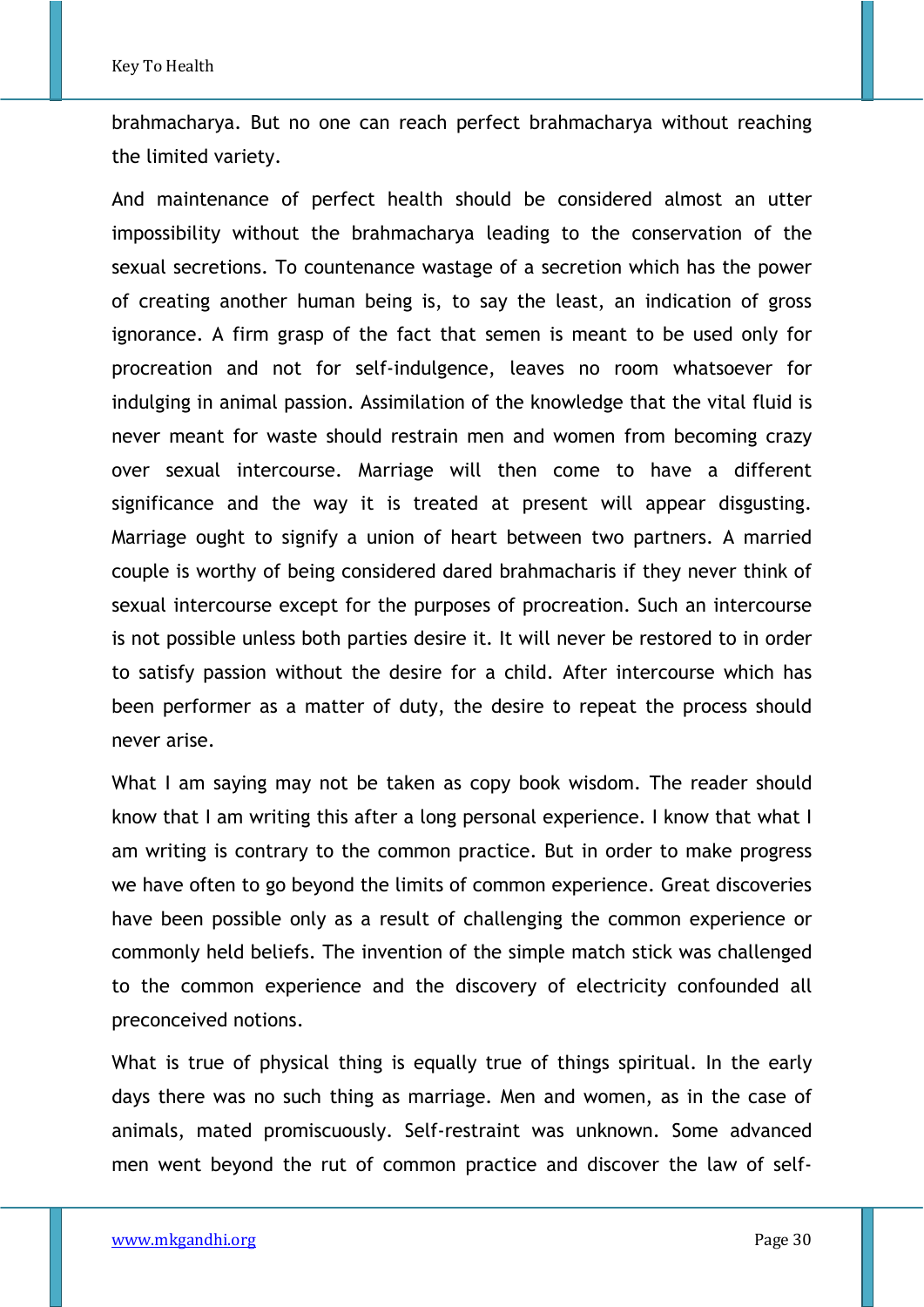restraint. It is our duty to investigate the hidden possibilities of the law of selfrestraint. Therefore, when I say it the duty of every man and woman to take the marital relations to the state indicated by me it is not to be dismissed as utterly impracticable. If human life is molded as it ought to be, conservation of vital fluid can become a natural thing for everyone.

The sexual glands are all the time secreting the semen. This secretion should be utilized for enhancing one's mental, physical and spiritual energy. He, who would learn to utilize it thus, will find that he requires very little food to keep his body in a fit condition. And yet he will be as capable as any of undertaking physical labour. Mental exertion will not tire him easily nor will he show the ordinary signs of old age. Just as a ripe fruit or an old leaves falls off naturally, so will such a brahmachari when his times comes pass away with all his faculties intact. Although with the passage of time the effects of the natural wear and tear must be manifest in his body, his intellects instead of showing signs of decay should show progressive clarity. If all this is correct, the real key to health lies in the conservancy of vital energy.

I gave here the rules for the conservation of vital force I know them.

1. Sexual desire has its root in one's thought. Therefore, complete control over through is necessary. The way to achieve it is this. Never let your mind remain ideal. Keep it filled with good and useful ideas. In other words keep thinking of whatever duty you have on hand. There need be no worry about it, but think out how can you become an expert in your department and then put your thoughts into action. There should be no waste of thoughts. Japa (repetition of God's name) is a great support when ideal thoughts haunt you. Contemplate God in the form you have pictured Him unless you know Him as formless. While japa is going on, no other thoughts should be allowed to enter one's mind. This is the ideal state. But if one cannot reach it and all sorts of uninvited thoughts invade one's mind, one should not become disheartened. Namajapa should be continued faithfully and in the confidence that ultimate victory is bound to follow.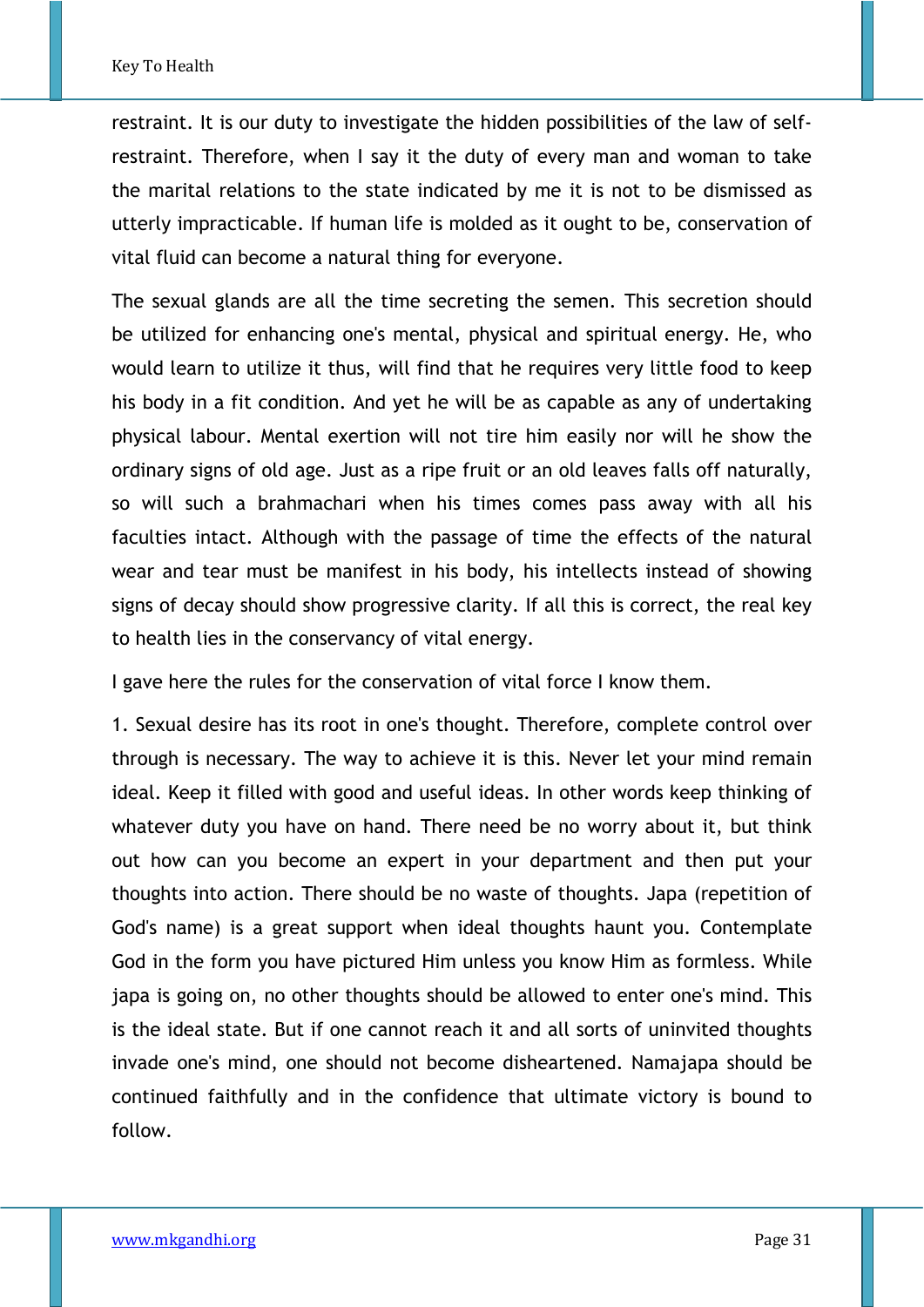2. As with our thoughts, so with our reading and talking. These should be healthy and clean. Erotic literature should be avoided. Idle, incidence talk leads to indecent action. It is obvious that one who do not wish to feed his animal passions will avoid occupations which tend to include them.

3. Like the mind, the body must also be kept well and usefully occupied, so that the fatigue of the day may lead to refreshing dreamless sleep. As far as possible, work should be in open. Those who for some reason or the other, cannot undertake physical labour, should make it a point to take regular exercise. In my opinion, a brisk walk in the open is the best form of exercise. During the walk the mouth should be closed and breathing should be done through the nose. Sitting or walking, the body must be held erect. To sit or stand otherwise is a size of laziness and laziness is the enemy of self-restraint. Yogic exercises-*asanas*-are also useful. This much I can say from my personal experience that one who keeps his hands and feet, eyes and ears, healthily occupied does not have much difficulty in controlling the animal appetite. Everyone can test this for himself.

4. A Sanskrit text say that a man becomes what he eats. A glutton who exercises no restraint in eating is a salve to his animal passions. One who has not been able to control his palate, will never be able to control the other senses. If this is true, it is clear that one should take just enough food for the requirements of the body and no more. The diet should be healthy and wellbalanced. The body was never meant to be treated as a refuse bin holding the foods that the palate demands. Food is meant to sustain the body. His body has been given to man as a means of self-realization. Self-realization means realization of God. A person who has made this realization the object of his or her life, will never become a salve to the animal passion.

5. Man should look upon every woman as his mother, sister or daughter. No one ever entertains impure thoughts with regard to his mother, sister or daughter. Similarly, women should look upon every man as her father, brother or son.

I have given more hints than these in my other writing, but they are all contained in the five given above. Anyone who observes them should find it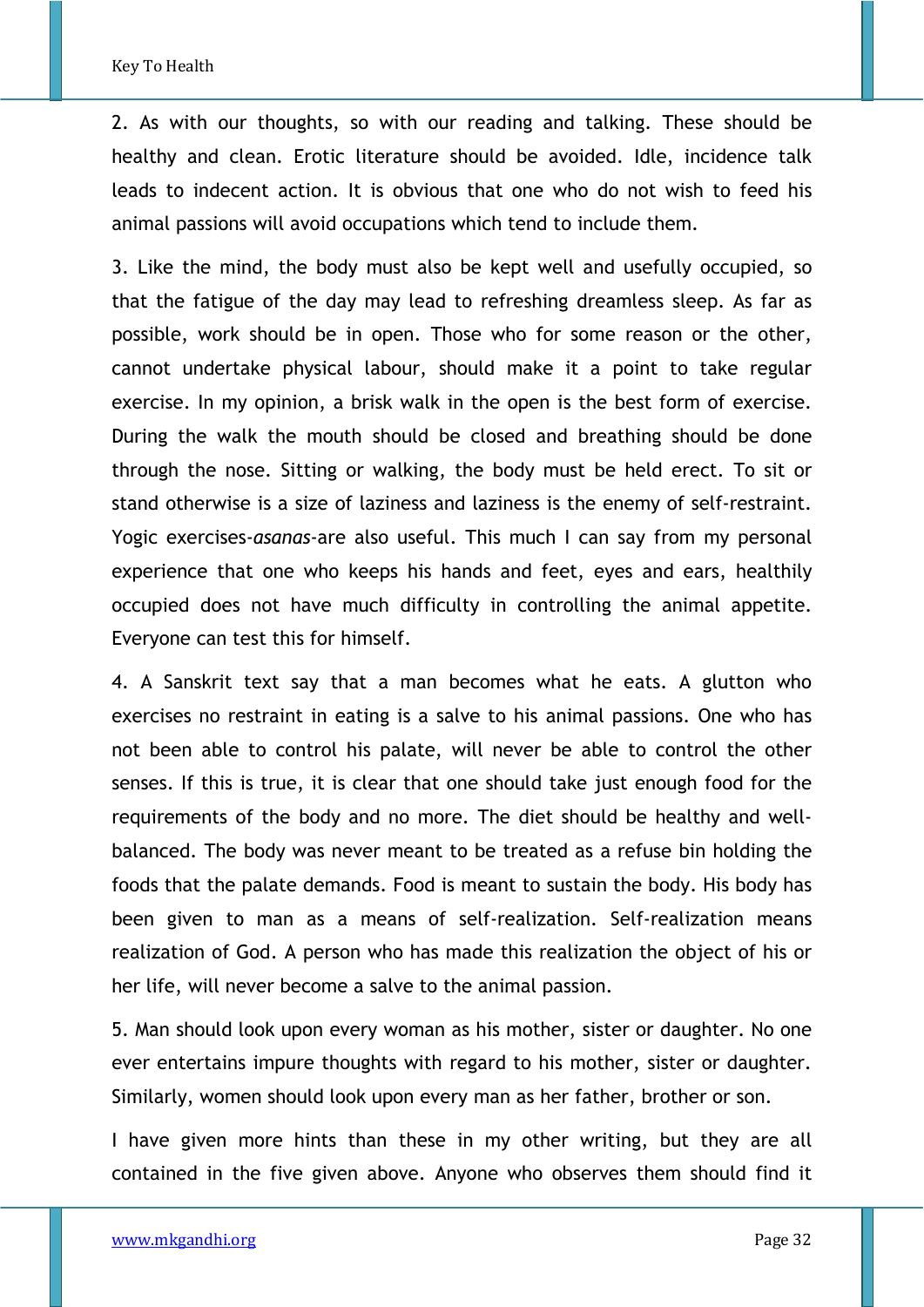easy to overcome what has been called the greatest of all passions. A person, who has real desire for brahmacharya, will not give up the effort because he or she regards the observance of these rules as impossible or at least within the reaches of one in a million. The effort is a joy in itself. To put it in another way, the joy of possessing perfect health is not to be compared with any other, and perfect health is unattainable by slaves. Slavery of one's animality is perhaps the worst of all.

A few words about contraceptives will not be out of place here. The practice of preventing progeny, by means of artificial methods, is not a new thing. In the past such methods were practiced secretly and they were crude. Modern society have given them respectable place and made improvements. They have been given a philanthropic grab. The advocates of contraceptives say that sexual desire is a natural instinct-some call it a blessing. They therefore say that it is not suppress the desire even if it were possible. Birth control by means of self-restraint is, in their opinion, difficult to practice. If a substitute for self-restraint is not prescribed, the health of innumerable is bound to suffer through frequent pregnancies. They add that if births are not regulated, over population will ensue; individual families will be pauperized and their children will be ill fed, ill clothed and ill educated. Therefore, they argue, it is the duty of scientists to devise harmless and effective methods of birth control. This argument has failed to convince me. The use of contraceptives is likely to produce evils of which we have no conception. But the worse danger is that the use of contraceptives bids fair to kill the desire for self-restraint. In my opinion it is too heavy a price to pay for any possible immediate gain. But this is not the place to argue my point. Those who would like to pursue this subject further should procure the booklet called Self-Restraint v. Self Indulgence read the digest what I have said therein and then do as their heads and heart may dedicate. Those who have not the desire or the leisure to read booklet will, if they follow my advice, avoid contraceptive as poison. They should try their best to exercise self-restraint. They should take up such activities as would keep their bodies and minds fully occupied and give a suitable outlet to their energy. It is necessary to have some healthy recreation when one is tired by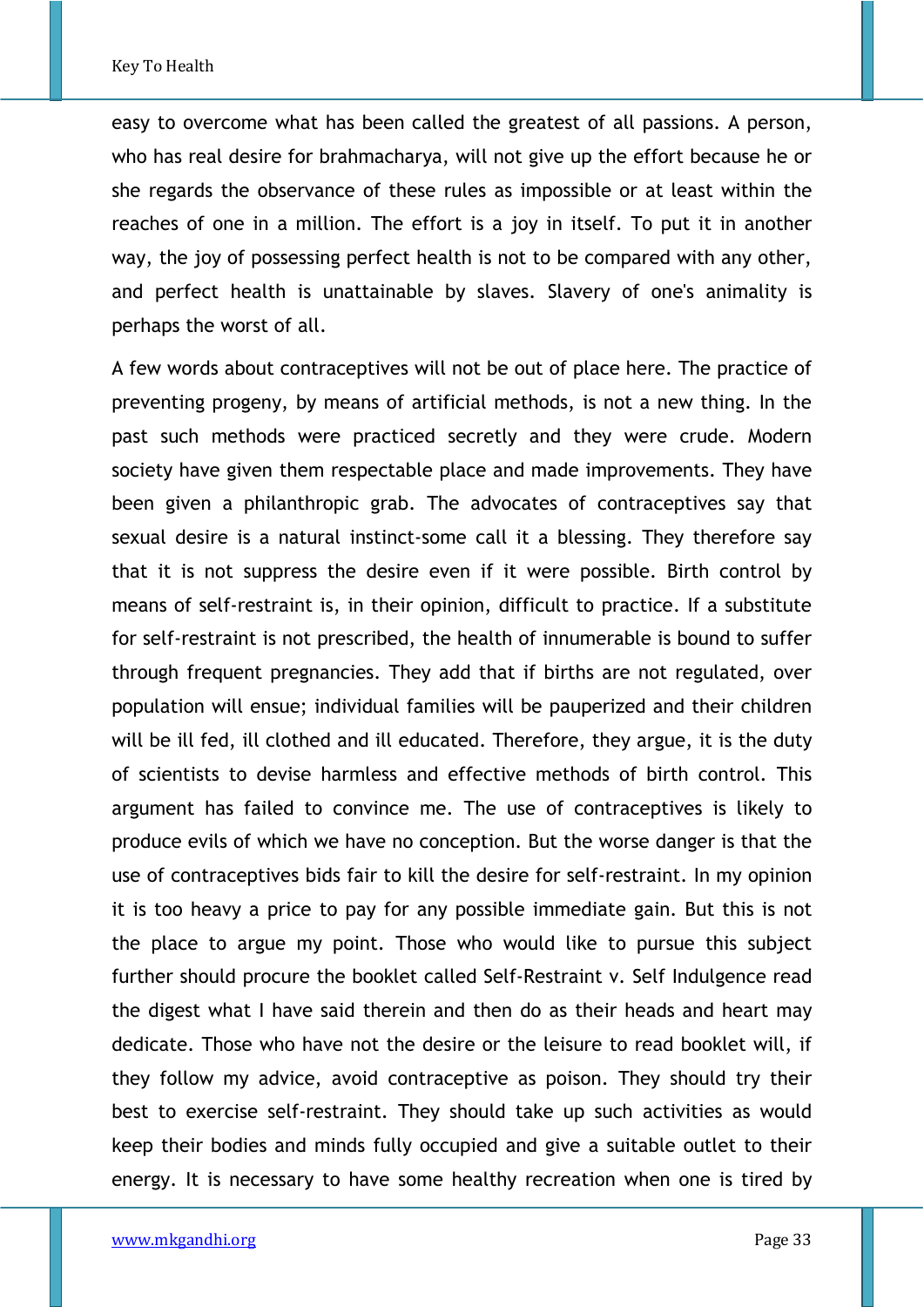physical labour. There should not be a single moment of idleness for the devil to creep in. In this way, true conjugal love will be established and directed into healthy channels. Both the partners will make a progressive rise in their moral height. The joy of true renunciation, once they come to know it, will prevent them from turning to animal enjoyment. Self-deception is the greatest stabling block. Instead of controlling the mind, the fountain of all animals desire, men and women involve themselves in the vain endeavor to avoid the physical act. If there is a determination to control the thought and the action, victory is sure to follow. Man must understand that woman is his companion and helpmate in life and not the means of satisfying his carnal desire. There must be a clear perception that the purpose of human creation was wholly different from that of the satisfaction of the animal wants.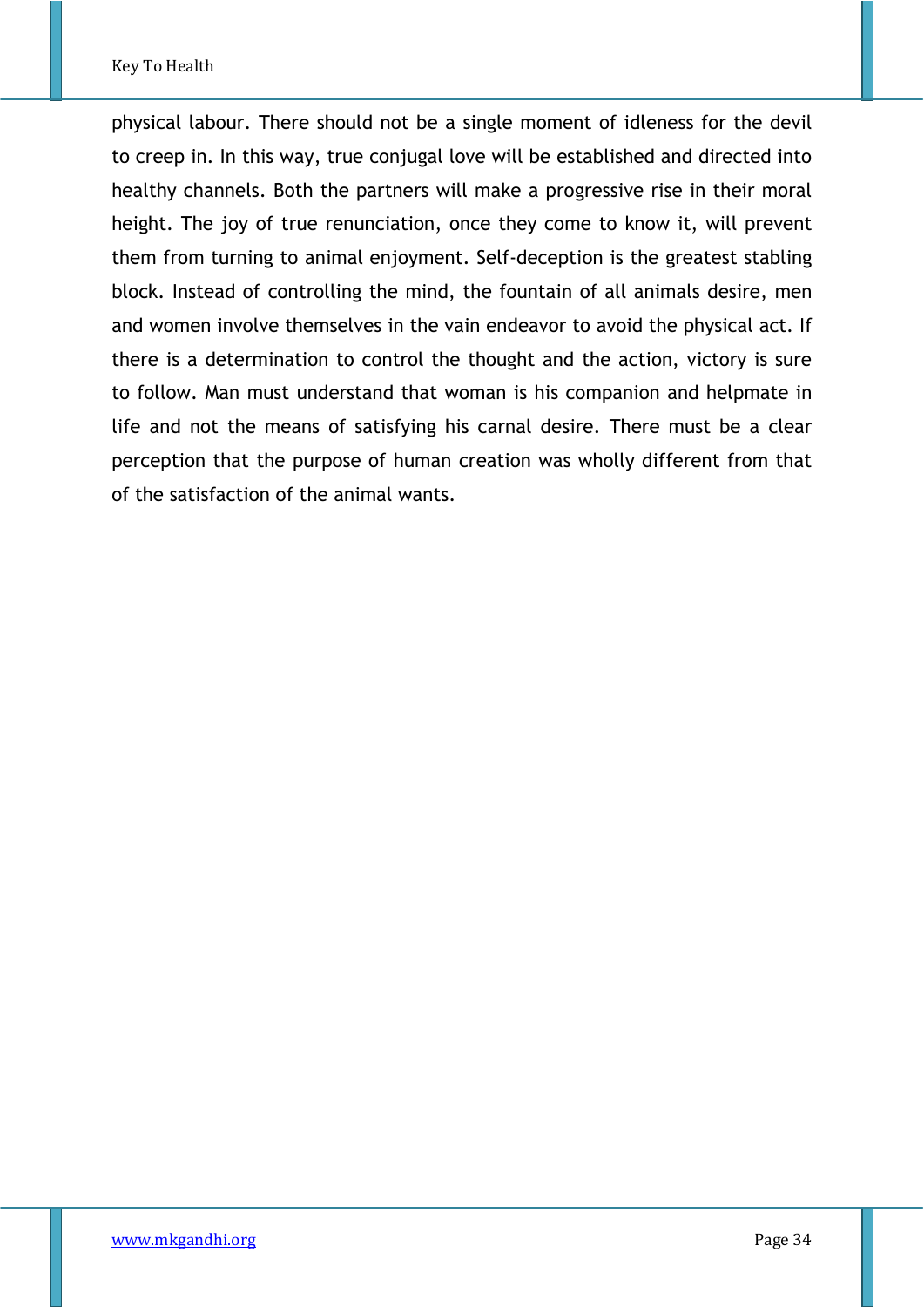# **PART II**

# **NATURAL THERAPEUTICS**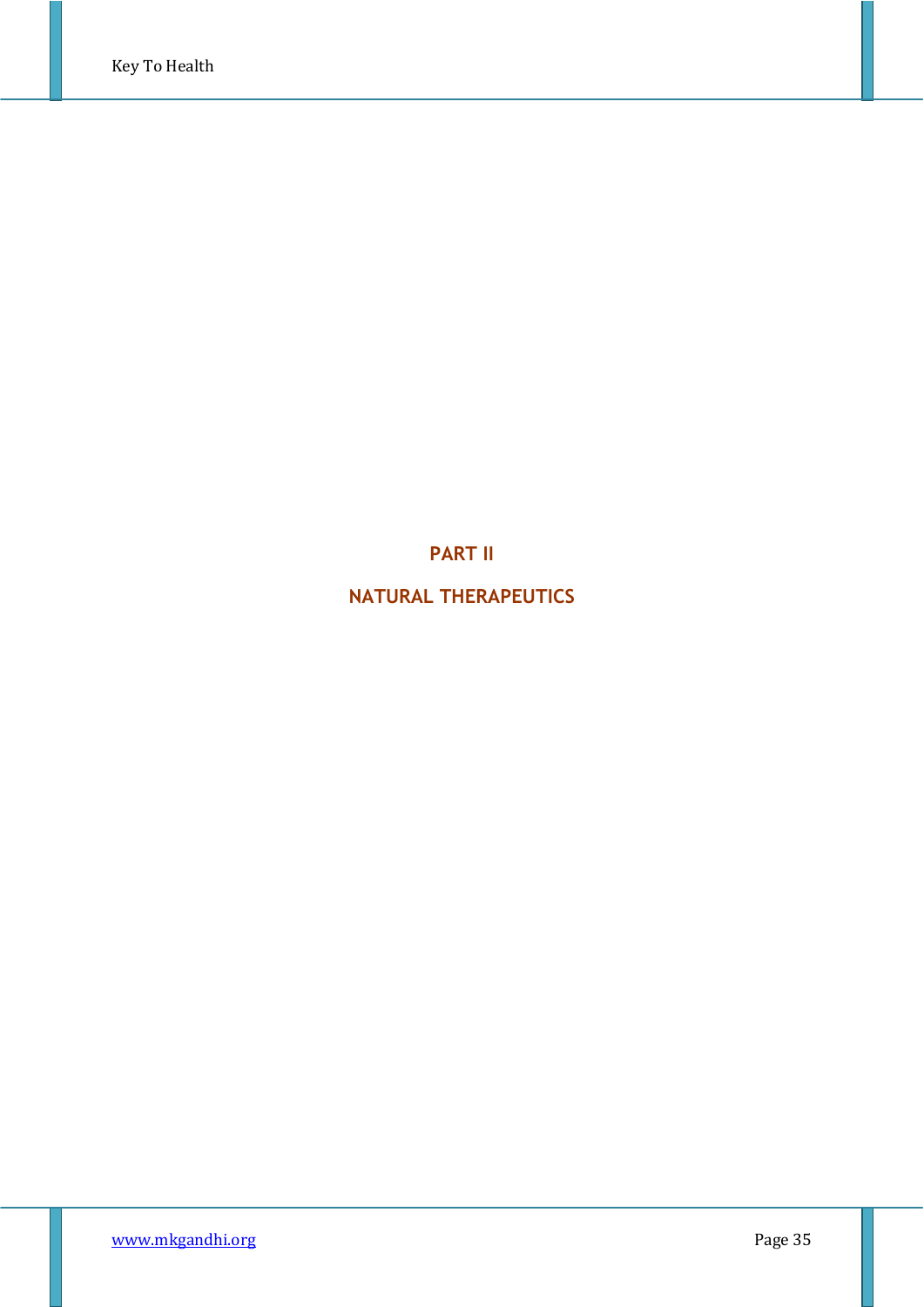## **01. EARTH**

These chapters are written in order to introduce the reader to this most important branch of therapeutics and tell him how I have made use of these methods in my own life. The subject has been touched upon in the foregoing chapters. It will be dealt here. The science of natural therapeutics is based on a use, in the treatment of disease, of the same five elements which constitute the human body. To refresh the reader's memory, these are earth, water, ether, sunlight and air. It is my effort to point out how they can be utilized for health purposes.

Up till the year 1901, although I did not rush to doctors whenever I happened to get ill, I did use their remedies to a certain extent. I used to take fruit salt for constipation. The late Dr. Pranjivan Mehta who had come to Natal introduced me to certain drugs to remove general lassitude. This led me to read literature on the uses of drugs. Add to this a little put in at a cottage hospital in Natal. This enabled me to carry on for some time, but none of the drugs did me to carry on for some time, but none of the drugs did me any good in the end. Headaches and loss of a sense of general wellbeing persisted. I was very dissatisfied with this state of things and what little faith I had in medicines began to fade.

All through this interval my experiments in dietetics were continued. I had great faith in nature cure methods, but there was nobody to help me with practical guidance in their use. With the help of whatever knowledge I could gather by reading little of nature cure literature, I tried to treat myself by diet regulation. My habit of going out for long walks also stood me in good stead, and thanks to that habit I did not have actually to take to bed. While I was thus managing to keep going somehow, Mr. Polak handed me just's book, called Return to nature. He did not follow just's instructions himself, except that he tried to regulate his diet more or less according to Just's teaching. But knowing me as he did, he thought I would like the book. Just lays great emphasis on the use of earth. I felt that I ought to give it a trial. For constipation, Just advises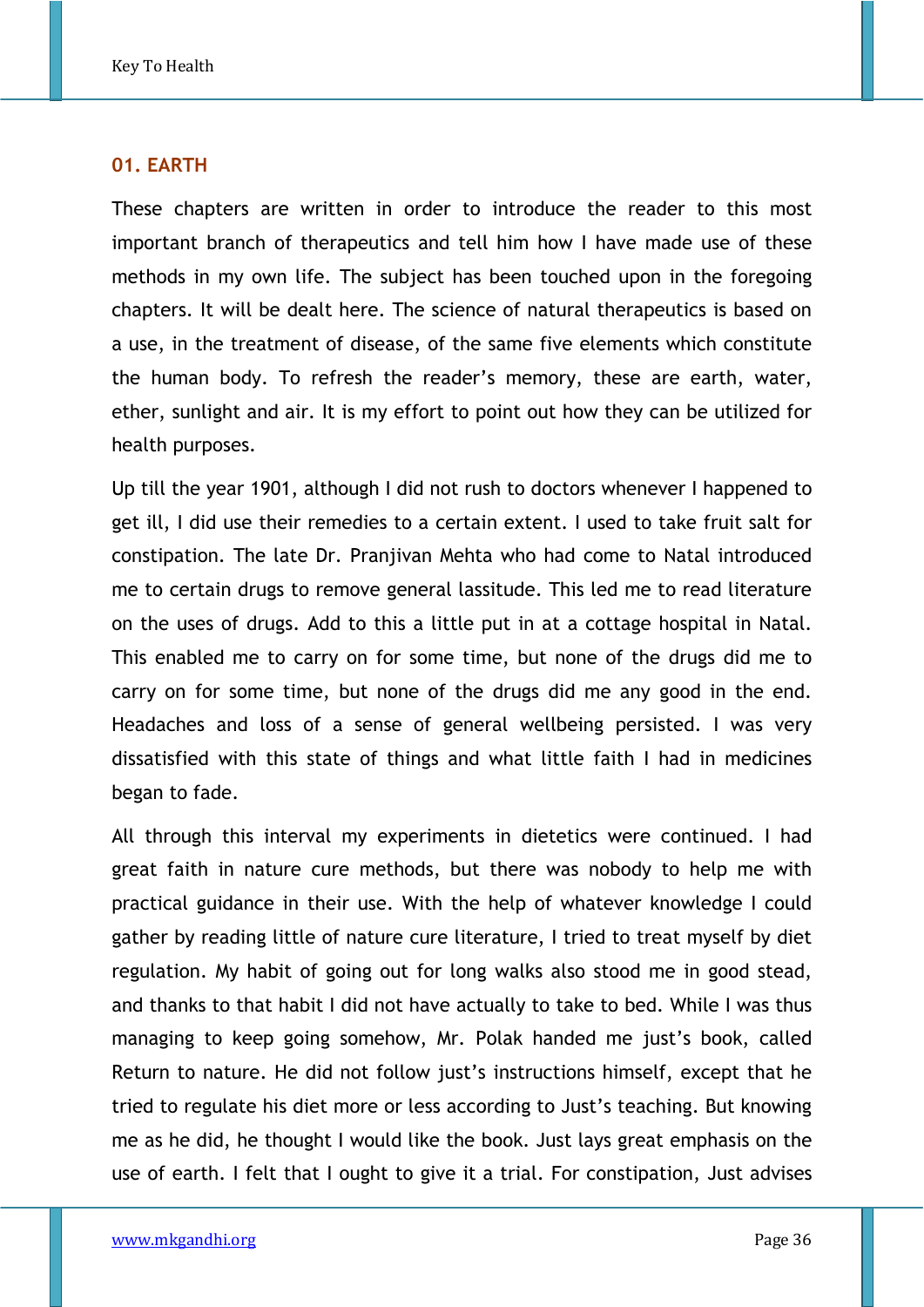cold mud poultice on the lower abdomen throughout the night. The result was most satisfactory. I had a natural well-formed motion the next morning and from that day onwards I have hardly ever touched fruit salt. Occasionally, I feel the need of a purgative and take less than a dessert spoonful of castor oil early in the morning. The mud poultice should be 3 inches broad, 6 inches long and 1 inch thick. Just claim that mud can cure man bitten by a poisonous snake. He would pack wet earth all round the body. I mention this for what it is worth. I would like to put down here what I have tested and proved applied to the head, relieves headache may be due to several causes, but whatever the cause, as a general rule, an application of mud poultice relieves it for the time being.

Mud poultices cure ordinary boils. I have applied mud to discharging abscesses as well. For these cases I prepare the poultice by packing the mud in a clean piece of cloth dipped in potassium permanganate lotion. In the majority of cases this treatment results in complete cure. I do not remember a single case in which it has failed me. Mud application immediately relieves the pain of a wasp sting. I have used it in many cases of scorpion bite though with much less success. Scorpions have becomes a nuisance in Sevagram. We have tried all the known treatments for scorpion bite, but none has proved infallible. I can say this that the results of mud application are not inferior to those of any other form of treatment.

In high lever, an application of mud poultice on the head and abdomen is very useful. Although it does not always bring down the temperature, it does invariably soothe the patient and make him feel better, so that the patients themselves ask for these applications. I have used it in several cases of typhoid fever. The fever no doubt run sits own course but mud applications seem to relieve restlessness and abate the suffering. We have had about ten cases of typhoid fever. I have not used any drugs in the treatment of these cases. I have made use of other nature cure methods besides mud poultices, but about those in their own place.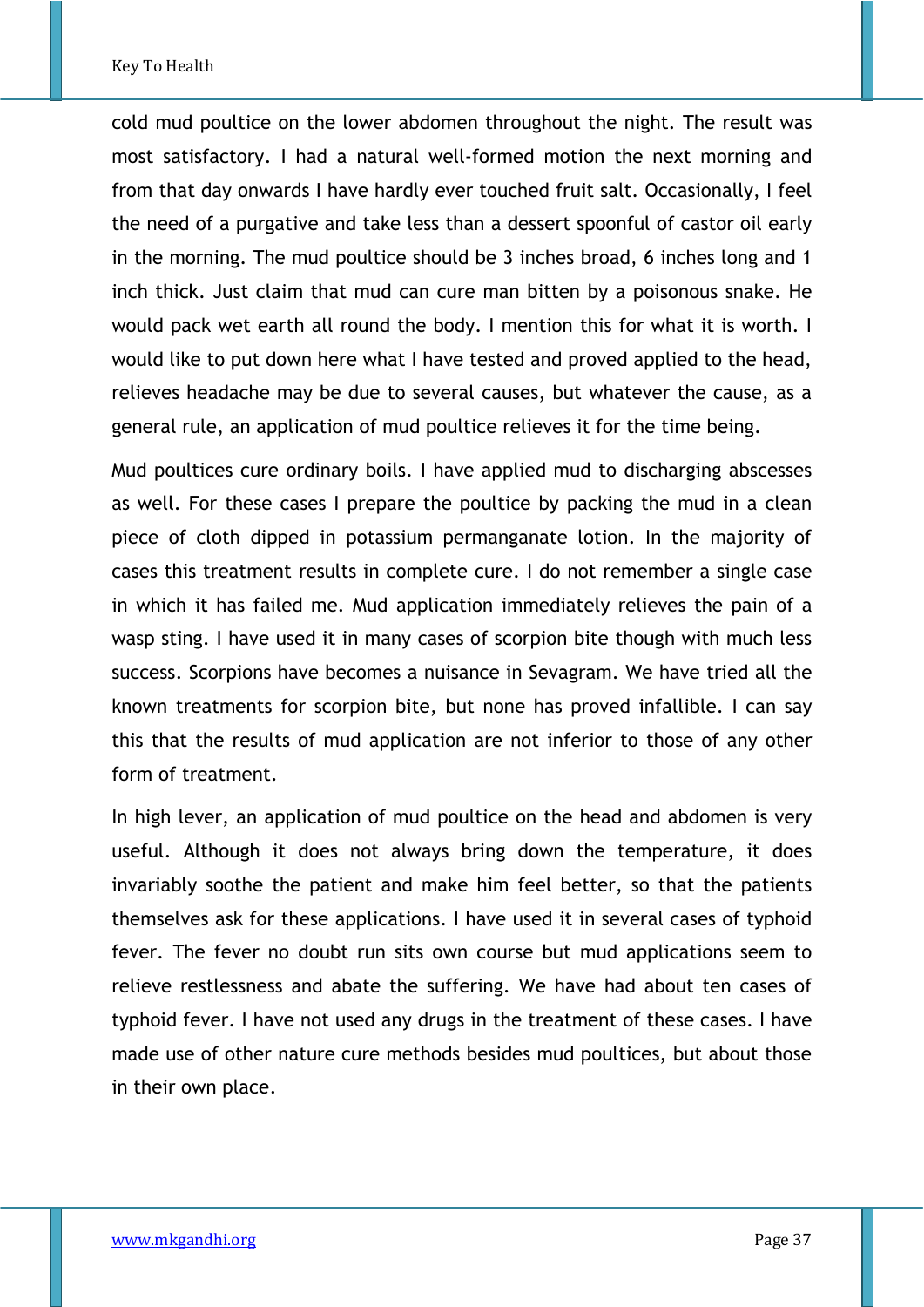In Sevagram we have made free use of hot mud poultices as substitute for antiphlogistine. A little oil and salt is added to the mud and it is heated sufficiently long to ensure sterilization.

I have not told the reader what kind of earth should be used for mud poultices. In the beginning I used to procure sweet smelling clean red earth. It emits a delicate smell when it is mixed with water. But this kind of earth is not easy to obtain. In a city like Bombay it is a problem to get any kind of earth. It is safe to use soft alluvial clay, which is neither gritty nor sticky. On e should never use of earth taken from mannured soil. Earth should be dried, pounded, and passed through a fine sieve. If there is any doubt as to its cleanliness, it should be well heated and thus sterilized. Mud used as a poultice on a clean surface need not a thrown away after use. It can be used again and again after drying it in the sun or on fire and pounding and sieving it I am not aware that mud poultice made out of the same earth again and again as described above, is any the less efficacious. I have myself use it in this way and did not find it any the less efficacious for repeated use. Some friends who regularly used mud poultices tell me that mud from Jumna's banks is particularly good for this purpose.

## **Eating Earth**

Just writes that clean earth may be eaten in order to overcome constipation. Five to ten grams is the maximum does. The rationale is said to be this. Earth is not disgusted. It acts as roughage and must pass out. The peristalsis thus stimulated pushes out of the faucal matter as well. I have not tried myself. Therefore those who wish to do so, should try it on their own responsibility. I am inclined to think that a trial or two is not likely to harm anyone.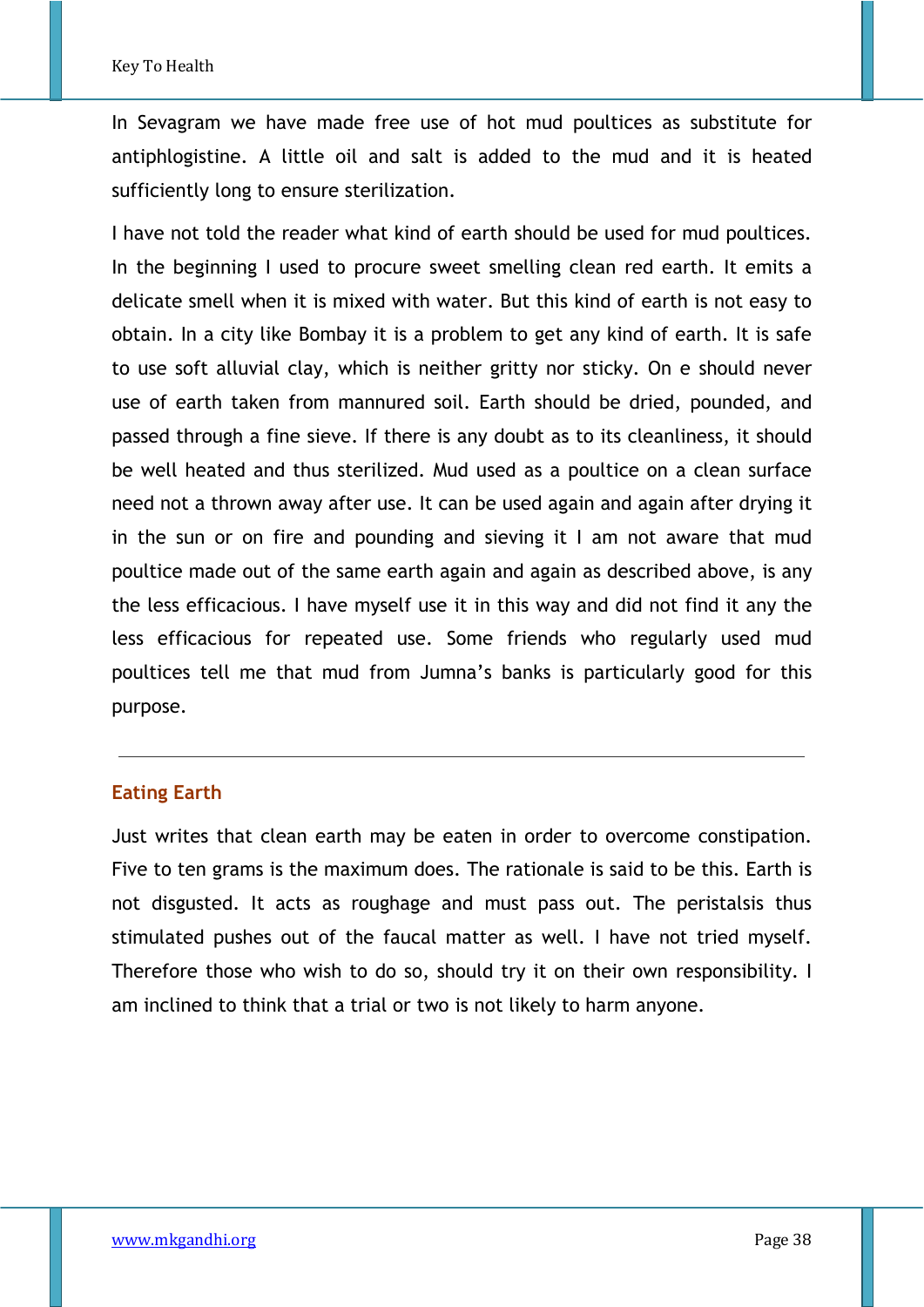#### **02. WATER**

Hydrotherapy is a well-known and ancient form of therapy. Many books have been written on the subject, but in my opinion the form of hydrotherapy suggested by Kuhne is simple and effective. Kuhne's book on nature cure is very popular in India. Andhra has the greatest number of Kuhne's followers. He has written a good deal about diet as well, but here I wish to confine myself to his experiments in hydrotherapy.

Hip bath and sitz bath are the most important of Kuhne's contribution to hydrotherapy. He has devised a special tub for use though one can do without it. Any tub thirty to thirty six inches long according to the patient's height generally serves the purpose. Experience will indicate the proper size. The tub should be filled with fresh cold water so that it dose not overflow when the patient sits in it. In summer the water may be iced, if it is not cold enough, to give a gentle shock to the patient. Generally, water kept in earthen jars overnight answers the purpose. Water can also be cooled by putting a piece of cloth on the surface of the water and then fanning it vigorously. The tub should be kept against the bathroom wall and a plank put in the tub to serve as back rest. The patient should sit in the tub keeping his feet outside. Portions of the body outside the water should be kept well covered so that the patient does not feel cold. After the patient is comfortably seated in the tub, gentle friction should be taken for live to thirty minutes. When it is over, the body should be rubbed dry and the patient put to bed.

Hip bath brings down the temperature in high fever and given in the manner described above it never does any harm, and may do much good. It relieves constipation and improves digestion. The patient feels fresh and active after it. In cases of constipation, Kuhne advises a brisk walk for half an hour immediately after the bath. It should never be given on a full stomach.

I have tried hip baths on a fairly large scale. They have proved efficacious in more than 75 cases out of 100. In case of hyperpyrexia, if the patient's condition permits of his being seated in the tub, the temperature immediately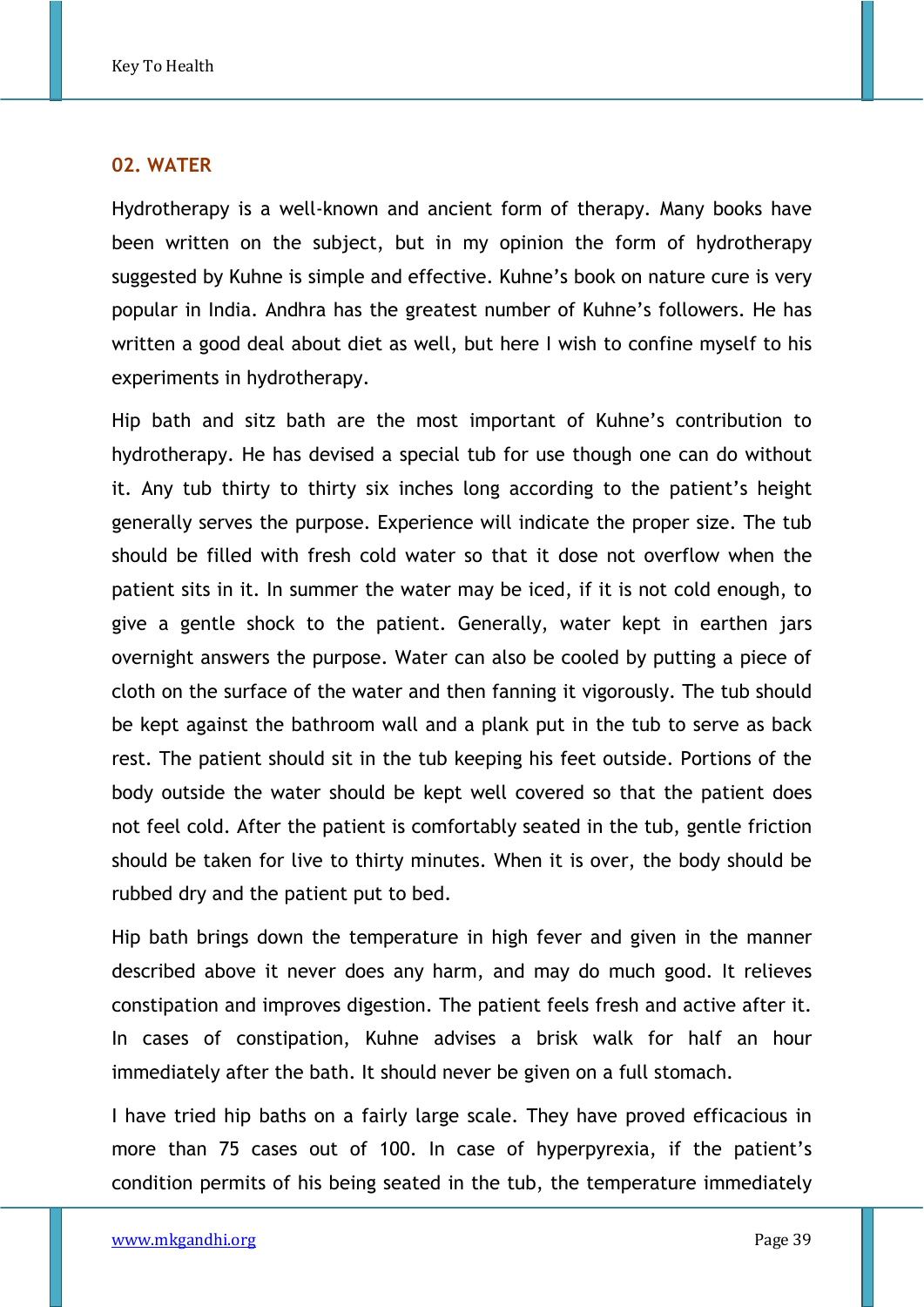invariably falls at least by two to three degrees and, the onset of delirium is averted.

The rationale of the hip bath according to Kuhne is this. Whatever the apparent cause of fever, the real cause in every case is one and the same, i.e. accumulation of waste matter in the intestines. The heat generated by the putrefaction of this waste matter is manifested in the form of fever and several other ailments. Hip bath brings down this internal fever so that fever and other ailments which are the external manifestations there of subside automatically. How far this reasoning is correct, I cannot say. It is for experts to do so. Although the medical profession have taken up some things from nature cure methods, on the whole they have given cold shoulder to naturopathy. In my opinion both the parties are to be blamed for this state of affairs. The medical professions have got into the habit of confining themselves to whatever is included in their own curriculum. They present an attitude of indifference, if not that of contempt, for anything that lies outside their groove. On the other hand, the nature curists nurse a feeling of grievance against the medicos and, in spite of their very limited scientific knowledge they make tall claims. They take the spirit of organization. Each one is self-satisfied and works by himself instead of all pooling their recourses for the advancement of their system. No one tries to work out in a scientific spirit all the implications and possibilities of the system. No one tries to cultivate humility, (if it is possible to cultivate humility).

I have not said all this in order to belittle the work of the naturopaths. As a lay co-worker I wish them to see things in their true colour so that they may make improvements wherever possible. It is my conviction that so long as some dynamic personality, from among the naturopaths themselves, does not come forward with the zeal of missionary, things will continue as they are. Orthodox medicine has its own science, medical unions and teaching institutions. It has too a certain measure of success. The medical profession should not be expected to put faith, all of a sudden, in things which are yet to be fully tested and scientifically proved.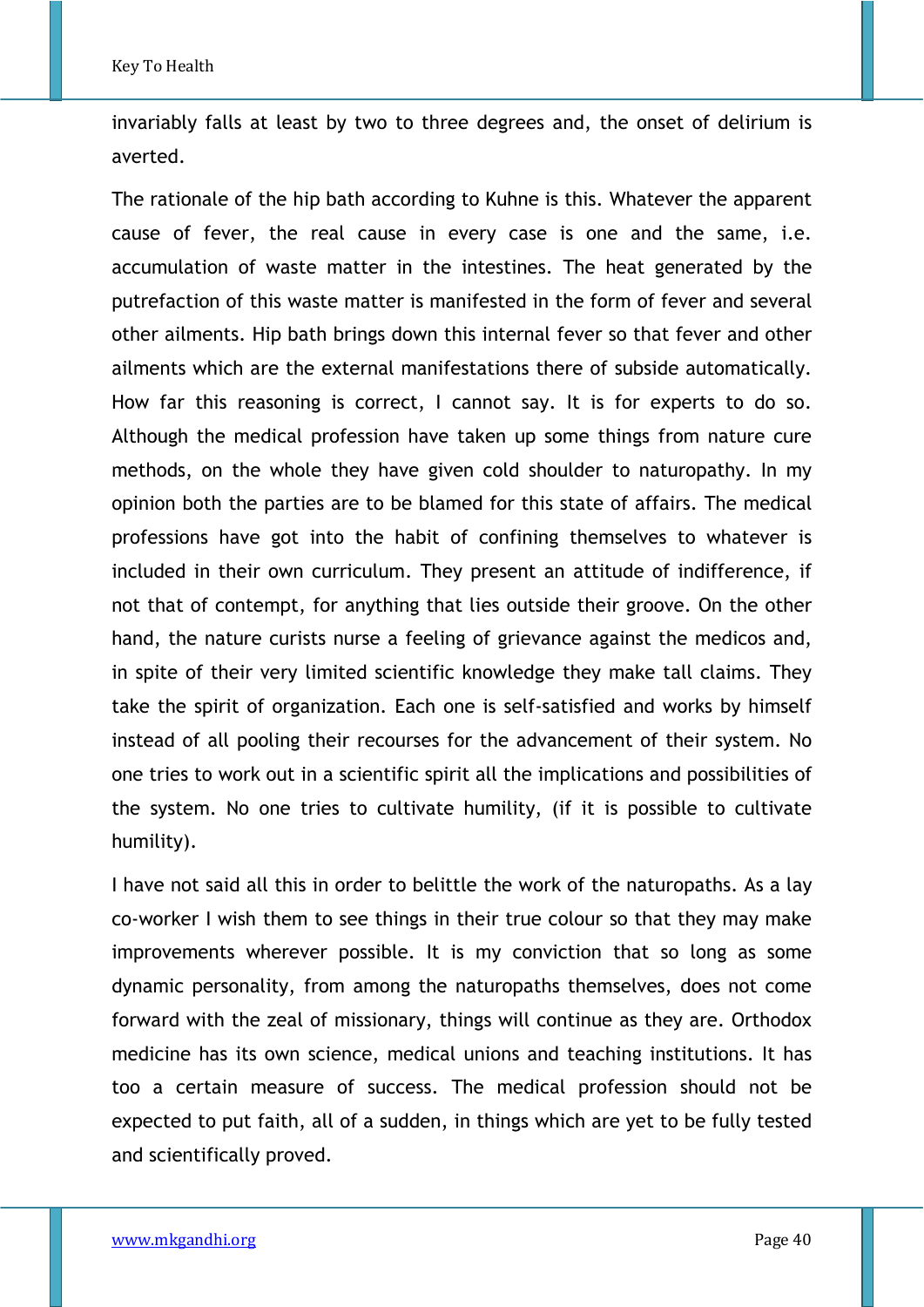In the meantime the public should know that the specialty of nature cure methods lies in the fact that being natural, they can be safety practiced by laymen. If a man, suffering from headache, wets a piece of cloth in cold water and wraps it round his head, it can do no harm. The addition of earth to cold water enhances the utility of the cold pack.

Now about the size or friction bath. The organ of reproduction is one of the most sensitive parts of the body. There is something illusive about the sensitiveness of the glans penis and the foreskin. Anyone, I know not how to describe it. Kuhne has made use of this knowledge for therapeutic purposes. He advises application of gentle friction to the outer end of the external sexual organ by means of a soft wet piece of cloth, while cold water is being poured. In the case of colour. The sheet used for these patients, should afterwards be sterilized by soaking it in boiling water leaving it in it till It cools down sufficiently and then washed with soap and water.

In cases where circulation has become sluggish, the leg muscles feel sore and there is a peculiar ache and feeling of discomfort in the legs, an ice massage does a lot of good. This treatment is more effective in summer months. Massaging a weak patient with ice in winter might prove a risky affair.

Now a few words about the therapeutics of hot water. An intelligent use of hot water gives relief in many cases. Application of iodine is a very popular remedy for all injuries and the like. Application of hot water will prove equally effective in most of these cases. Tincture of iodine is applied on swollen and bruised areas. Hot water fomentations are likely to give equal relief, if not more. Again, iodine drops are used in cases of earache. Irrigation of the ear with warm water is likely to relieve the pain in most of these cases. The use of iodine is attended with certain risks. The patient may have allergy towards the drug. Iodine mistaken for something else and taken internally might prove disastrous. But there is no risk whatsoever in using hot water. Boiling water is as good a disinfectant as tincture of iodine. I do not mean to belittle the usefulness of iodine is one of he few drugs which I regard most useful and necessary, but if is an expensive thing. The poor cannot afford to buy it and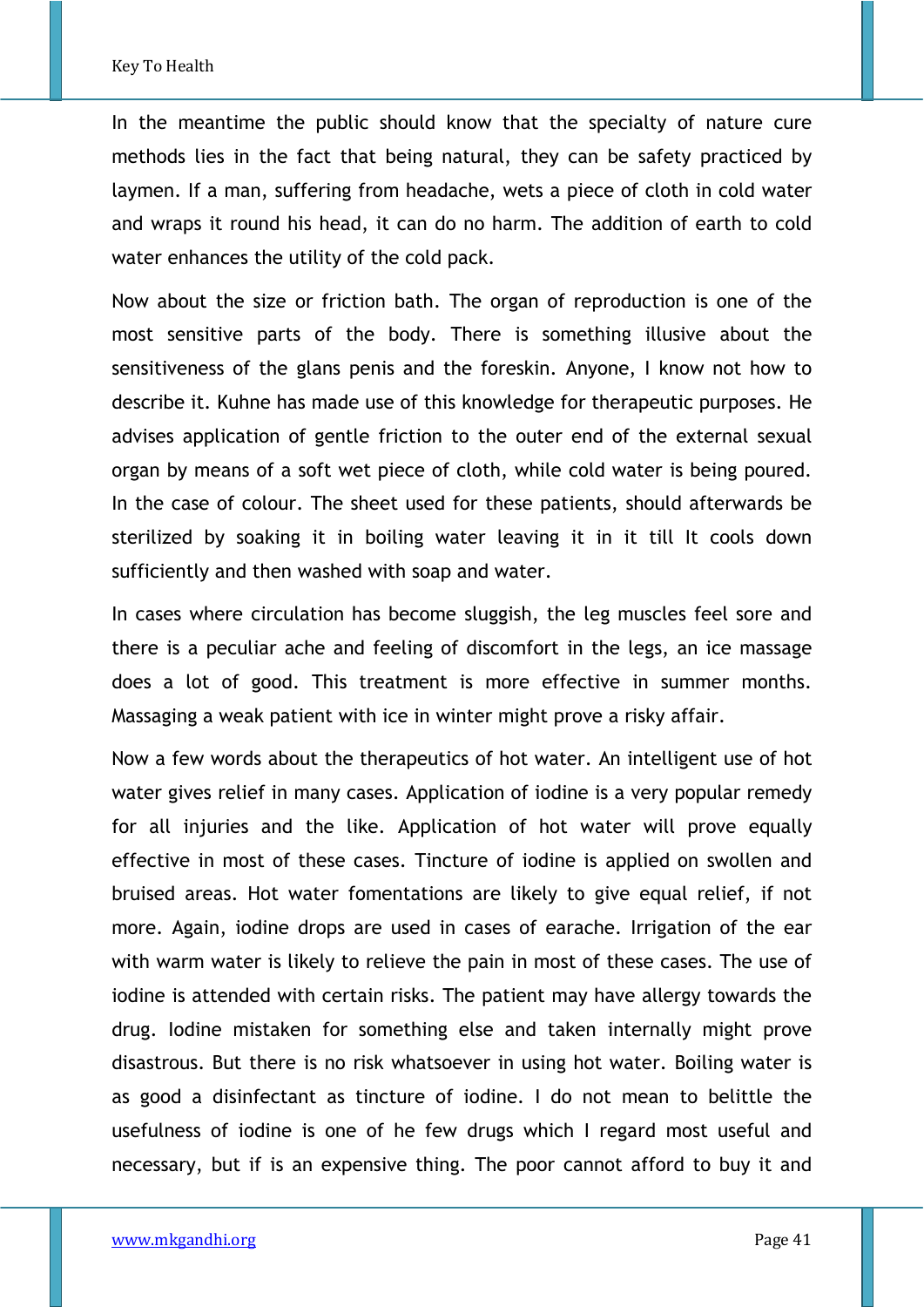moreover its use cannot be safely entrusted to everybody. But water is available everywhere. We may not despise its therapeutic value because it is obtained so easily. Knowledge of common household remedies often proves a godsend in many crisis.

In cases of scorpion bite where all remedies have failed, immersion of the part in hot water has been found to relieve the pain to a certain extent.

A shivering fit or a rigor can be made to subside by putting buckets of hot boiling water all round the patient who is well wrapped up or by saturating the atmosphere of the room with steam by some other device. A rubber hot water bag is a most useful thing, but it is not to found in every household. A glass bottle with a well fitting cork, filled with hot water and wrapped in a piece of cloth, serves the same purpose. Care should be taken to choose bottles that will not crack on hot water being poured into them.

Stream is a more valuable therapeutic agent. It can be used to make the patient sweat. Steam baths are most useful in cases of rheumatism and other joint-pains. The easiest as well as the oldest method of taking steam bath is this. Spread a blanket or two on a sparsely but tightly woven cot and put one or two covered vessels full with boiling water under it. Make the patient lie flat on the cot and cove him up in such a way that ends of the covering blankets touch the ground and thus prevent the steam from escaping and the outside air from getting in. After arranging everything as above, the lid from the vessels containing boiling water is removed and steam soon gets on to the patient lying between the blankets. It may necessary to change the water once or twice. Usually in India people keep an angithi under the pots to keep the water boiling. This ensures continuous discharge of steam, but is attended with risk of accidents. A single spark might set fire to the blankets or to the cot and endanger the patient's life. Therefore, it is advisable to use the method described by me even though it might seem slow and tedious.

Some people add neem leaves or other herbs to the water used for generating steam. I do not know if such an addition increases the efficiency of steam. I do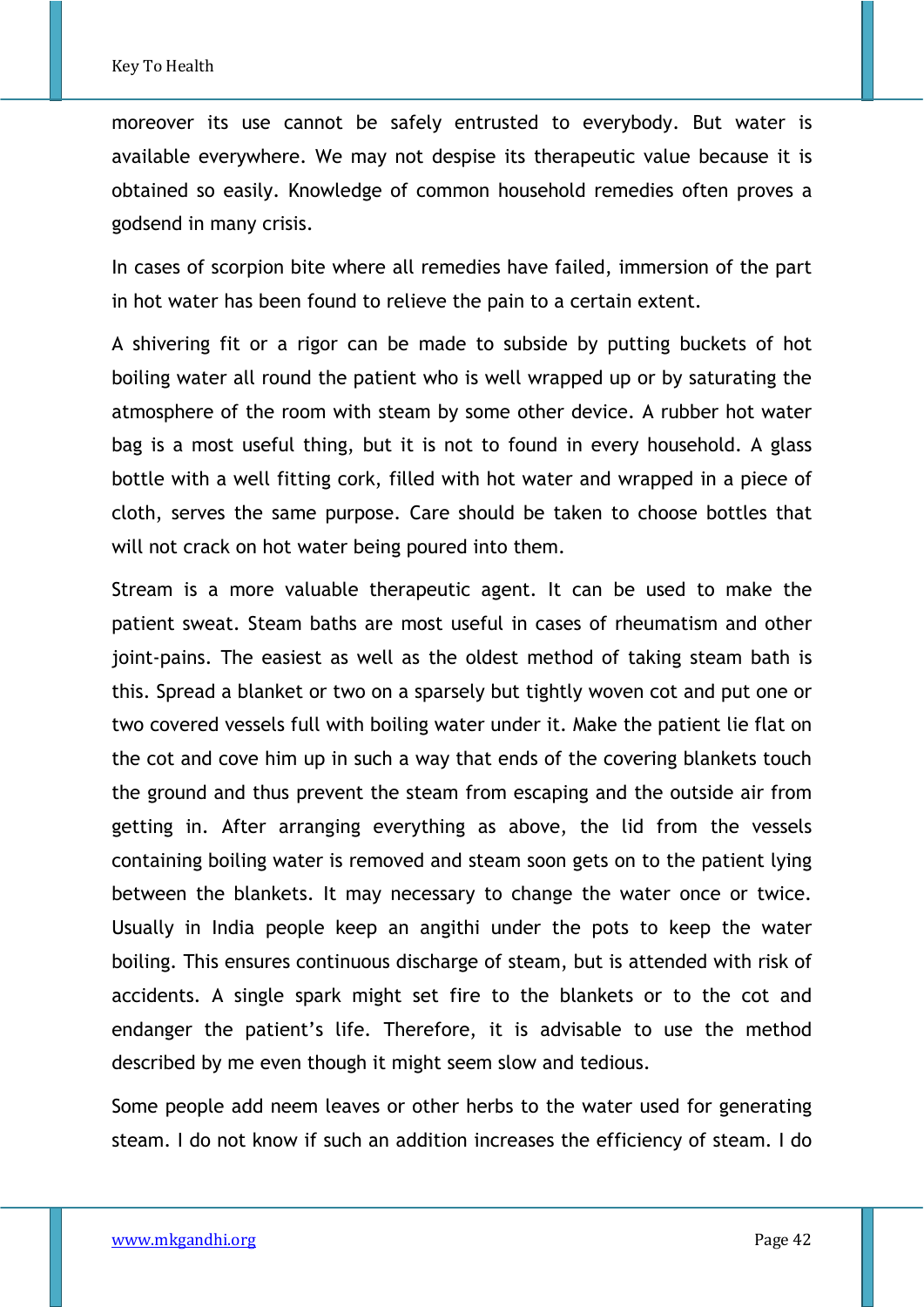not know if such an addition increases the efficiency of steam. The object is to induce sweat and that is attained by mere steam.

In cases of cold feet and legs, the patient should be made to sit with his fit and legs immersed up to the knees in as hot water as he can bear. A little mustard powder can be added to the water. The foot bath should not last for more than fifteen minutes. This treatment improves the local circulation and gives immediate relief.

In cases of common cold and sore throat a steam kettle which is very much like an ordinary tea kettle with a long nozzle can be used for applying steam to the nose or throat. A rubber tube of required length can be attached to any ordinary kettle for this purposes.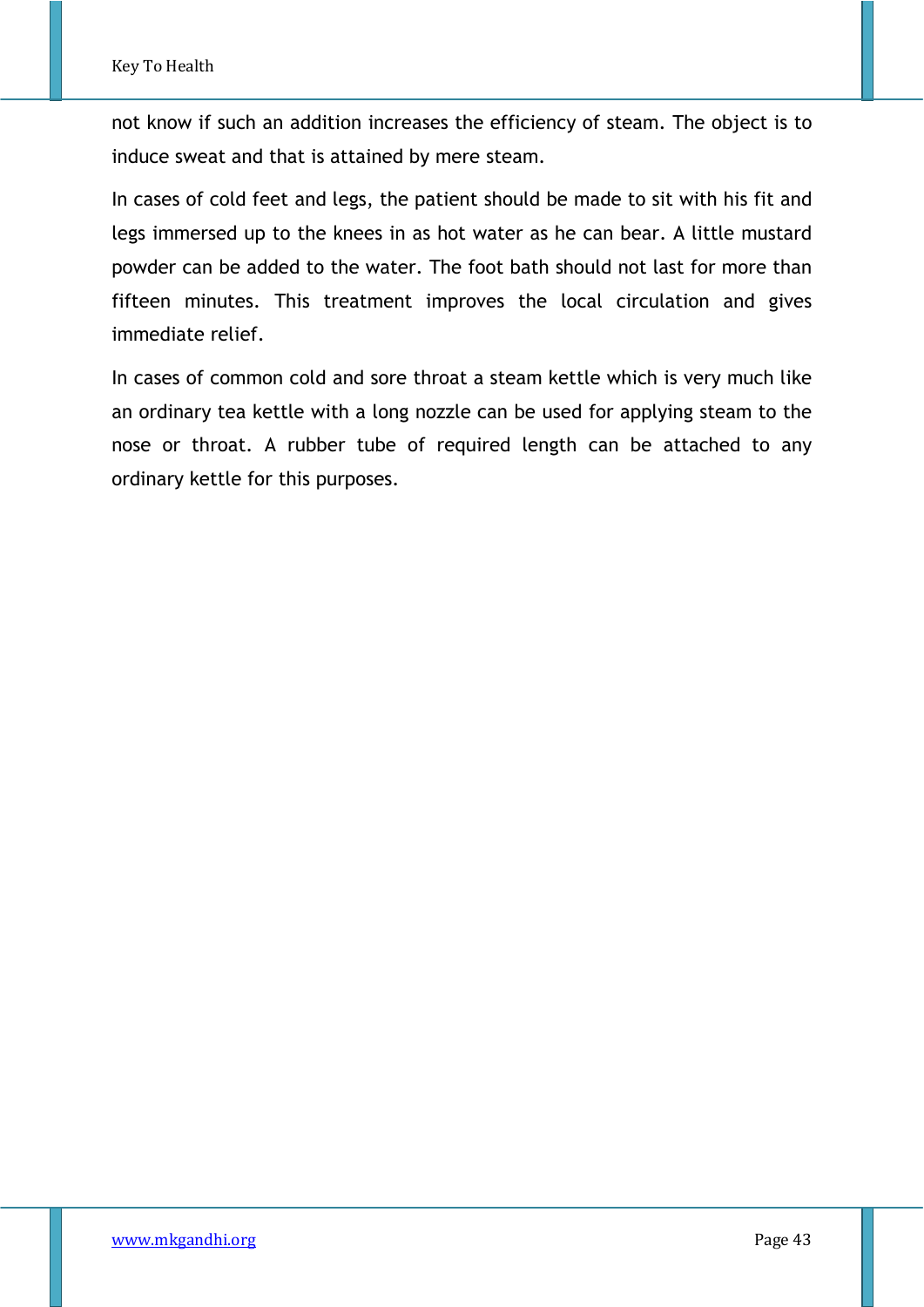## **03. AKASH ( ETHER ?)**

Akash is difficult word to translate as are indeed all the other four elements so called. For pani is not mere water in the original, nor Vayu wind, or prithvi earth, or teja light. Akash is either least of all. Perhaps the nearest equivalent is emptiness taken in its literal sense. And it is horribly in expressive of the original. All the five in the original are as living as life. If however we take either as the nearest equivalent for akash, we must say that we know very little about ether itself and akash much less. Our knowledge of its therapeutic uses is still more limited. Akash might be taken for the empty space surrounding the earth and the atmosphere round it. On a clear day, on looking up, one sees a beautiful mauve blue canopy which is known as the akash or sky. So far as we are concerned, this sky or the either is limitless. We are surrounded by it on every side, and there is no nook or corner without it. Generally we imagine that the sky is something resting upon the high it is the blue canopy above us. But the sky is as much above is as below and all around us. We move round and round with the earth. Therefore the akash is round and everybody is within it. It is an envelope whose outermost surface is measureless. The lower strata of the akash for a number of miles are filled with air. But for this man would become suffocated in spite of the emptiness. True, we cannot see the air, but we can feel it when in motion. Sky out air say from an empty bottle and create a vacuum, but who can pump out the vacuum itself? That is akash.

This akash we have to make use of to maintain or to regain health. Air being most essential to sustain life, nature has made it omnipresent. But the omnipresence of air is only relative. It is not limitless in reality. Scientists tell that after a certain number of miles above the earth there is no air. It is said that earthy creatures cannot exists outside this atmosphere. This statement may or may not be true. All that we are concerned with here is that akash extends beyond the atmosphere. Some day the scientists might prove that what we call ether is also something which fills the empty space akash. Then we will have to discover a new name for the empty space that holds neither air nor the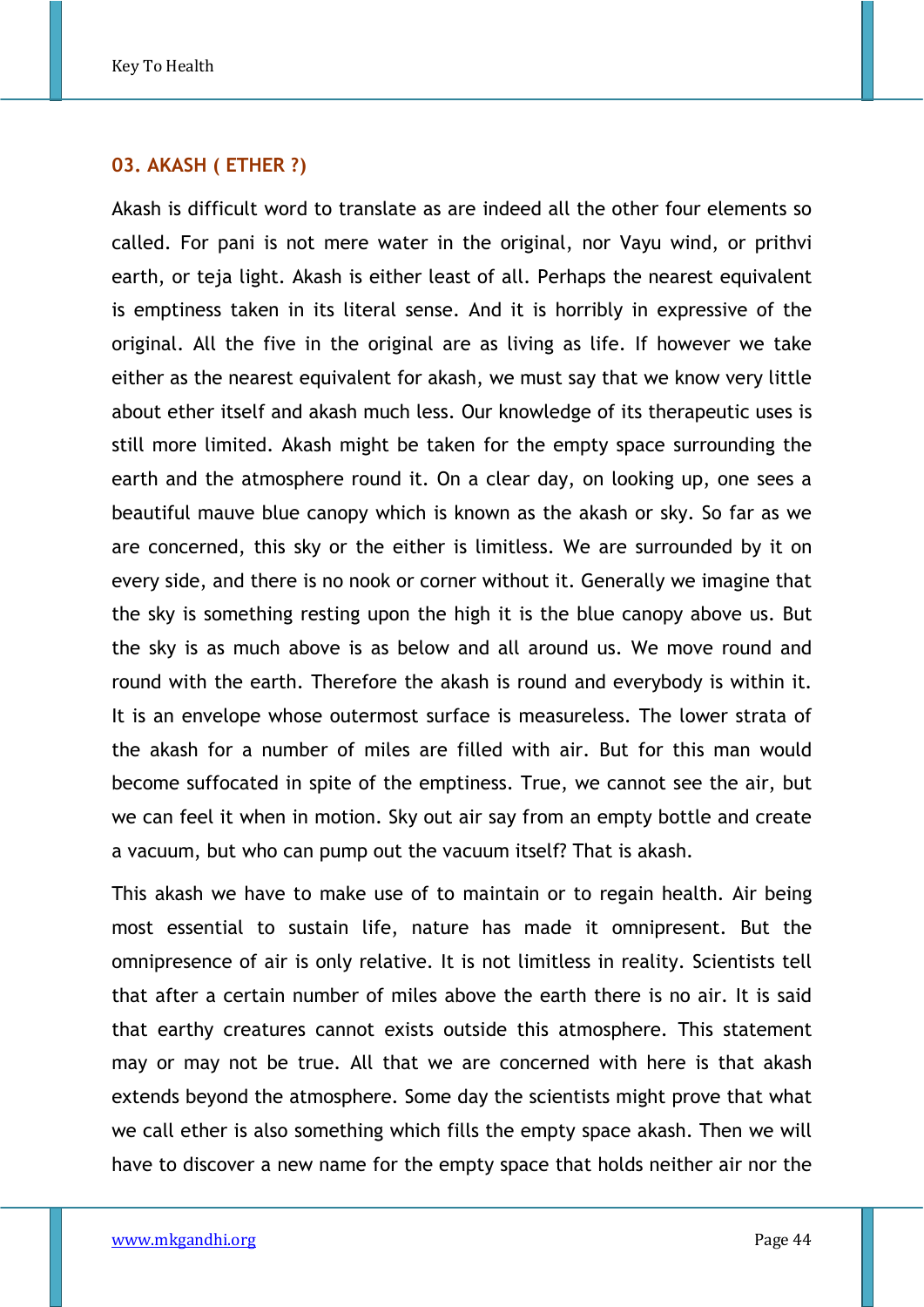ether. Be that a sit may, the mystery of this empty space all around us is most intriguing. We cannot solve it unless we can solve the mystery of God himself. This much might be said that the more we utilize this great element akash the healthier we will be. The first lesson to be learnt is this that we should not put any partitions between ourselves and the sky the infinite which is very near and yet very far away. If our bodies could be in contact with the sky without the intervention of houses, roofs and even clothes, we are likely to enjoy the maximum amount of health. This is not possible for everyone. But all can and should accept the validity of the statement and adapt life accordingly. To the extent that we are able to approach the state in practice, we will enjoy contentment and peace of mind. This train of thought taken to the extreme leads us to a condition when even the body becomes an obstacle separating man form the infinite. To understand this truth is to become indifferent to the dissolution of the body. For to lose oneself in the infinite is to find oneself. The body thud ceases to be a vehicle for self-indulgence. Man will make use of his body for the attempt he will discover that he is part of and one with all the life that surrounds him. This must mean service of mankind and through it finding God.

To return from the high flight, this train of thought will make the thinker keep his surrounding as open as possible. He will not fill the house with unnecessary furniture and will use the minimum of clothes that are necessary. Many households are so packed with all sorts of unnecessary decorations and furniture which one can very well do without; that a simple living man will feel suffocated in those surroundings. They are nothing but means of harbouring dust, bacteria and insects. Here in the house where I am under detention, I feel quite lost. The heavy furniture, chairs, tables, sofas, bedsteads, innumerable looking-glasses, all get on my nerves. The expensive carpets on the floors collect large amount of dust and act as a breeding place for insect life. One day the carpet in one of the rooms was taken out for dusting. It was not one man's work. Six men spent the afternoon in doing the job. They must have removed at least ten pounds of dust. When the carpet was put back in its place it had a new feel about it. These carpets cannot be taken out and dusted everyday.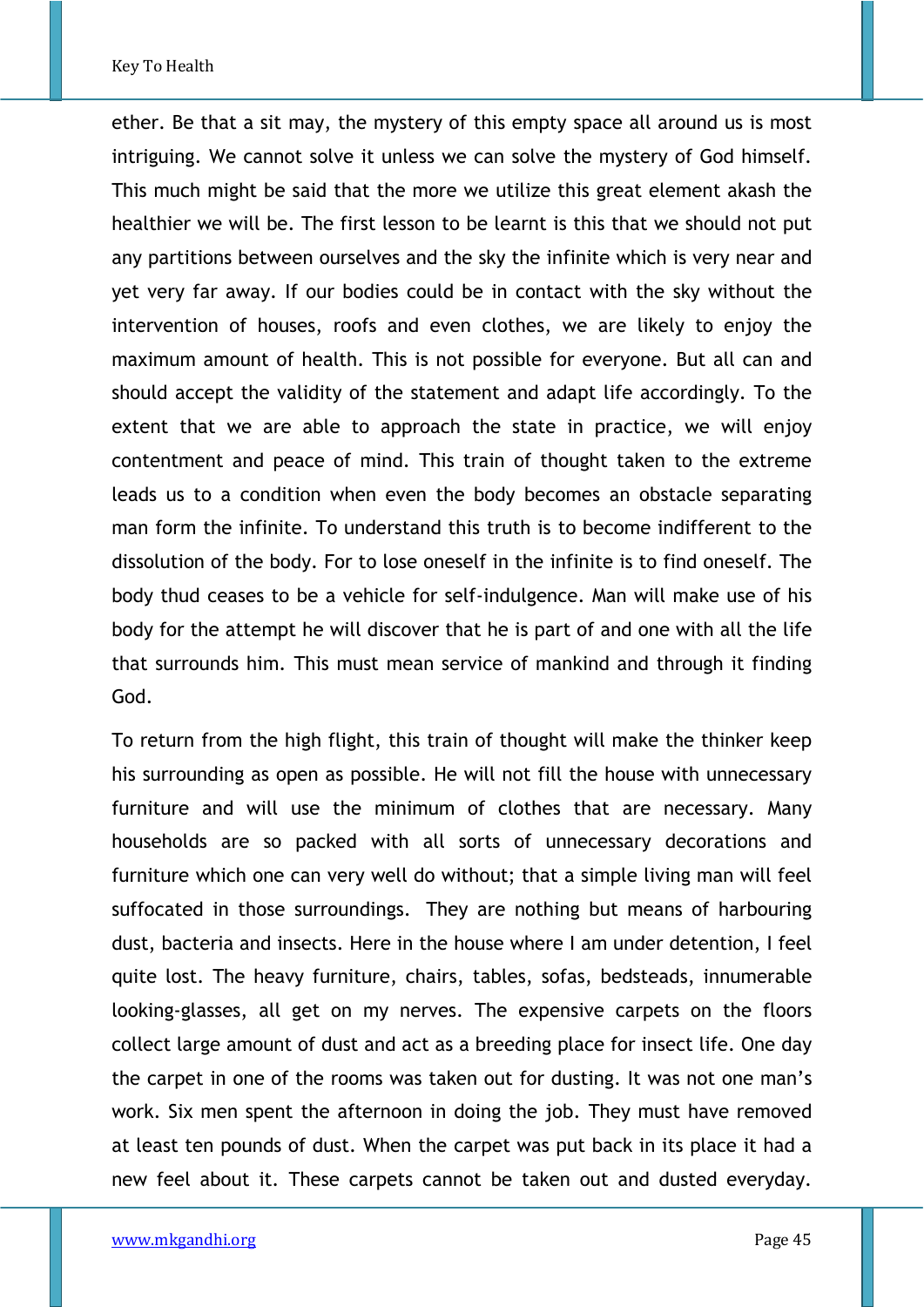Such treatment will wear out the carpets and greatly increase the expenditure of labour. But this is by way. What I mean to say is this that my desire to be in tune with the infinite has saved me from many complications in life. It led not merely to simplicity of house hold and dress but all round simplicity in the mode of my life. In a nutshell, and in the language of the subject under discussion, I have gone on creating more and more contact with akash. With the increase in the contact went improvement in health. I had more contentment and peace of mind and the desire for belongings almost disappeared. He who will establish contact with the infinite possesses nothing and yet possesses everything. In the ultimate analysis, man owns that of which he can make legitimate use and which he can assimilate. If everybody followed this rule, there would be room enough for all and there would be neither want nor overcrowding.

It follows that one should make it a point to sleep in the open. Sufficient covering should be used to protect oneself against the in clemencies of the weather against cold and dew. In rainy season an umbrella like a roof without walls should be used for keeping the rain out. For the rest, the starlit blue canopy should form the roof so that whenever one opens one's eyes, he or she can feast them on the ever changing beautiful panorama of the heavens. He will never tire of the scene and it will not dazzle or hurt his eyes. On the contrary, it will have a soothing effect on him. To watch the different starry constellations floating in their majesty is a least for the eyes. One who establishes contact with the stars as living witnesses to all his thoughts will never allow any evil or impurity to enter his mind and will enjoy peaceful, refreshing sleep.

Let us descent from the akash above within and immediately about us. Thus the skin has millions of pores. If we fill up the empty space within these pores, we simply die. Any clogging in the pores therefore must interfere with the even flow of health. Similarly we must not fill up the digestive tract with unnecessary foodstuffs. We should eat only as much as we need and no more. Often one overeats or eats indigestible things without being aware of it. An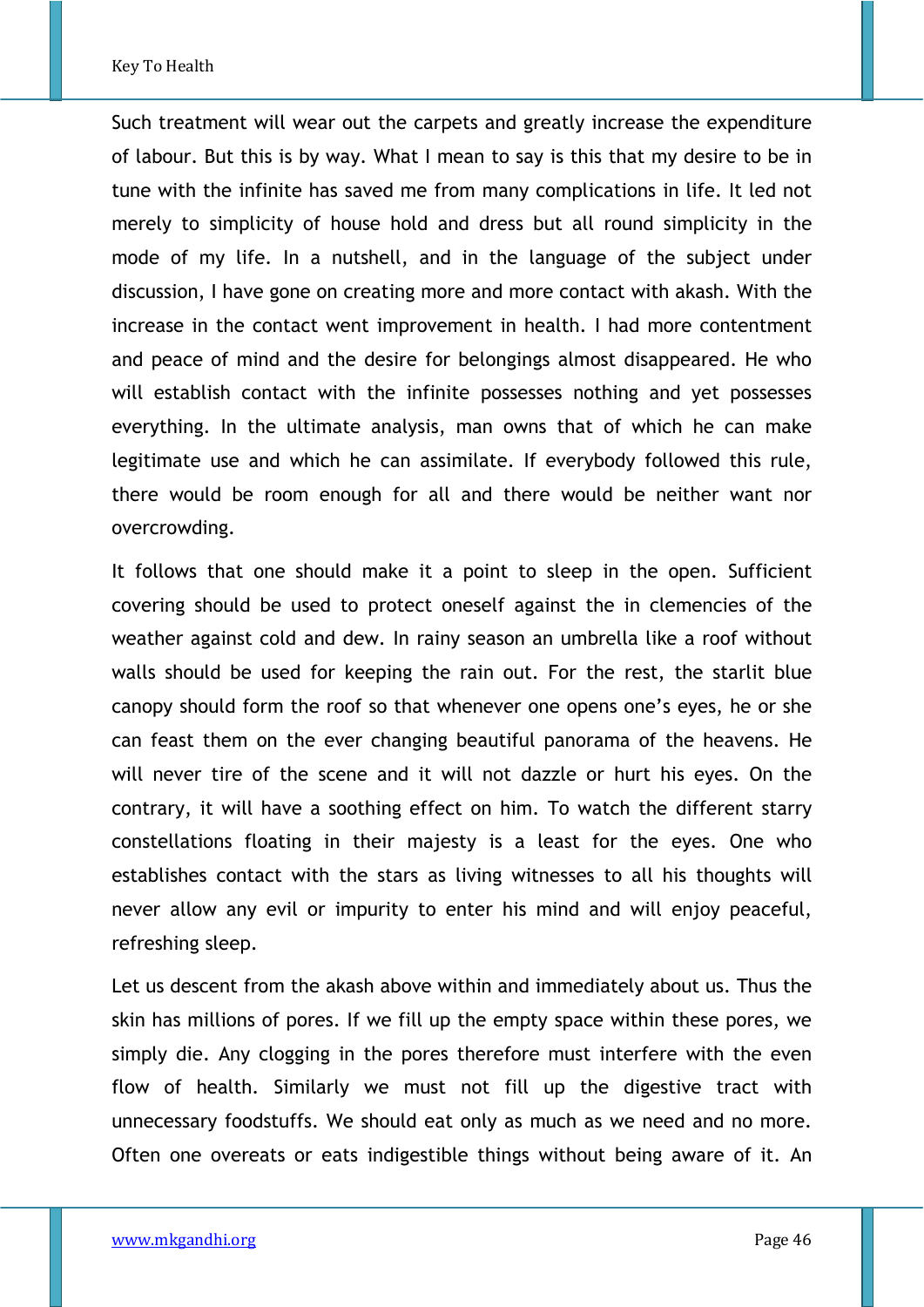occasional fast, say once a week or once a unable to fast for the whole day, one should miss one is more meals during the day. Nature abhors a vacuum is only partially true. Nature constantly demands a vacuum. The vast space surrounding us is the standing testimony of the truth.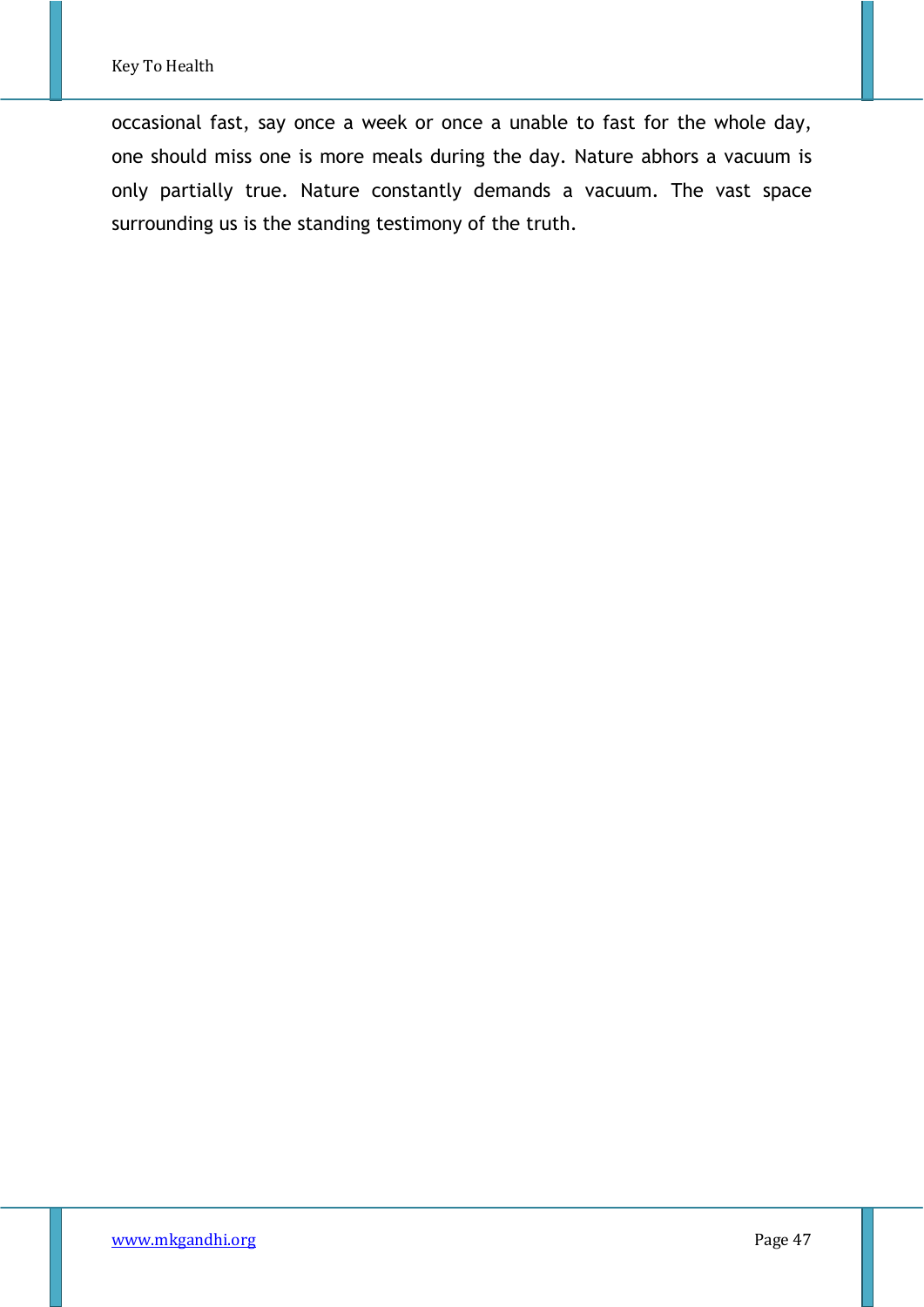## **04. SUN**

As in the case of the other elements, which have been already dealt with, man cannot do without sunlight. The sun is the source of light and heat. If there was no sun, there would be neither light nor warmth. Unfortunately we do not make full use of sunlight and consequently we are unable to enjoy perfect health. Sunbath is as useful as ordinary water bath though the two cannot replace one another. In cases of debility and slow circulation, exposure of the uncovered body to the morning sun acts as an all-round general tonic and accelerates the metabolism. The morning sun has the largest amount of ultraviolet rays which are a most effective component of the sun's rays. If the patient feels cold, he should lie in the sun covered up and gradually expose more and more of his body as he gets use to it. One can also take the sunbath pacing up and down in the sun without any clothes on, in a private enclosure or in other place away from public gaze. If such a place is not within easy reach, one can just cover up the private parts by trying up a piece of cloth or a langoti and expose the rest of his body to the sun.

I know and many persons who have been benefited by sunbaths. It is a well known treatment for tuberculosis. Sunbaths or heliotherapy is no longer confined to the sphere of naturopathy. Orthodox medicine has taken it up from naturopathy and developed in further. In cold countries, special glass buildings have been constructed under medical supervision, so that the glass lets in the sun's rays and at the same time protects patients against the cold.

Sun treatment often results in the cure of intractable ulcers. To produce sweating I have made patients lie in the sun at about 11 a.m., i.e a little before midday. The experiment has been successful and the patients are soon bathed in sweat. In these cases the head should be protected from the sun by means of a cold mud poultice. Banana or any other leaves can keeping the head cool and well protected. The head should never be exposed to strong sunlight.